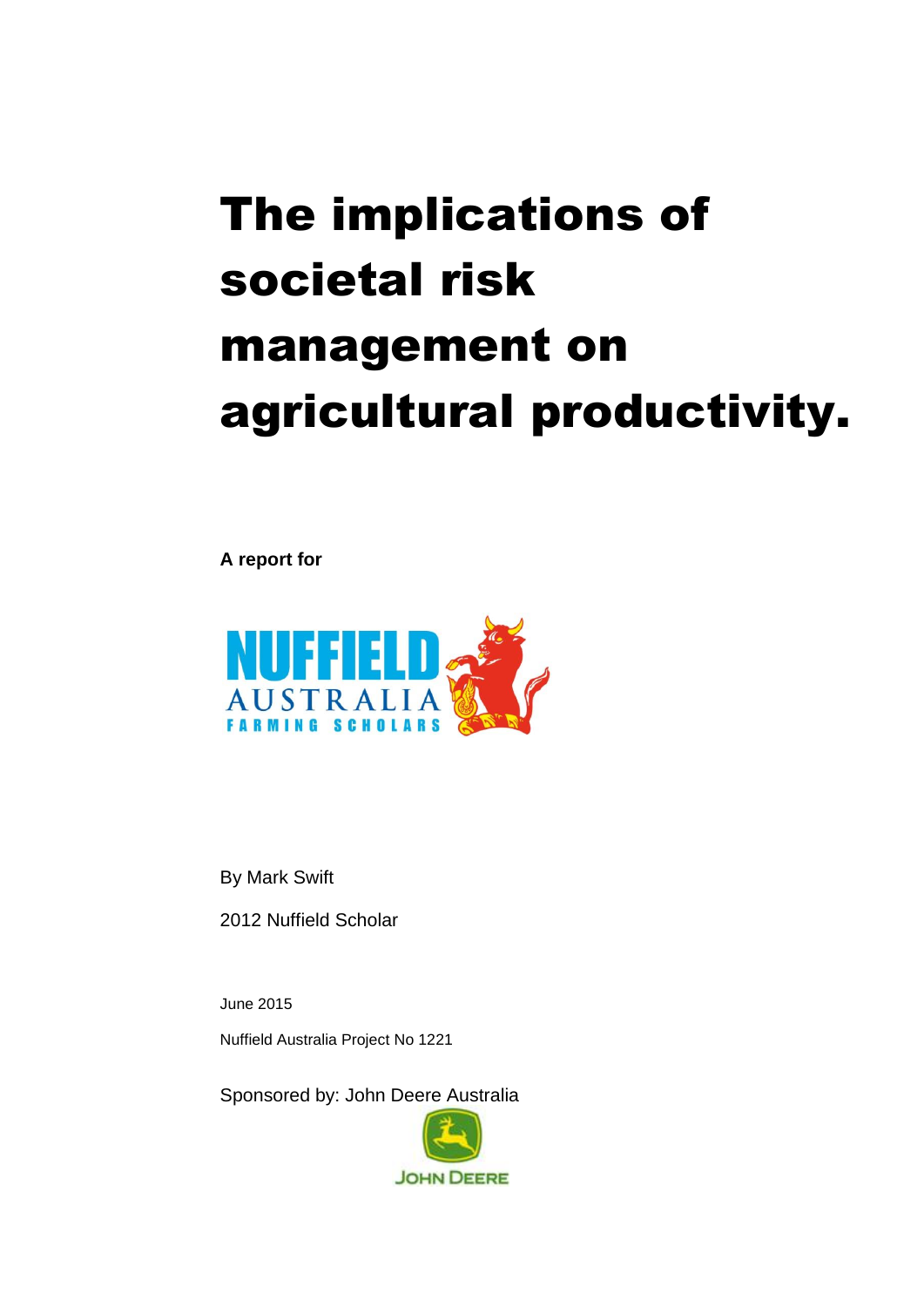© 2013 Nuffield Australia All rights reserved.

This publication has been prepared in good faith on the basis of information available at the date of publication without any independent verification. Nuffield Australia does not guarantee or warrant the accuracy, reliability, completeness or currency of the information in this publication nor its usefulness in achieving any purpose.

Readers are responsible for assessing the relevance and accuracy of the content of this publication. Nuffield Australia will not be liable for any loss, damage, cost or expense incurred or arising by reason of any person using or relying on the information in this publication.

Products may be identified by proprietary or trade names to help readers identify particular types of products but this is not, and is not intended to be, an endorsement or recommendation of any product or manufacturer referred to. Other products may perform as well or better than those specifically referred to.

This publication is copyright. However, Nuffield Australia encourages wide dissemination of its research, providing the organisation is clearly acknowledged. For any enquiries concerning reproduction or acknowledgement contact the Publications Manager on ph: (03) 54800755 .

**Scholar Contact Details** Mark Swift Kebby & Watson PO Box 333 Parkes, NSW 2870

Phone: +61268645122 Mobile: +61429890160 Email: markrswift@gmail.com

In submitting this report, the Scholar has agreed to Nuffield Australia publishing this material in its edited form.

#### **NUFFIELD AUSTRALIA Contact Details**

Nuffield Australia Telephone: (03) 54800755 Facsimile: (03) 54800233 Mobile: 0412696076 Email: enquiries@nuffield.com.au PO Box 586 Moama NSW 2731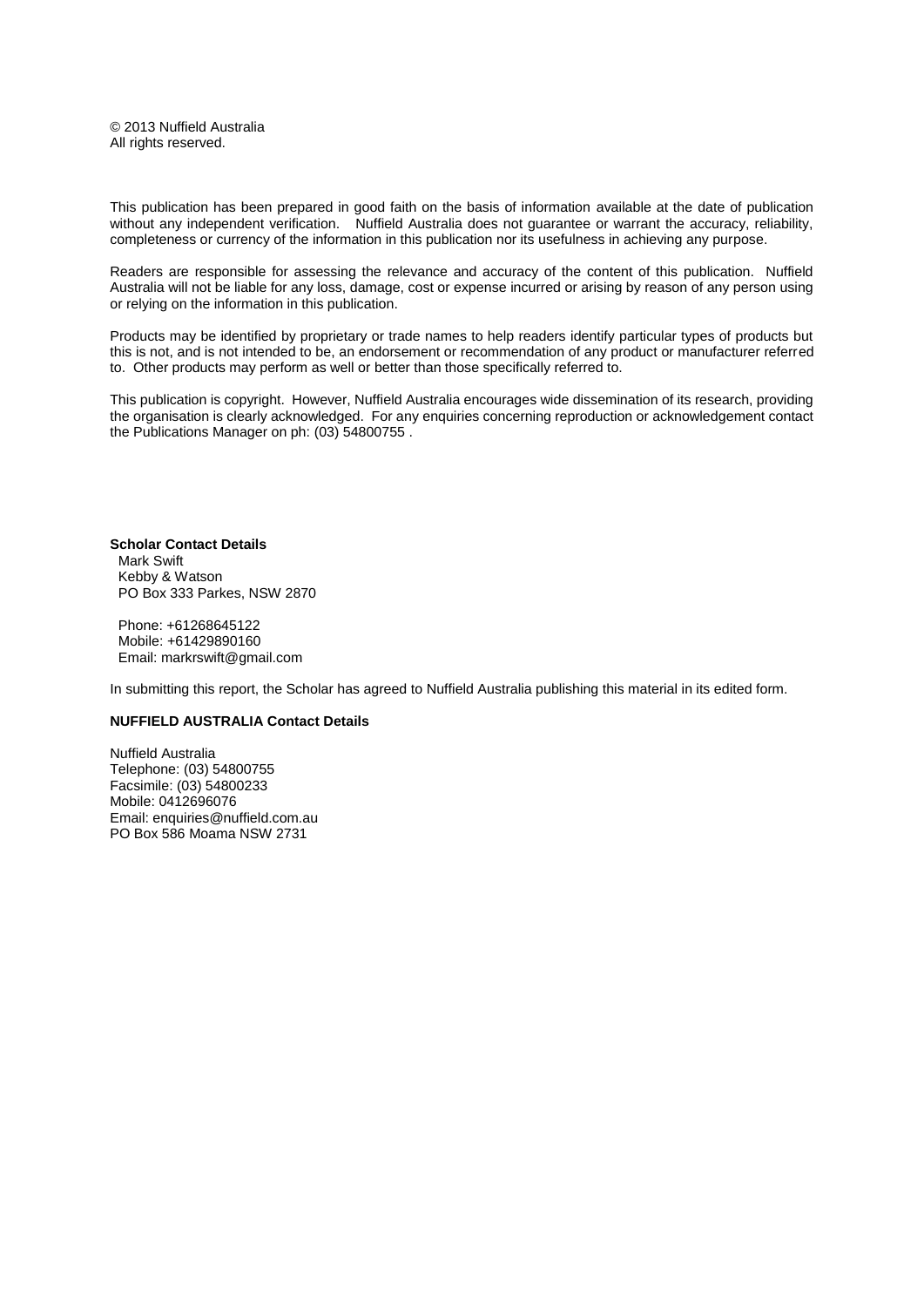# <span id="page-2-0"></span>**Executive Summary**

Over the past 10,000 years the man-hours required to produce enough wheat for the annual calorific requirements of a single person has dropped from 600 hours to roughly 10 minutes. The current progress in making food cheaper has resulted in half of the global population occupying the relatively affluent middle class and has enabled a diaspora from the fields. Agriculture's relationship with the broader community will be of crucial importance if it wishes to maintain some degree of liberty in procuring productivity gains. The gains that have been made are not largely recognised as necessary for modern society to maintain present living standards.

Agriculture may view itself as unique, but broader society is demanding industry has to meet their expectations. Many of the restrictions are not all directly imposed on the farmer but that is where they are being felt most acutely. This report has studied the diminishing chemical options that are available to agricultural producers, the restrictions that are being applied to biotechnology and the limitations that are being placed on the potential of machinery. All these areas are vital in enabling the future productivity gains of agriculture.

Protagonists developing and administering rules for agriculture need to be cognisant of the negative implications of their regulatory programs. New rules and restrictions have consequences. These consequences are not always positive and some cause greater problems than the issues they were designed to overcome. More thought is required on the implications of rules and their unintended consequences for the system to progress.

An example which highlights this has been the dealing of the live export of livestock to the Middle East and South East Asia in recent years. The supply interruptions have caused very real food security issues for Australia's trading partners and called into question sovereign risk when dealing with this country. No doubt the intentions of the interventions were good but the flow-on effects have been very long lasting, ranging from the creation of black markets for Australian livestock to a class action against the federal government by the effected parties (Penfold, 2014; Everingham & Obrien, 2014).

The trend of fear that is developing towards the systems which sustain our standard of living is concerning. There is a psychological element to this fear and it will need to be considered in the innovation process. Mechanisms are required to counter this trend because if left unchecked the risk management apparatus being implemented to quell the fear could result in sclerosis of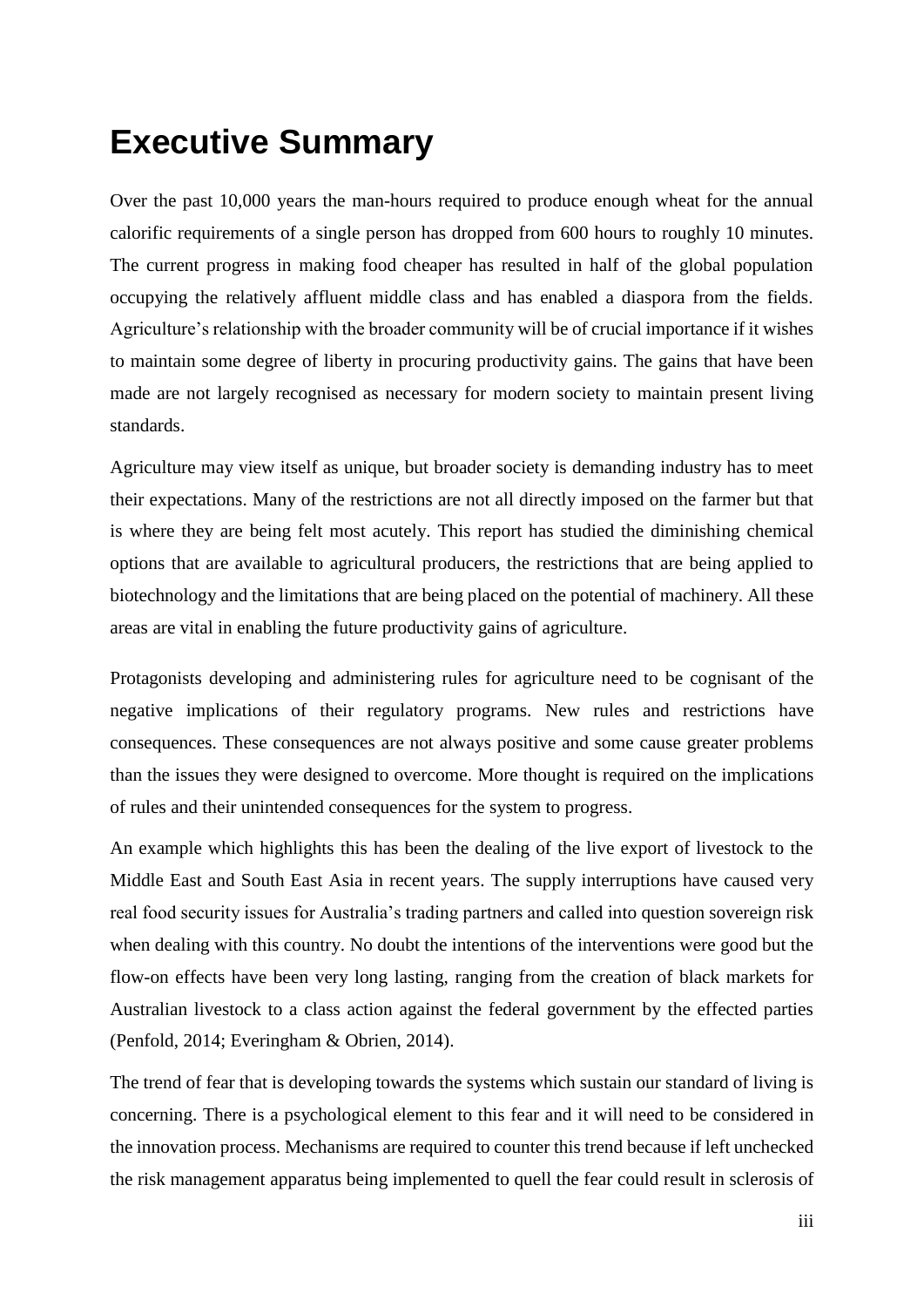the systems which provide agricultural innovations. Engaging politicians and bureaucracies in a broader discussion of why innovation is necessary and where the opportunities are will be an important component in enabling continued agricultural productivity.

Concurrently entrepreneurs need to show a high degree of responsibility in their actions when researching innovations. They have a responsibility to their customers to ensure that they are not placing them at undue risk. This will require a more open process of involvement with the supply chain to ensure that significant changes are supported by the supply chain and evidence of benefits to the customer is provided. Where there are mistakes and accidents investigations will need to be undertaken to ascertain the problem. If there are serious incidents and criminal culpability is proved the innovator should be held responsible.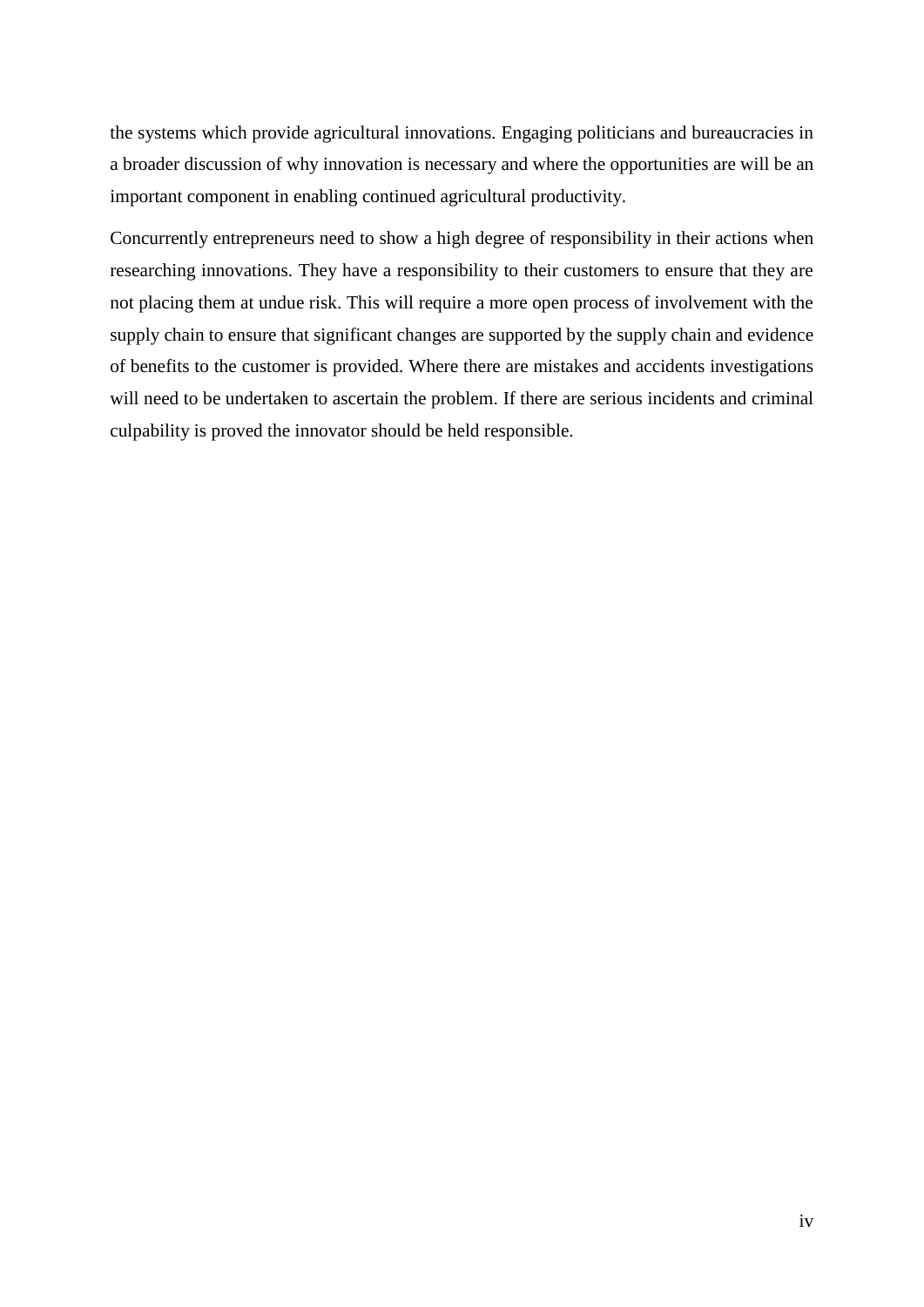# <span id="page-4-0"></span>**Contents**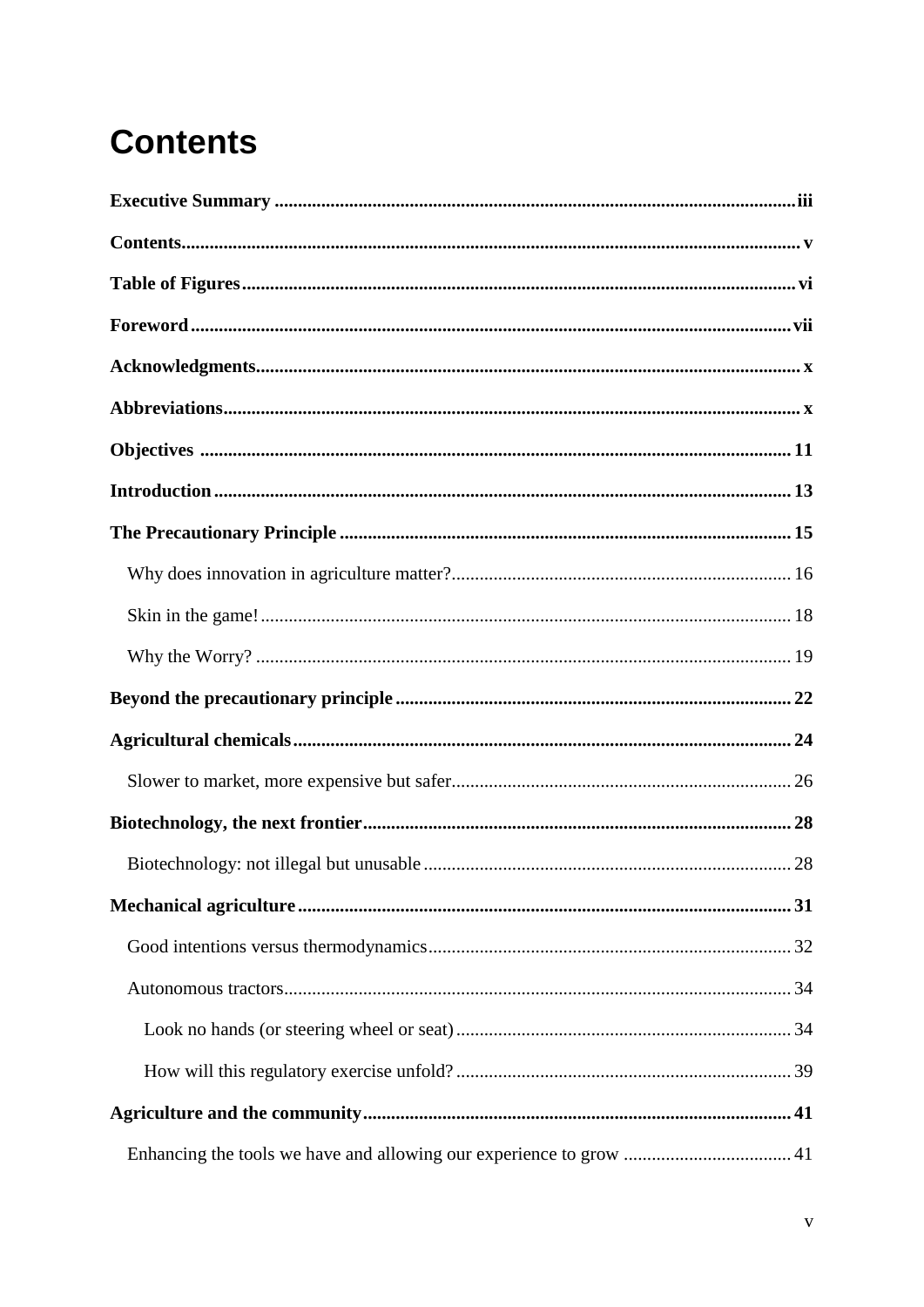# <span id="page-5-0"></span>**Table of Figures**

| Figure 2: Jim Watson standing on the division line between GM & Conventional Canola, |  |
|--------------------------------------------------------------------------------------|--|
|                                                                                      |  |
|                                                                                      |  |
| Figure 4 Comparison of LD 50 values for common herbicides and household items 25     |  |
|                                                                                      |  |
|                                                                                      |  |
| Figure 7 Dr Hans Griepentrog with autonomous tractor. Hohenheim University36         |  |
|                                                                                      |  |
|                                                                                      |  |
|                                                                                      |  |
|                                                                                      |  |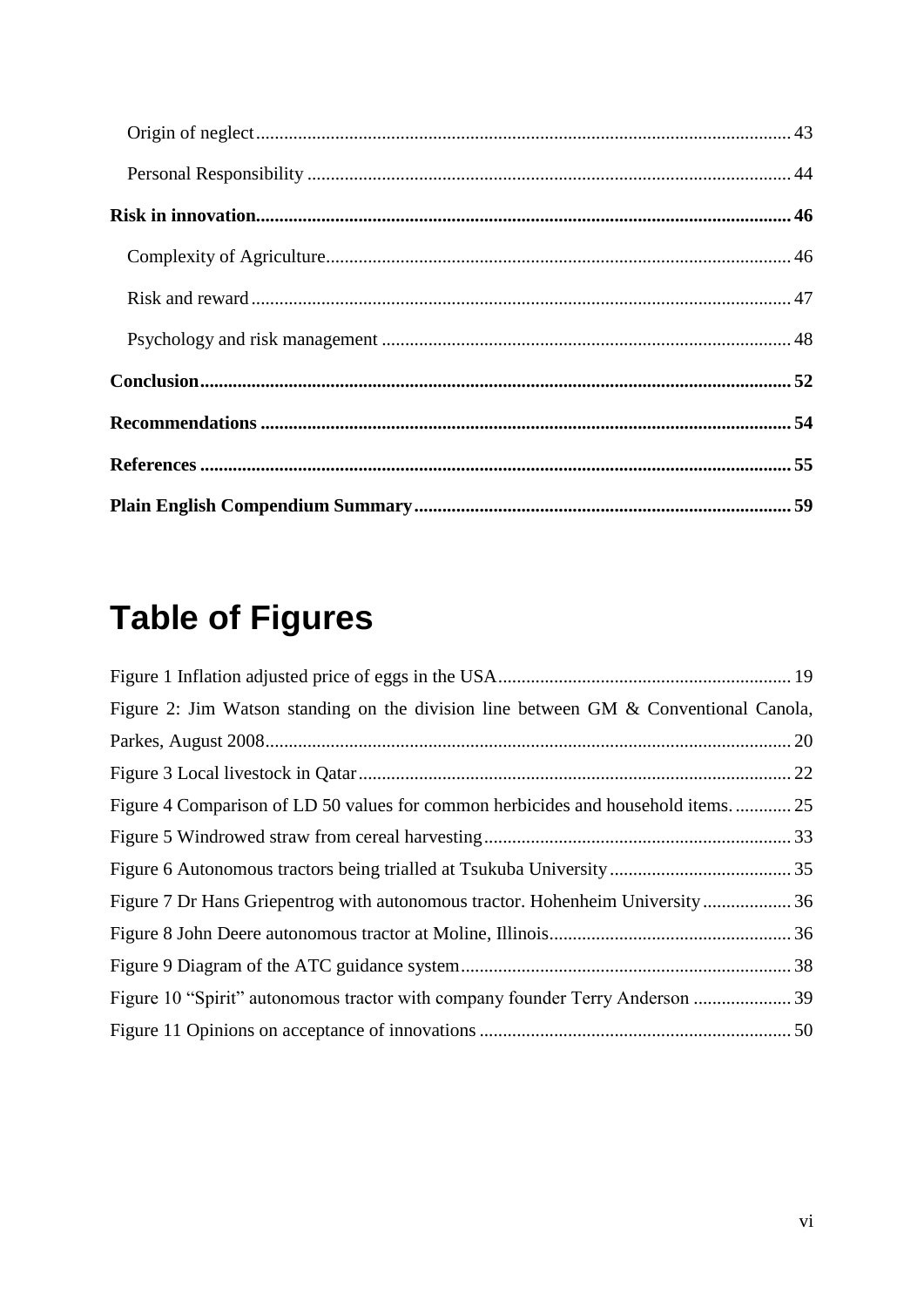# <span id="page-6-0"></span>**Foreword**

Initially this topic focussed solely on the precautionary principle. The precautionary principle is a policy tool used with the intention of limiting the potential risk associated with the commercialisation of things. "Things" ranging from resource development projects such as coal seam gas extraction, the introduction of foreign or genetically modified organisms to an environment, or the introduction of elements into the food chain where there is some degree of ambiguity to its effects.

There are a multitude of definitions of the precautionary principle but its root is derived from statements such as 'an ounce of prevention is worth more than a pound of cure'. *The precautionary principle or precautionary approach states that, if an action or policy has a suspected risk of causing harm to the [public](http://en.wikipedia.org/wiki/General_public) or to the [environment,](http://en.wikipedia.org/wiki/Natural_environment) in the absence of [scientific](http://en.wikipedia.org/wiki/Scientific_consensus)  [consensus](http://en.wikipedia.org/wiki/Scientific_consensus) that the action or policy is harmful, the [burden of proof](http://en.wikipedia.org/wiki/Legal_burden_of_proof) that it is not harmful falls on those taking the act.* (Wikipedia, 2013)

There is prudence in the notion. Individuals should be cautious when trying something new. There is a need for responsibility to be taken by those who are taking risks especially when the potential for harm is the burden of third parties. The practical application of this is more problematic with a range of potential interpretations from the weak to the strong.

My first experience with the precautionary principle was during the introduction of Roundup Ready Canola®. This was a term that was repeatedly used as backstop for those opposed to the technology. I was concerned what the implications of this policy were and how it would shape agricultural business and industry.

This concern was reignited by a joint Grains Research and Development Corporation and Australian Bureau of Agricultural and Resource Economics project inviting producers to comment on why productivity growth was slowing. My full interpretation of the reasons for waning productivity was delayed. I struggled with what I perceived to be a degree of hypocrisy on behalf of the questioner. Government concern for waning productivity appeared to be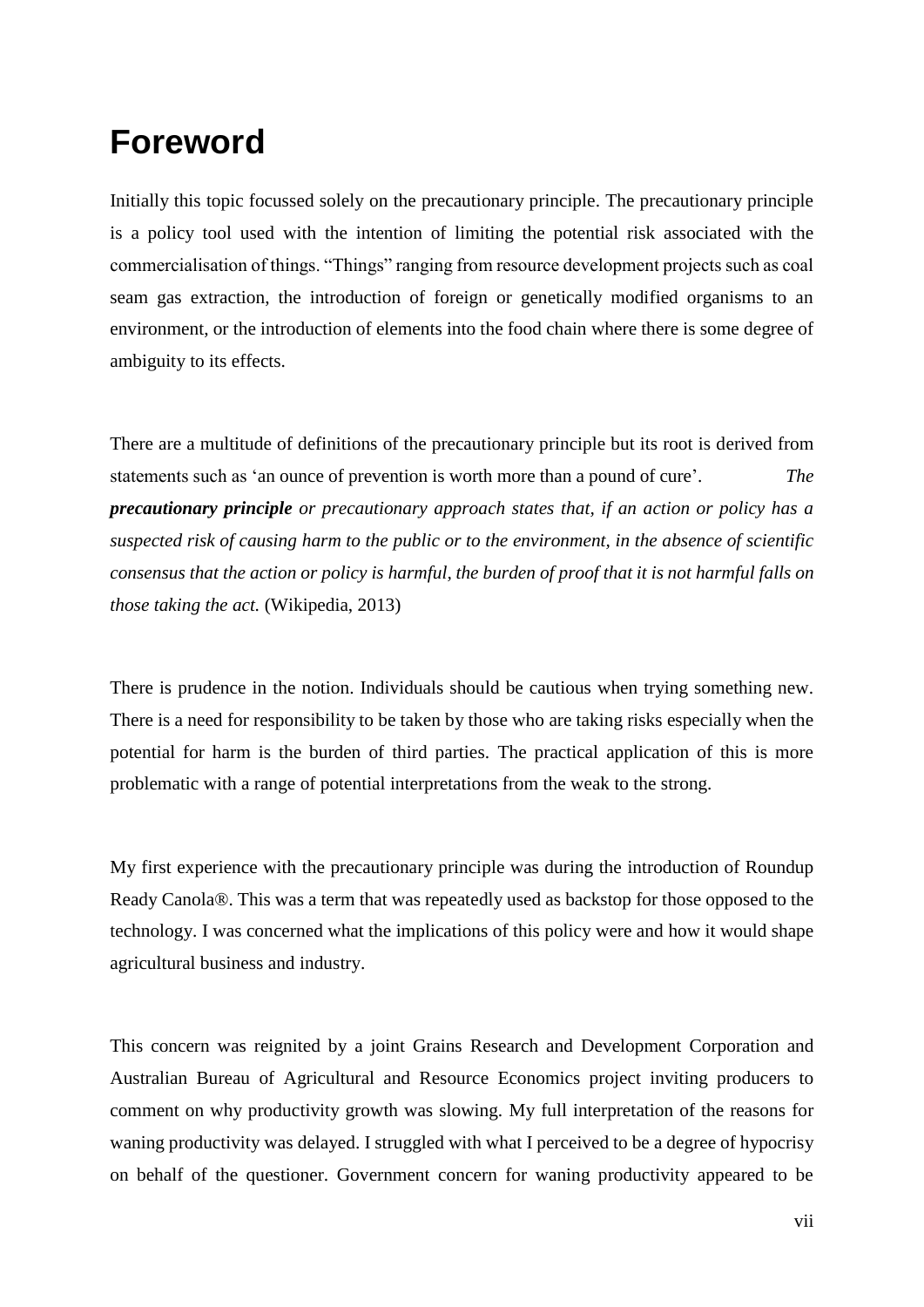shallow when it was complicit through regulations which prevented more liberal access to productive gains. I felt Governments were as responsible for the slowing as other parties, through application of their policies, including the precautionary principle in areas such as pesticide registration and biotechnology.

This initiated another line of questioning regarding safety. This was not limited to agriculture but had a broader societal context, from banning bull bars on vehicles to placing a sign on or barrier around every conceivable risk. It all appeared on the surface to be reasonable, but my concerns were that it was having deleterious effects on social well-being. Society is becoming more safety conscious, but this has a cost.

I was determined to get a better understanding of the protagonists in the discussion to gain a better perspective of their motives. Doing this proved to be a leviathan task and I have finished only to discover all I have done is learnt to ask a better question.

Researching this topic has proven to be quite an emotive exercise. The questions and positions that I have posed myself have been confronting. I do not apologise for the emotive nature in some of the discussion. There is a tendency in modern discourse to be polite and politically correct. This is something I have battled with as the implications of what I have studied are very real to the people who are on the receiving end.

I must also highlight the bias towards external forces in influencing a farmer's capacity to innovate and improve productivity. This is intentional and is not intended to abrogate responsibility in this regard. I personally believe that farmers are the most complicit group in limiting the potential of the agricultural sector. That said it is a personal choice to run a business as the proprietor deems fit. This paper is concerned with the external removal of choice from farmers to innovate and progress.

Containing the topic has proved quite problematic as there are many influences in the discussion and not all aspects could be considered. Every new realisation brought about a new line of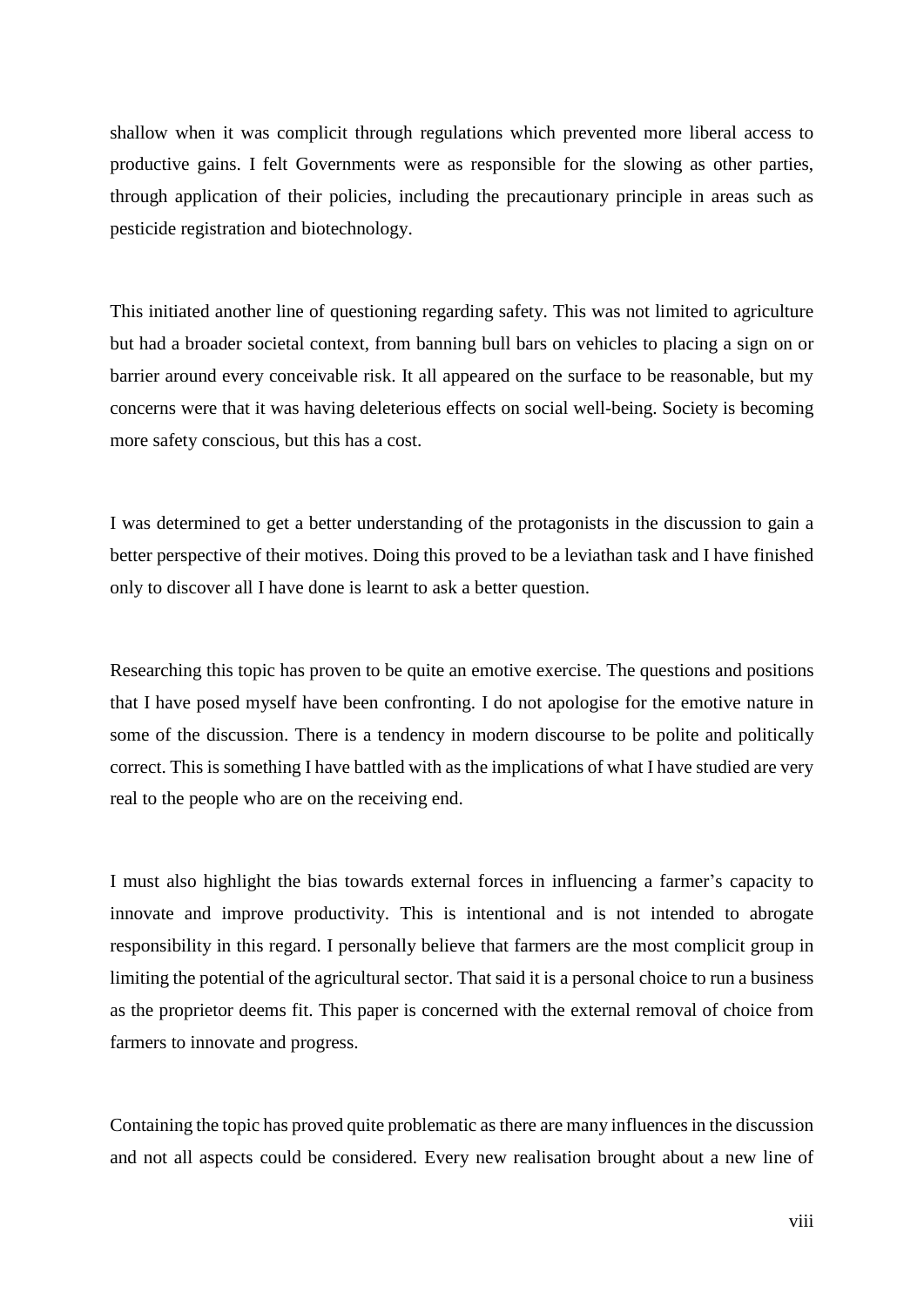questioning and thinking. I am not sated but have rested on the current position as it provides a starting point for what I wish to understand. I hope that this study provides an entry point for those who wish to advance this discussion.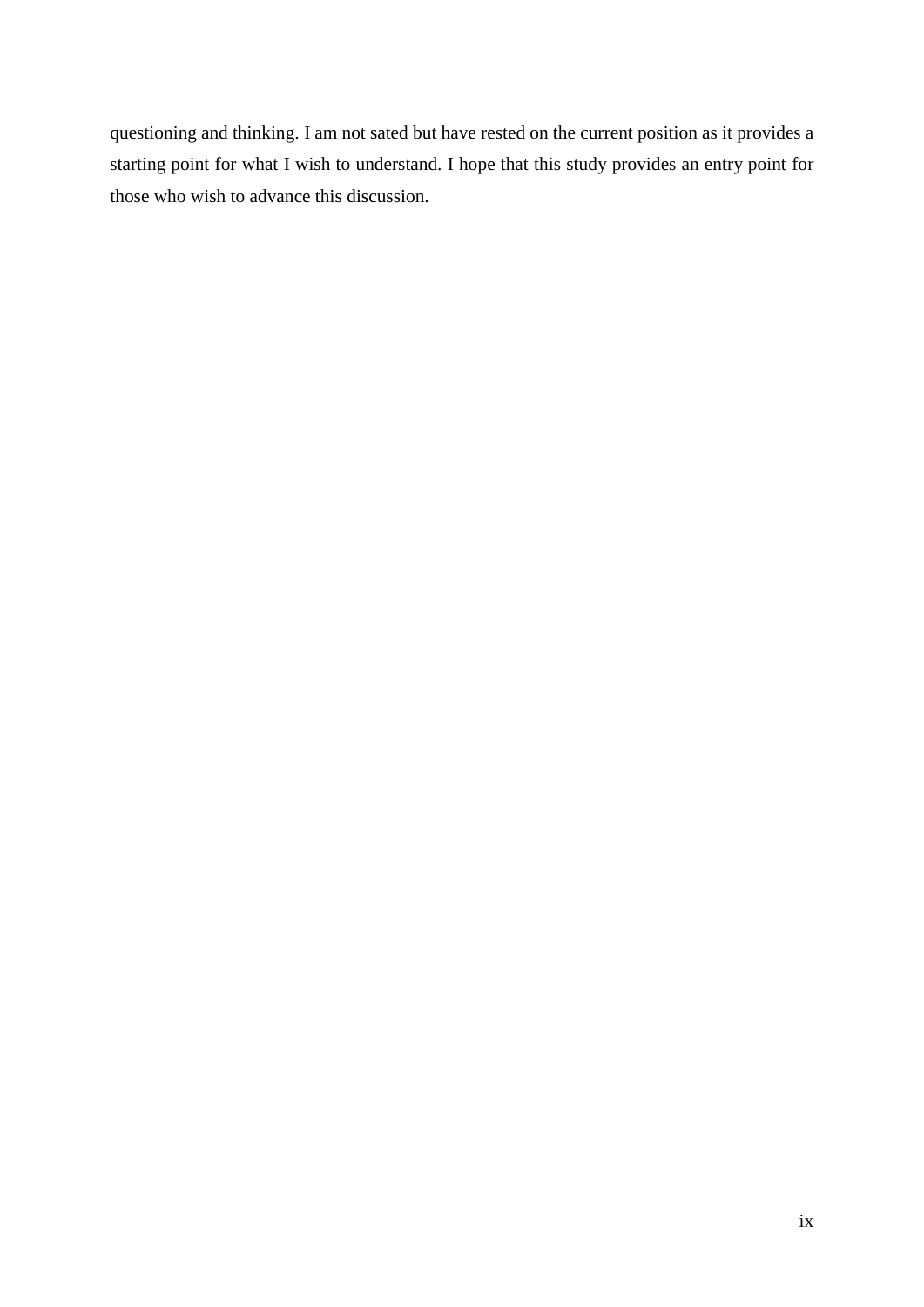# <span id="page-9-0"></span>**Acknowledgments**

This paper could not have been possible without the valuable contributions of many people and organisations. Special mention should be made to the following as they have all gone above and beyond their duty in helping organise meetings or have put me back on track after I have followed another tangent.

Sheryl Friend Otto Hirsch Sonke Rabe George Lyons Bart Ruth

My wife and family have made great sacrifices to allow me the time and capacity to undertake this leviathan topic. I hope I can repay the debts incurred.

# <span id="page-9-1"></span>**Abbreviations**

- GM genetically modified
- R&D research and development
- GPS global positioning system
- VHF very high frequency
- MRI magnetic resonance imagining
- HP Horse Power
- Kw Kilowatts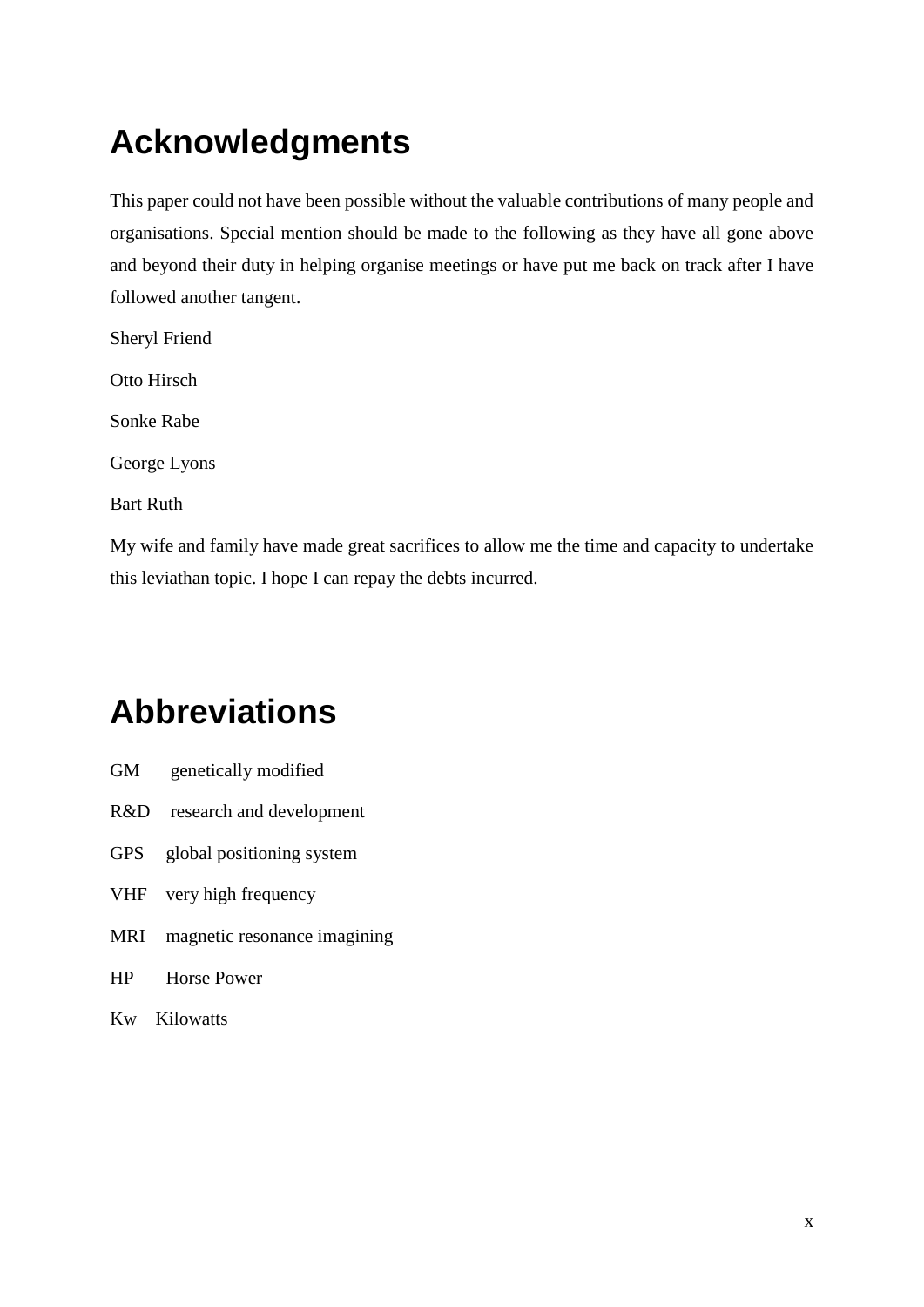# <span id="page-10-0"></span>**Objectives**

Innovation and progress are linked. Not all innovations are successful and many, if not all, come with a degree of risk. However even innovations that do not work do provide opportunities for progress. Risk taking is therefore a necessity for the advancement of society. A necessity because very little is learnt doing the same thing. New things are learnt by making changes and observing the results; this encompasses a degree of risk.

Progress is a subjective phenomenon depending on your personal beliefs. But it should have measureable outcomes. There are many ways in which progress can be measured in agriculture; from yields, to productivity, to nutritional content. In the context of this paper it will be confined to the reduction of time involved in producing food, as time provides a constant: it crosses borders, currencies, and languages, it is a universal measure.

Progress is not a linear process but has more of an episodic nature. This means that not every option tested will have successful outcome; each test should offer insight into the problem and move towards the solution. The nature of this process and any progression is not without risk. This process has been taking place for millennia advancing the human condition from cave dwelling hunter-gatherers to modern civilisation.

If individuals wish to maintain the trend in improved living standards then cognisance of the link between innovation and living standards is required. The standard of living now experienced has come about via a freedom to innovate. If society wishes to maintain this, acknowledging the risk involved in improving living standards will be required. Restraining the liberties required for innovation will temper progress.

Contradictory arguments are ever present in the societal and political discourse. There are expectations of improved living standards and absolute safety to man, beast and flower. For agriculture this is creating stresses. If it is to maintain its productivity trend and perpetuate its role in improving living standards then several questions require investigation.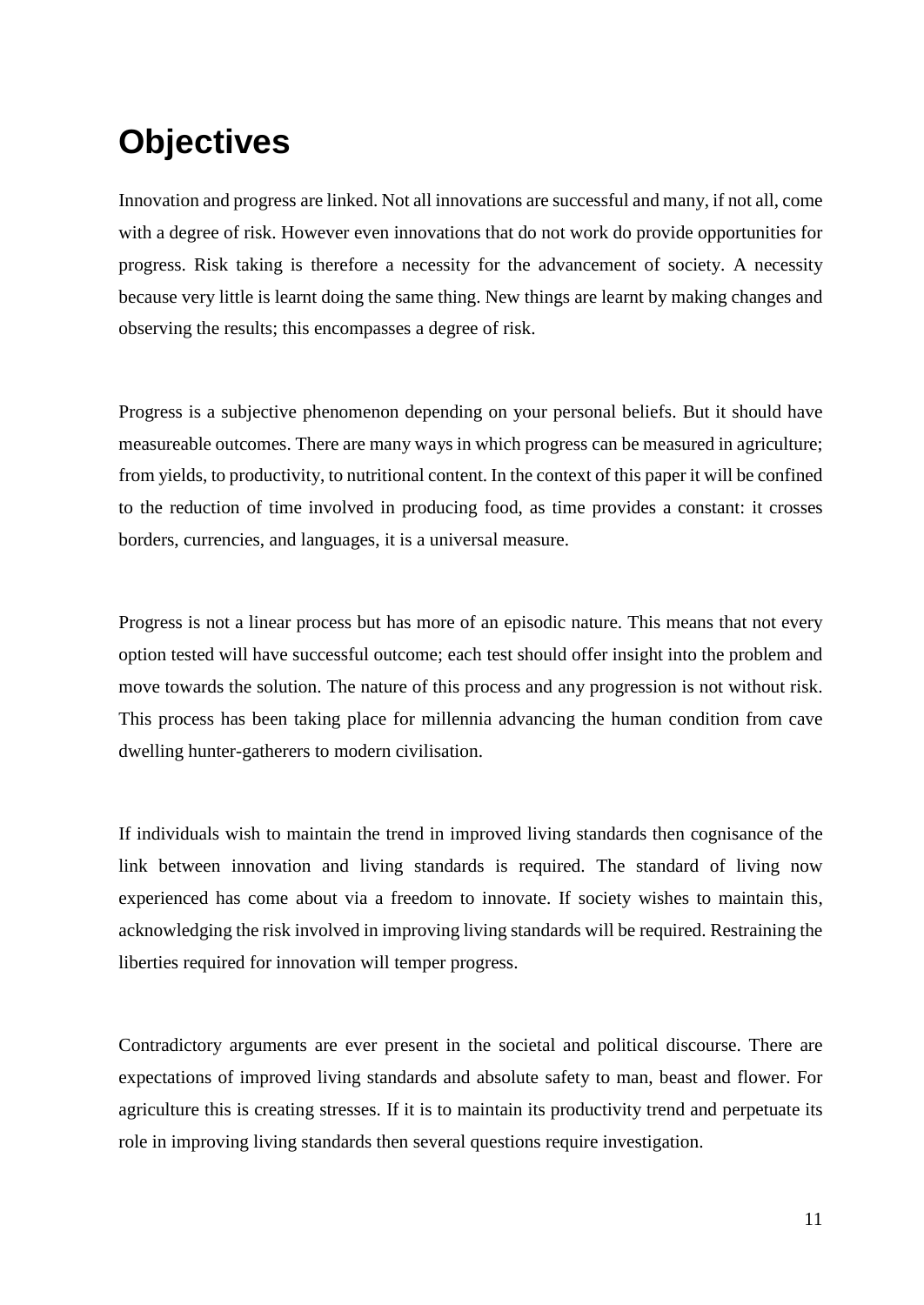- 1. What impedes agricultural innovation?
- 2. What is the source of these impediments?
- 3. What are the implications of these impediments to agricultural innovation?

This study aims to answer these questions.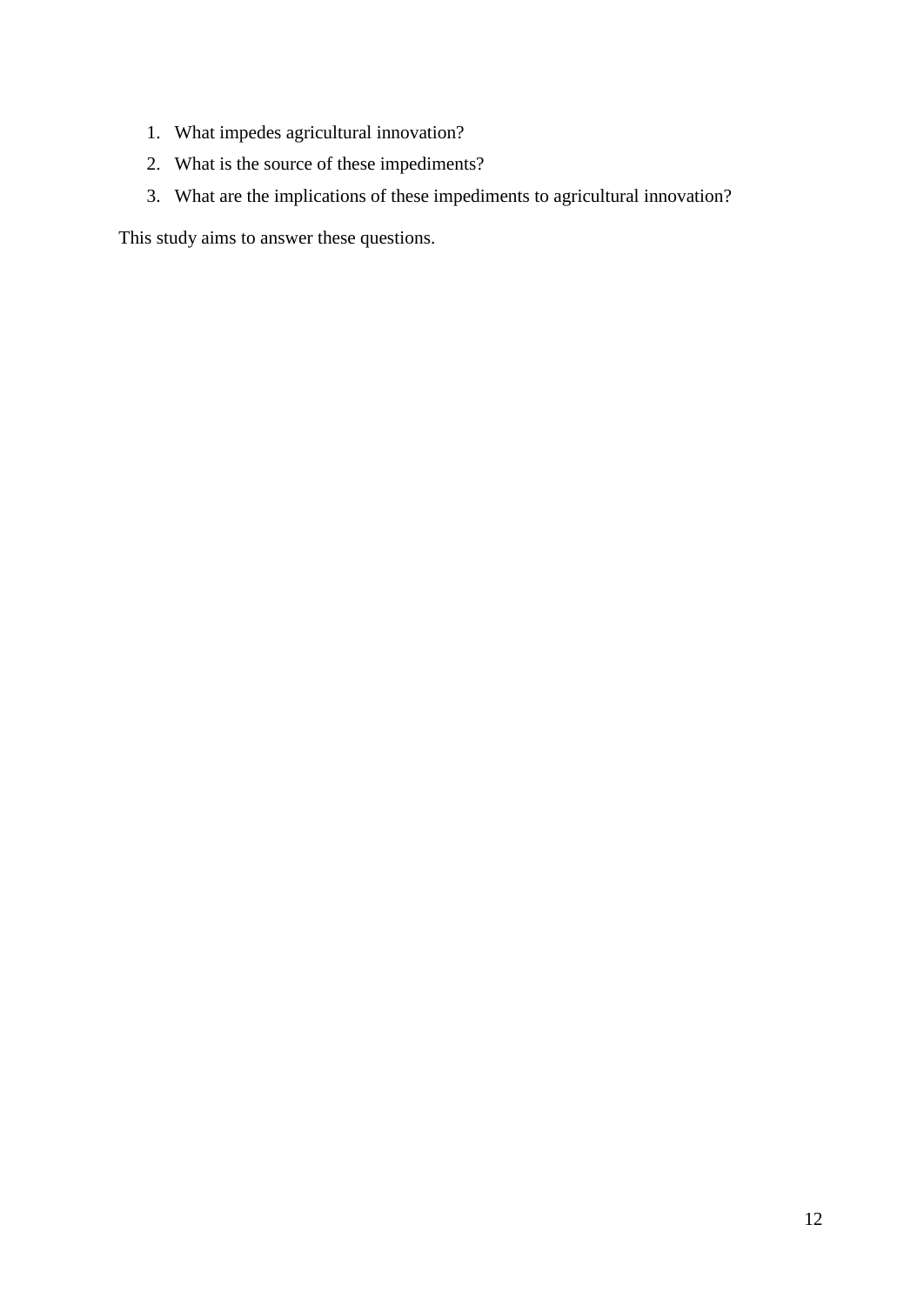# <span id="page-12-0"></span>**Introduction**

In the past 10,000 years the input of human labour required to produce the annual calorific requirement of a single person (on a pure wheat diet) has dropped from 600 hours to roughly 10 minutes. Concurrently this task has transitioned from hard manual labour to a task debatably more akin to office work. The outcome is a safer, cheaper and less resource-intensive product.

A by-product has been the division of labour enabling a diaspora from the fields encouraging people to improve their standard of living in many ways. This division of labour has come to the point where, in developed nations, only 1% to 5% of the population are directly involved in food production. This has advanced the collective knowledge held by humanity. Never before have people had such intimate knowledge of such narrow specialities.

The focus of this report is not to ask whether agriculture is getting better, but whether it could be doing so faster. There are a multitude of new products and techniques in development. Many of these would foster greater understanding of agriculture and further reduce the cost burden of food. In reality many of these novel products and practices will be limited in their availability to producers.

This study originated in an attempt to expose impacts the implementation of the precautionary principle is having on the potential of agricultural productivity. The precautionary principle, when invoked, places the burden of proving safety on the developer of a novel product before it can be released to the wider environment. In its strictest context it can be a handbrake for development and innovation as it requires an often impractical standard of "proof of safety".

In the initial stages of this research it was evident the precautionary principle was not necessarily the problem, but rather a symptom of a larger issue. This changed the nature of the study and prompted a change in approach in order to gain a better understanding of what encourages the use of tools such as the precautionary principle. An approach was developed to study technologies currently in use or in development for mainstream agriculture that will come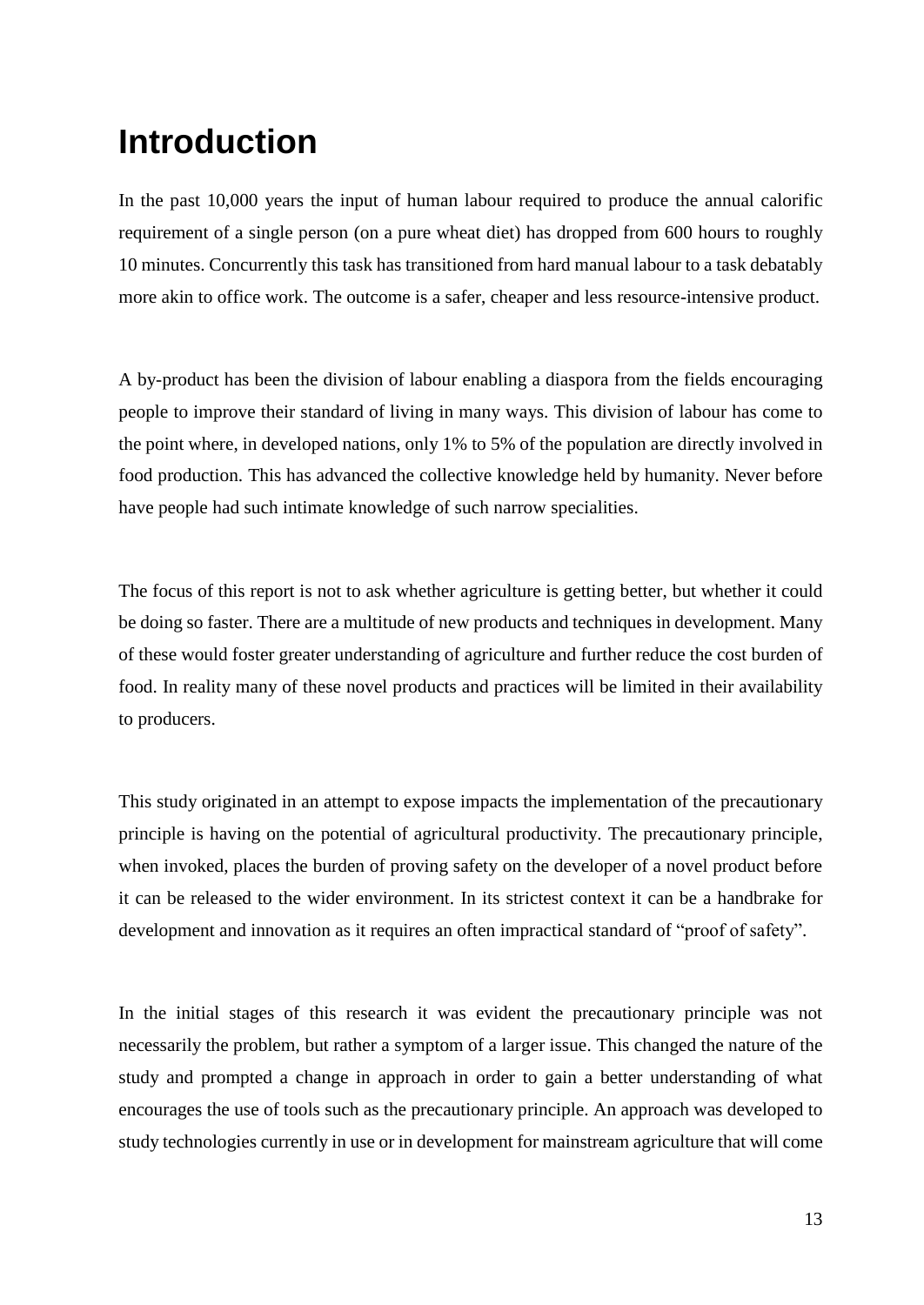under the scrutiny of the public and regulatory authorities. Three inputs to the agricultural system were chosen;

- agricultural chemicals
- biotechnology
- mechanical agriculture.

Research has been undertaken across many countries on four continents, across a range of social structures and various stages of economic development. This approach has allowed for insights to be gained, which have assisted in framing the discussion, from a perspective of developmental and cultural diversity. It has also enabled the discussion to be broadened to more cultural issues such as animal welfare and the environment. The parallels may seem tenuous but do offer valuable insights into public perceptions of agriculture. These perceptions are pertinent to the context of the discussion.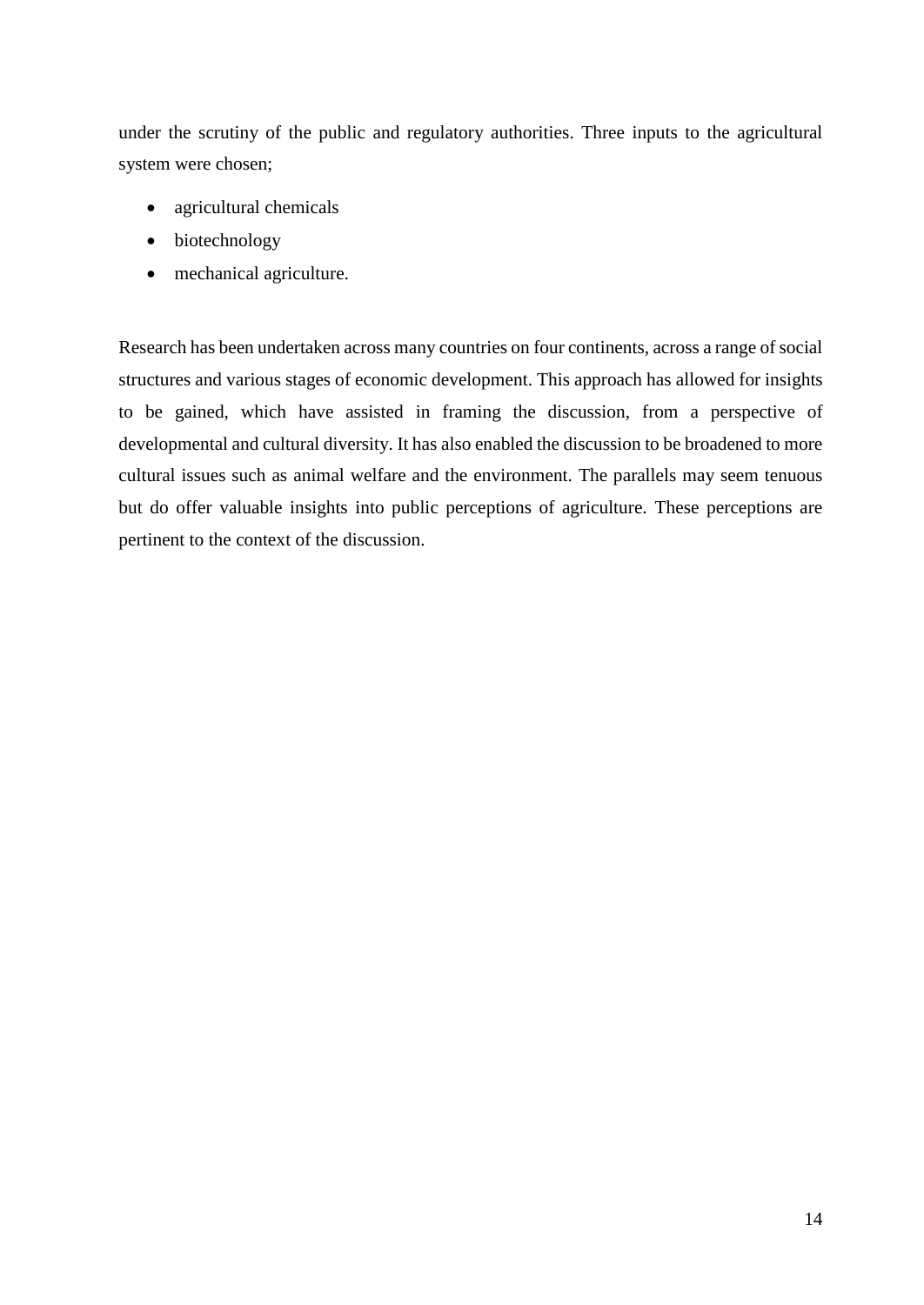# <span id="page-14-0"></span>**The Precautionary Principle**

The precautionary principle was the impetus for this study. The scope of the study has shifted but it is pertinent that the term be placed in context and defined to assist the reader in understanding the journey.

*The precautionary principle or precautionary approach states that, if an action or policy has a suspected risk of causing harm to the [public](http://en.wikipedia.org/wiki/General_public) or to the [environment,](http://en.wikipedia.org/wiki/Natural_environment) in the absence of [scientific](http://en.wikipedia.org/wiki/Scientific_consensus)  [consensus](http://en.wikipedia.org/wiki/Scientific_consensus) that the action or policy is harmful, the [burden of proof](http://en.wikipedia.org/wiki/Legal_burden_of_proof) that it is not harmful falls on those taking the act.* (Wikipedia, 2013)

The Precautionary Principle's origin is rooted in statements such as *"an ounce of prevention is worth a pound of cure*" (Council for Agricultural Sciences and Technology, 2013). As such there is prudence in its origins and it is wise for individuals to pause for thought before acting. There are limits to this prudence though, if concern for potential risks gives rise limitations that stifle the will and capacity to innovate.

The precautionary principle can pose a major problem for innovators. It is usually, if not always, viewed from the perspective that a new technology will be more risky than the status quo. In this context it limits opportunities to gain experience and impinges on the liberty of entrepreneurial individuals. The outcome of this approach, if used in its strongest sense, would be continuation of the status quo indefinitely. This is due to the impractical demands that can be argued, which is due to the subjective language in the definition. This can be taken to extremes by the stronger proponents of the precautionary principle and has left the precautionary principle open for criticism.

It can be argued the criticism has altered the use of the precautionary principle. Discussions with companies and lobbyists traditionally affected by its implementation suggest overt implementation is becoming increasingly rare (Anonymous, 2013). In Europe where it originated and is most widely used, the trend is waning [\(Council for Agricultural Sciences and](http://www.cast-science.org/publications/?impact_of_the_precautionary_principle_on_feeding_current_and_future_generations&show=product&productID=276208) [Technology,](http://www.cast-science.org/publications/?impact_of_the_precautionary_principle_on_feeding_current_and_future_generations&show=product&productID=276208) 2013). This was backed up in a meeting with an agricultural chemical company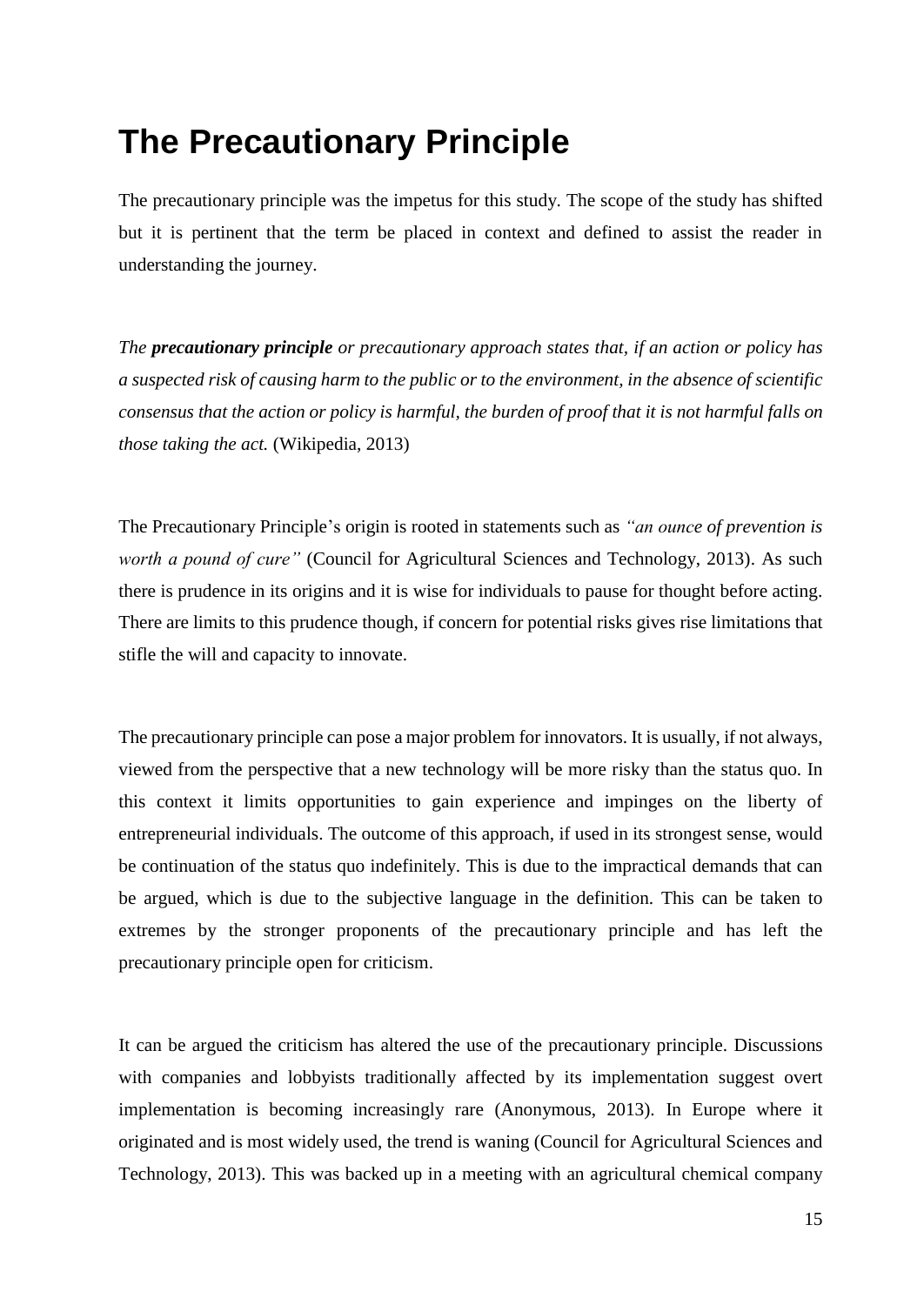representative in Brussels (Anonymous, 2013). The interviewee highlighted that there is a vexing situation where the use of the term *precautionary principle* is waning but the legacy of its intent remains a powerful influence.

A further criticism of the precautionary principle is its role in inhibiting experience. Without experience it is impossible to make things better. Experience is how things are learnt; not all failures can be anticipated. There is much to be learnt from mistakes, attempting to prevent them all will limit improvements.

The precautionary principle and excessive regulation are not the sole inhibitor to the rate of agricultural progress. Farmers hold the greatest role in limiting agricultural productivity. There is so much capacity to improve how agricultural business and production is conducted that industry cannot plausibly deny it is complicit in limiting productivity. However, there is an issue where producers and the industry have the capacity and will to make improvements but are limited in doing so by arbitrary rules.

#### <span id="page-15-0"></span>**Why does innovation in agriculture matter?**

Historical progress in making food cheaper has enabled half the global population to belong to the relatively affluent middle class (Parker, 2009). This growth is due to economies of scale moving more people above the poverty line as food becomes affordable. The most important feature that comes from this windfall is time, allowing people to spend more time doing things they want and less time on what they need.

How is this related to the cost of food? If people have to work less for the food that sustains them they have more time to work on improving their standard of living, according to [Maslow's](http://en.wikipedia.org/wiki/Maslow)  [hierarchy of needs](http://en.wikipedia.org/wiki/Maslow) (Wikipedia, 2012). It is a blessing to live in a time of such abundance and it is encouraging to contemplate how many of the major challenges will be overcome through the productive process.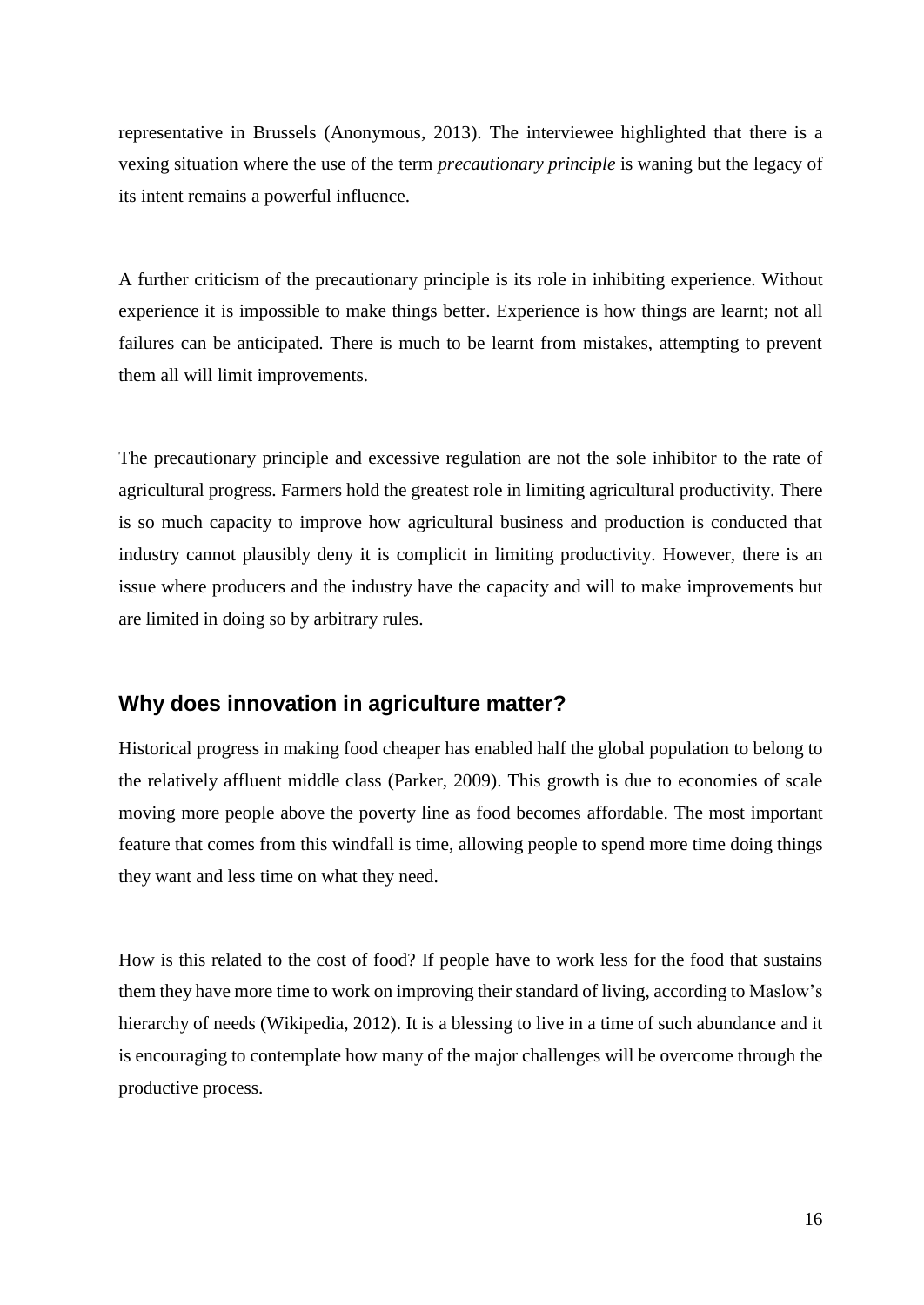Concurrently, there is another trend that is developing that must be rare in the timeline of humanity. Society has an abundance of idle time that has been liberated through productivity gains. This windfall is wonderful and is giving people the choice to live their lives as they wish to and enjoy what the world has to offer. However, this idleness is giving rise to a proportion of the population that are frightened of the processes which enable their standard of living. This fear is being enabled via the idle time people have to inform themselves about the processes which underpin living standards.

This is being brought about by a greater capacity to become informed about the systems which underpin society's existence. However, not all this information is palatable (or correct). Individuals now have the capacity to pursue and enable changes in these processes. Not all these whims are enacted but when the ground swell is large enough governments will bend. The live export shut-down to Indonesia in 2012 is a recent example of this. This may well be a unique point in history where a critical mass of the population now have the abundance of time to question the processes which afford them the time to ask the questions.

Cheap abundant food and energy makes everyone wealthier and better off; however, there is a proportion of society convinced this is not so. Dissenting opinions are not the problem. Historically, critics have proven a great capacity in identifying weaknesses in the development and innovation process. Constructive criticisms can, and usually do, result in a better outcome for the system, as innovators and entrepreneurs are made aware of flaws and can develop improvements. Ralph Nader's "Unsafe at any speed" is a classic example of a critic's capacity to enact industry wide changes; even if it was not adopted as rapidly as anticipated, it did initiate the improved safety standards on offer in modern automobiles (Time, 2015).

What is concerning for agriculture is that many of the critics are speaking from a position of privilege, where they do not bear the consequences of their actions in the debate and have no feasible alternatives. It was pointed out to the author in a meeting with a biotechnology company (Anonymous, 2013)

"*Most activists don't build anything; they block and destroy. They are in a base market selling fear and approach the most vulnerable as disciples who will give their time freely and advocate*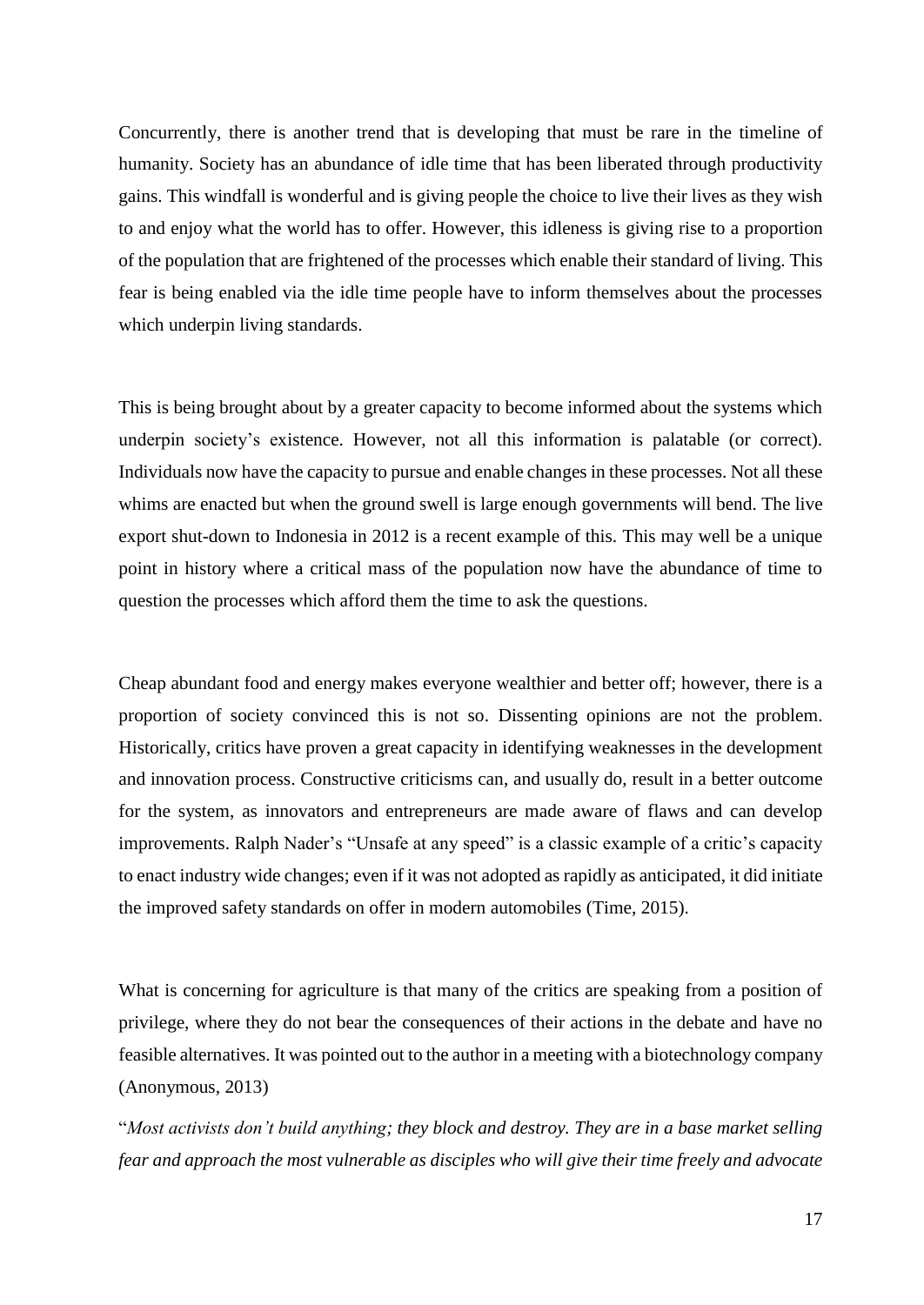*with passion. These organisations are well funded and nearly unaccountable and have attained the untouchable status of a sacred cow."*

#### <span id="page-17-0"></span>**Skin in the game!**

If activists work results in the banning of a product or process they are largely shielded from the effects. [Mark Lynas](http://en.wikipedia.org/wiki/Mark_Lynas) (2014), once a vocal critic of GM technology who has since become an advocate, points out that there seems to be a widespread assumption that modern technology equals more risk. The dissent to new technology typically comes from modern affluent societies where the food is abundant and cheap. They seem to come from these nations, perhaps because there is sufficient wealth to support their destructive activism.

In relation to agriculture the effects of this activism are felt most keenly by those who are in food-scarce, developing environments. It appears modern activists have a romanticised belief in subsistence agriculture, yet there is not a single example of a prosperous nation keeping its agricultural producers in such subsistence businesses. However if agriculture can continue to produce cheaper food and fibre then the long running diaspora from the fields can continue.

If enabled it will undoubtedly contribute to even grander living standards at an accelerated rate. This should ultimately result in many of today's "major" problems being transient rather than perpetual as many of the problems of yesteryear have proven to be. If this comes to pass it will be because of the time people will have to make things better for themselves and their communities. Matt Ridley's book, "The [Rational Optimist"](http://www.rationaloptimist.com/publications/the-rational-optimist-how-prosperity-evolves.aspx) (Ridley, 2010), provides very good examples of this process and how things are getting better. A visual example is provided in Figure 1, relating to the cost of eggs over time in the USA.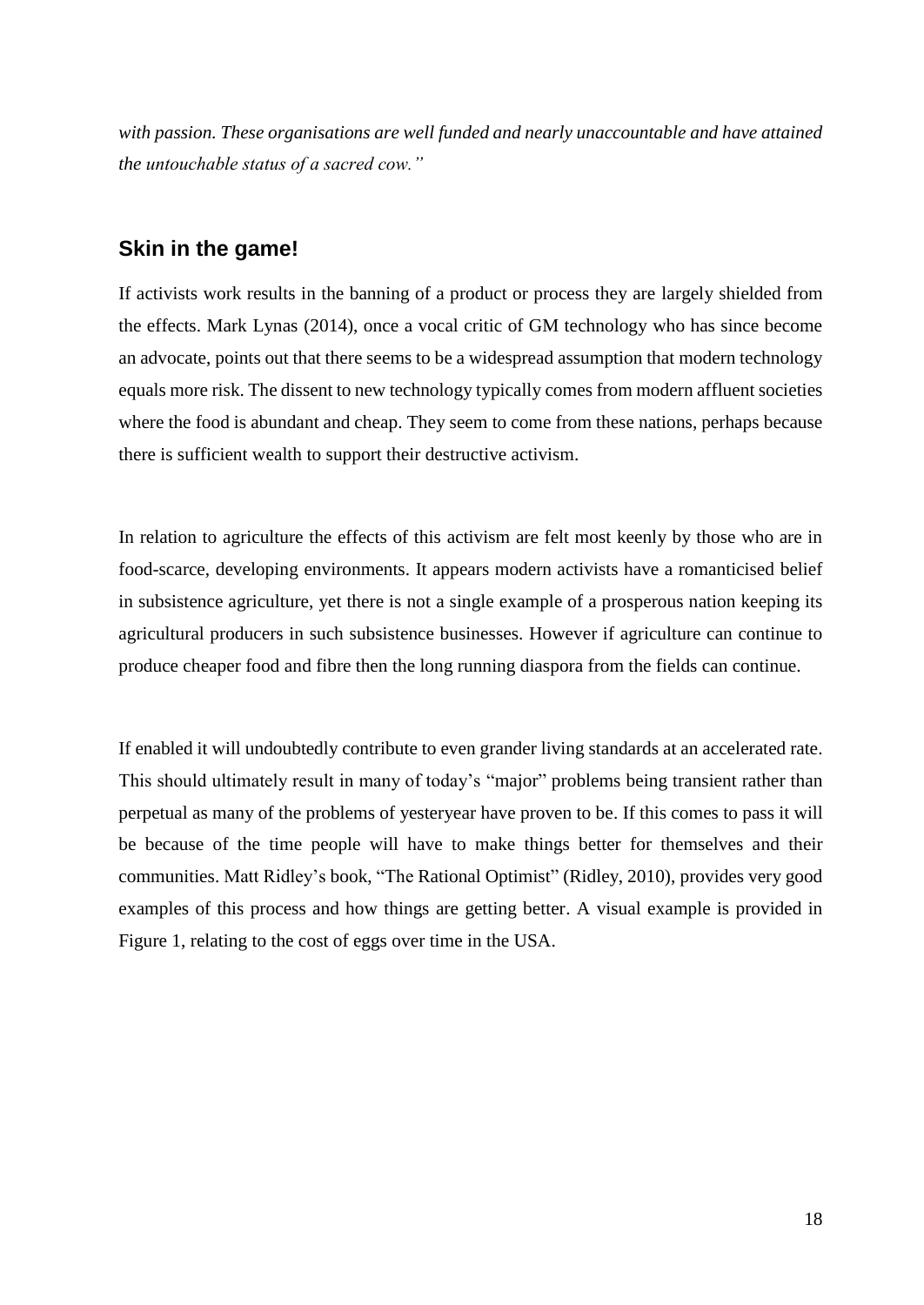

<span id="page-18-1"></span>**Figure 1 Inflation adjusted price of eggs in the USA**

Source[: http://www.aei-ideas.org/wp-content/uploads/2013/03/eggs-600x441.jpg](http://www.aei-ideas.org/wp-content/uploads/2013/03/eggs-600x441.jpg)

#### <span id="page-18-0"></span>**Why the Worry?**

With living standards so good why is there a need to improve them? Progress should be further encouraged and there should be a continual striving towards improved productivity. The productivity gains that have enabled present developed world living standards will be insufficient to ensure the developing world has the capacity to enjoy equivalent lifestyles. New gains will be required to help lift the remaining proportion of the global population into the middle class.

The reality is that not everyone has the capacity to access clean drinking water; a most basic necessity, furthermore many are not capable of deriving an income which can support the current cost structure of the inputs that sustain a modern existence. Historically there are abundant examples proving the costs of these inputs can be reduced to the point where they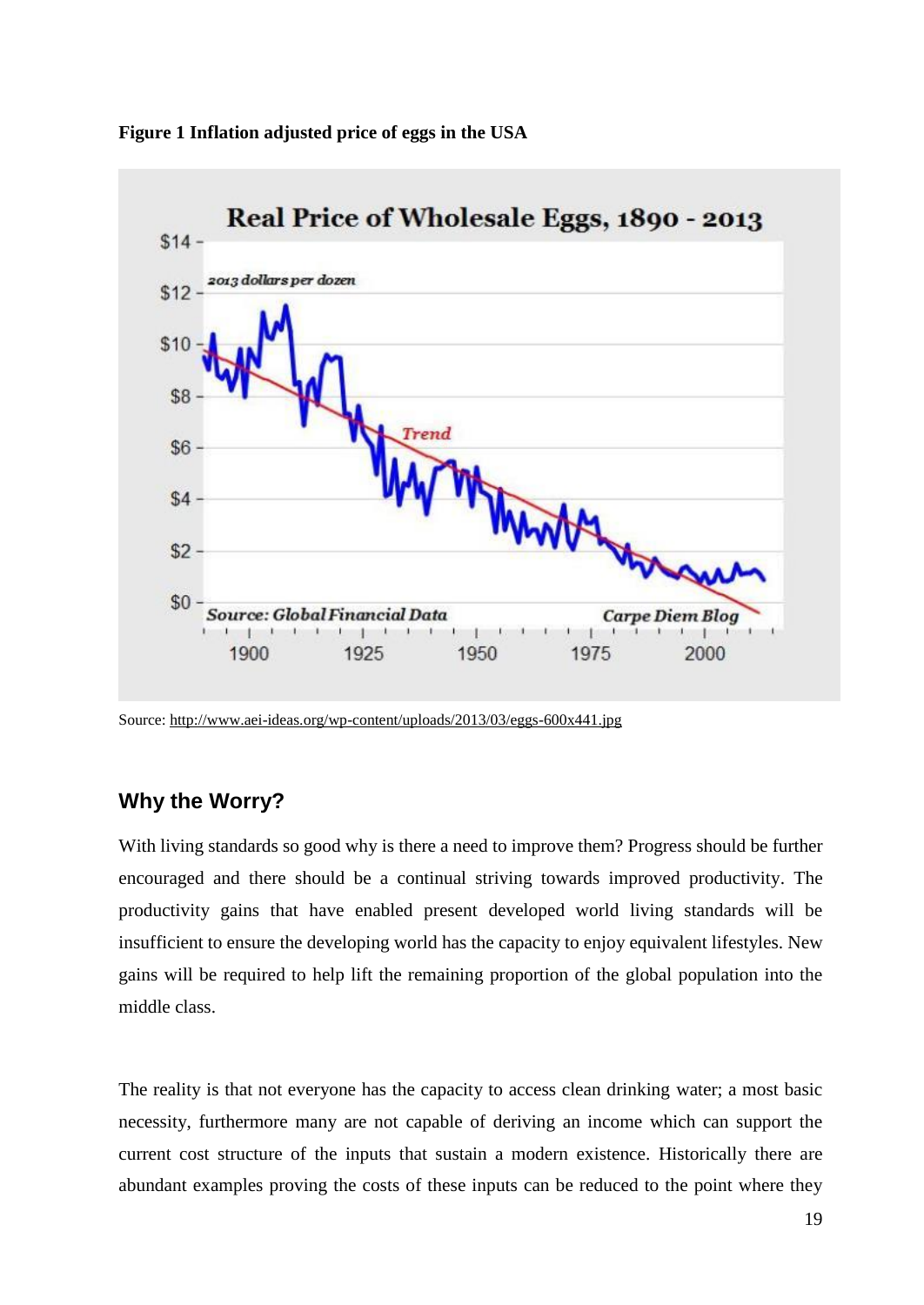meet the vast majority of peoples earning capacity. The timeline of human input required to produce food discussed above would suffice but many modern day examples abound. The cost of televisions, if we only compare screen size from the 1950's to now when adjusted for inflation are roughly 11% of the price and have far more features (Haupert, 2012). Without cost reductions supported through productivity gains, many of the current items and life style choices that are taken for granted would not be available.

In 2005, the debate about access to GM technology was heated. It was a debate that had been going for many years and was far from resolution. Roundup Ready Canola® had been deemed safe by the Australian regulator, had the backing of the federal government and competitors in North America had been growing it for several seasons. Despite this it was being blocked from Australian producers. The opponents used any and all available avenues to prevent access, and at the expiration of the state-based moratoria resorted to lobbying local councils to declare themselves GMO free (Gene Ethics, 2013). If this final political act had been successful there would have been a great deal of unintended consequences, ranging in degrees of seriousness from the relatively mild; a lack of Australian cotton to wear or cotton seed oil to fry food in, to the quite serious implications for people with type 1 diabetes who are dependent on insulin derived from biotechnology inputs (Shama & Peterson, 2014).

<span id="page-19-0"></span>**Figure 2: Jim Watson standing on the division line between GM & Conventional Canola, Parkes. August 2008.**



Source: Mark Swift 18/9/2008 Can you pick the difference?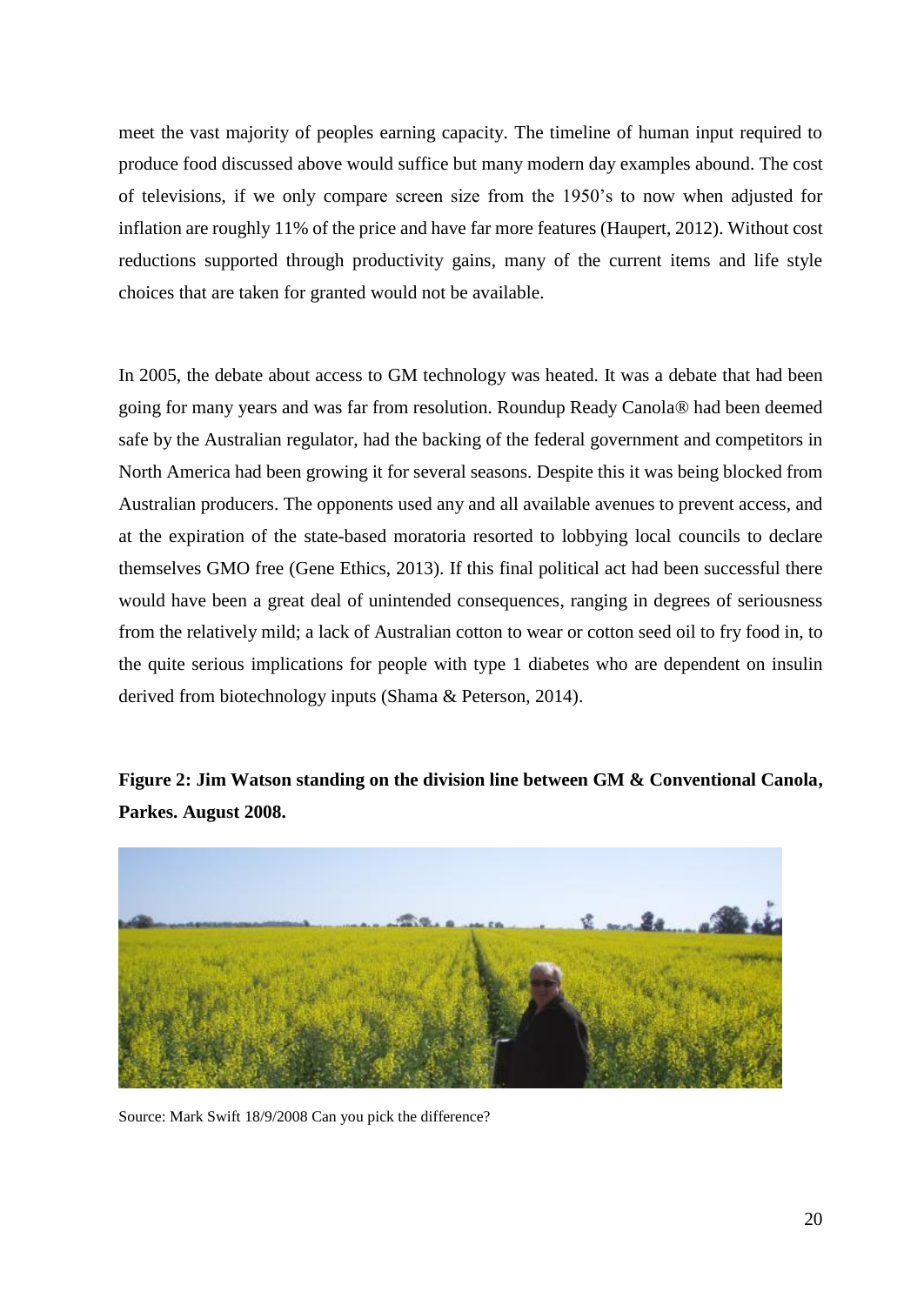Eventually access was granted and the first biotechnology canola crops were grown in 2008. The results were certainly encouraging, but there was frustration at not having had access earlier as North American competitors had had in the late nineteen nineties. Observations from cultivation have provided a wealth of knowledge for producers of the crop and this experience has highlighted what a useful tool the technology is in managing chemical and crop rotations.

A concern arose that this would not be an isolated incident and an appreciation was developing that the exercise had been very expensive for the industry as a whole. This led to more questions about future developments:

- How would other new products be viewed?
- What would the obstacles be?
- How much extra expense was being put into the system (this ultimately had to be digested by the food supply chain and the consumer)?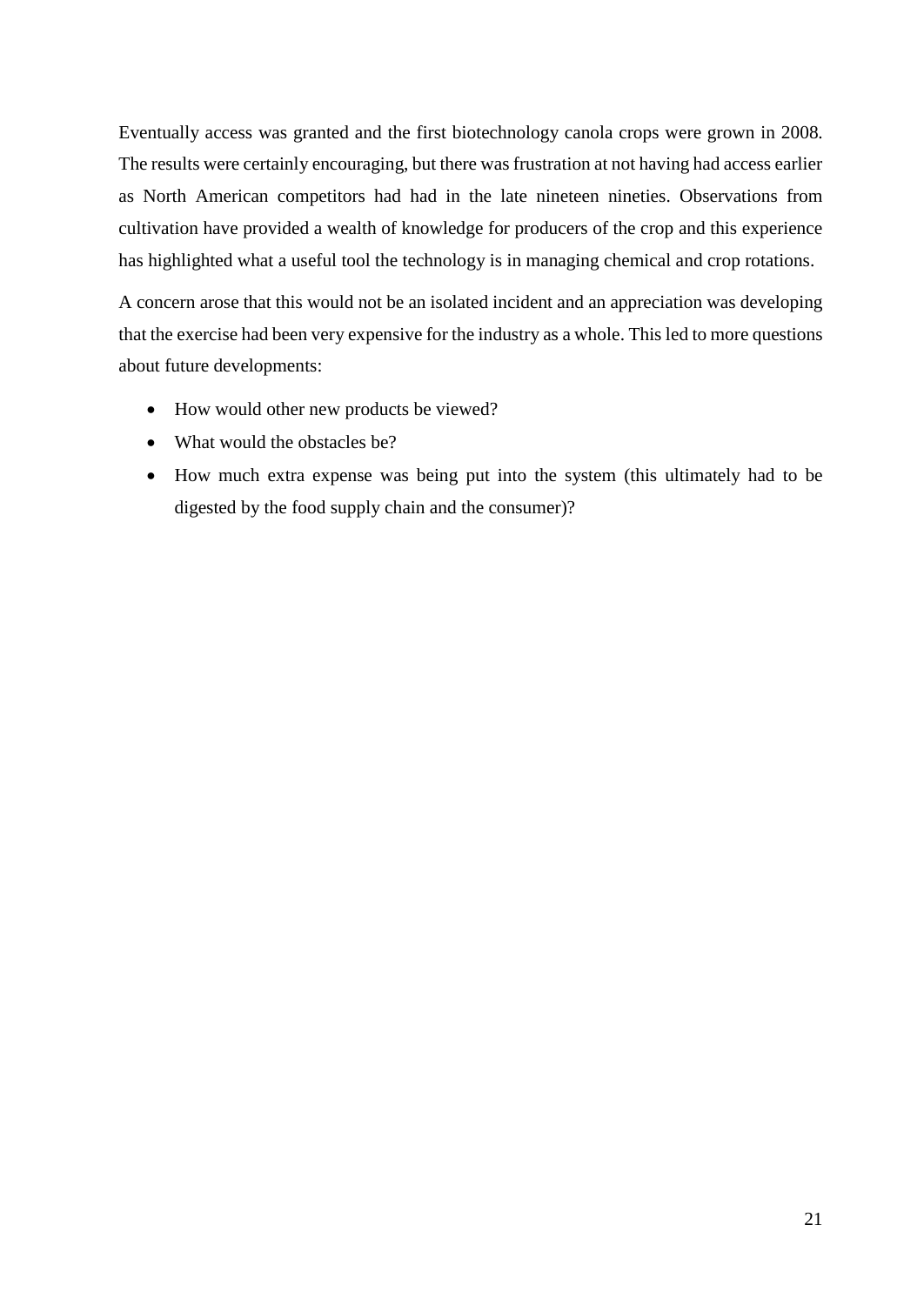# <span id="page-21-0"></span>**Beyond the precautionary principle**

Society has expectations of how agriculture operates. This is highlighted through the political discourse and actions around sensitive issues such as animal welfare, access to biotechnology traits and the requirements for certain emissions standards in agricultural production be they dust, noise or engine exhaust fumes.

Australia is a major food exporting nation and there are a large number of markets, particularly in South East Asia and North Africa, which rely on such exports. An example of this dependence was apparent in the Middle East. There was an incident in September 2012 with a live export shipment of sheep firstly in Bahrain and then Pakistan. The decision was made by the Australian Minister for Agriculture to ban all live sheep trade to the Middle East, thereby cutting the number of sheep available in Qatar from several thousand a day, to several hundred, and creating a potential food shortage. The reality on the ground in Qatar was that the welfare of the livestock met or exceeded the standard normally experienced in Australia yet access was still being denied access to Australian sourced livestock. Figure 3 offers a typical scene at the local markets, despite the potential for accidents and escapees from the stock crate the livestock were quiet and well cared for.



#### <span id="page-21-1"></span>**Figure 3 Local livestock in Qatar**

Source: Mark Swift 27/9/2012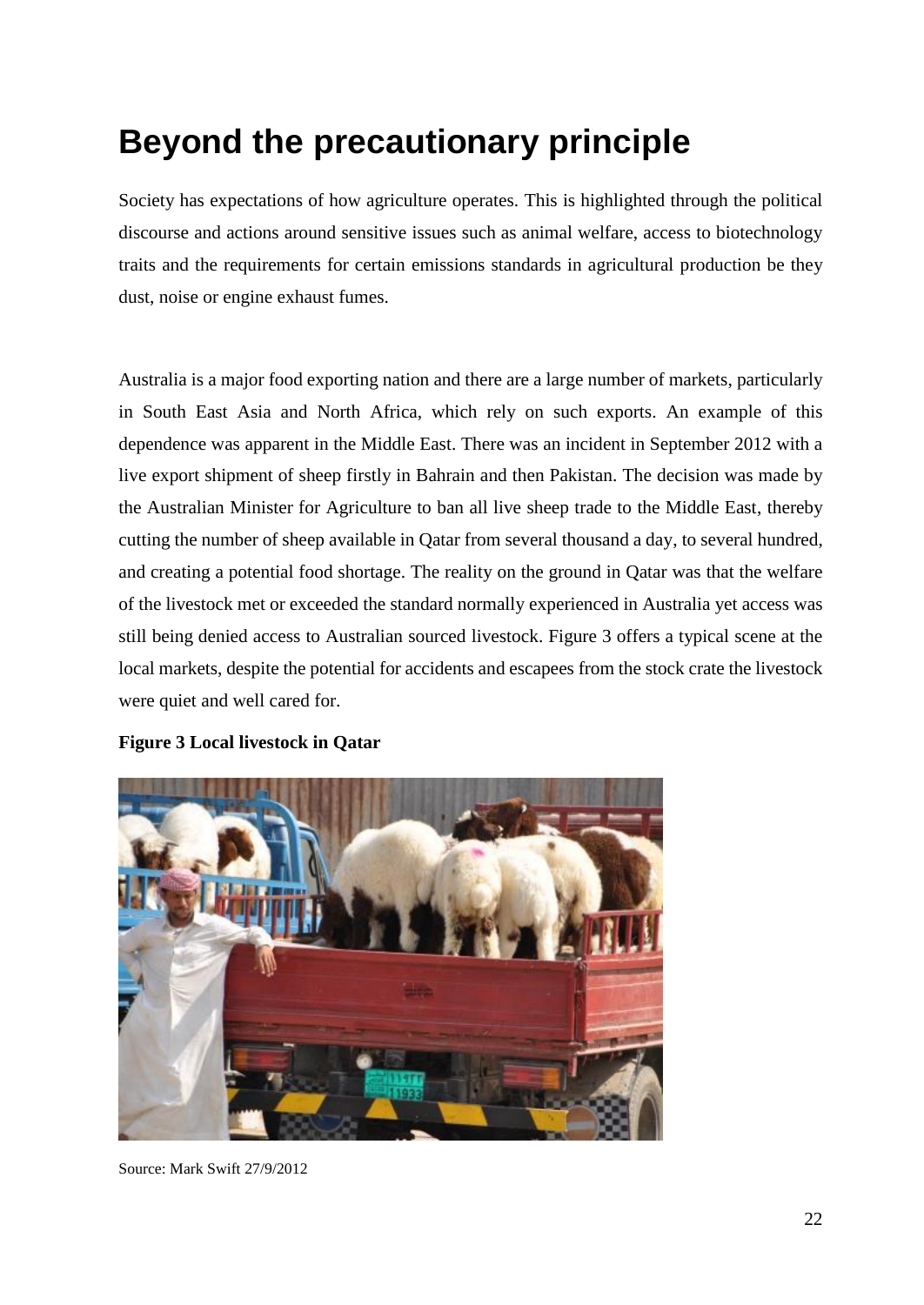This example highlighted our society's increasing demand for safety, be it physical, political or even that of its traded goods. Furthermore, it emphasised the potential for regulatory intervention where there is risk. This is most noticeable in more affluent societies and is coupled with an increasing cynicism towards larger multi-national businesses. For agricultural productivity, these trends are a major concern as the major companies in agricultural Research & Development are multinational. Quite possibly the most despised company in the world is Monsanto; a leader in agricultural Research & Development (R&D). This brings a unique level of scrutiny to current improvements in agricultural productivity.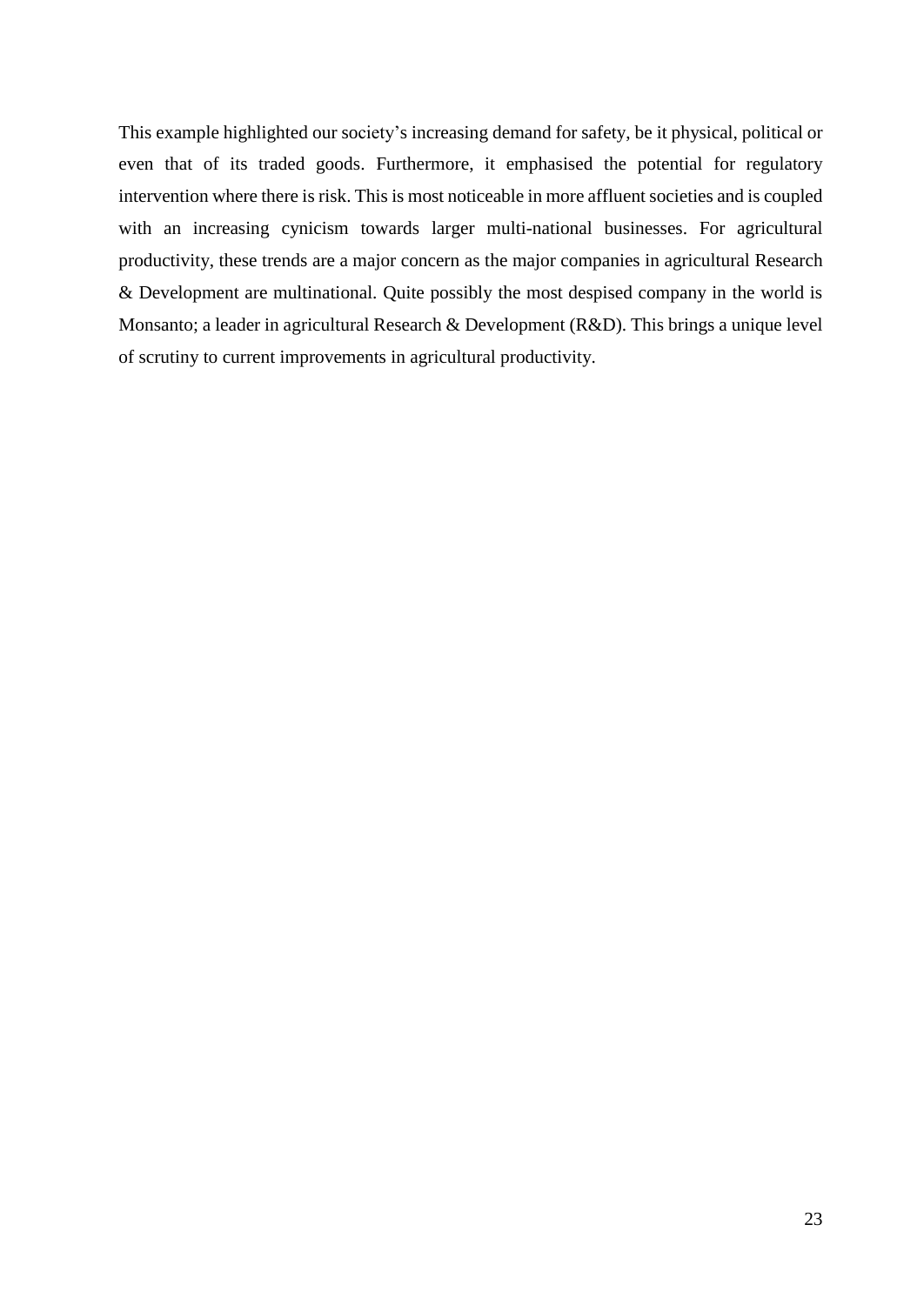# <span id="page-23-0"></span>**Agricultural chemicals**

Farmers are becoming acutely aware of the long development time and high cost of novel chemistries. The reasons for this were clarified in a series of meeting with companies operating in the agricultural chemical industry. The cost of bringing an agricultural chemical to market is between A\$150-400 million and takes roughly 10 years (Guendel-Gonzalez, 2013).

The discovery phase takes roughly three years and 10% of the cost. In this phase the companies identify potential molecules to deal with a particular problem, be it disease, weeds or insects. This phase is highly efficient in testing a range of molecules across the major crops and their major diseases. Total costs in this phase ranges from \$15-40 million (Guendel-Gonzalez, 2013).

Second is the development phase; trials are conducted on the molecule for agronomic use, for development of a market-ready product for producers that meets the regulatory requirements for human and environmental safety. Of the 90% of the total cost anticipated in this phase up to 40% goes to toxicology and at least 15% goes to environmental testing (Guendel-Gonzalez, 2013). The major delays occur in this phase, as this is where the majority of additional requirements are being placed by regulatory authorities. The total costs here are between \$75- 187 million, which must be recouped from the end-users.

The question to be posed in this process is what constitutes sufficient safety for the users, their customers and the environment. There are many chemicals being used effectively and "safely" that have not been through the current regime. Granted, these chemicals can have deleterious effects and no doubt have in the past where used inappropriately. The encouraging aspect is how few issues arise and how quickly the issues can be overcome by industry. An example of this has been drift management where industry has identified the problem and worked to minimise the issue through better application techniques and management.

The standards are so high now that many commonly used and valuable products would not pass the test, but are still considered safe enough for sale. Examples are provided in Figure 4 of the relative toxicity of many household items compared to agricultural chemicals. This highlights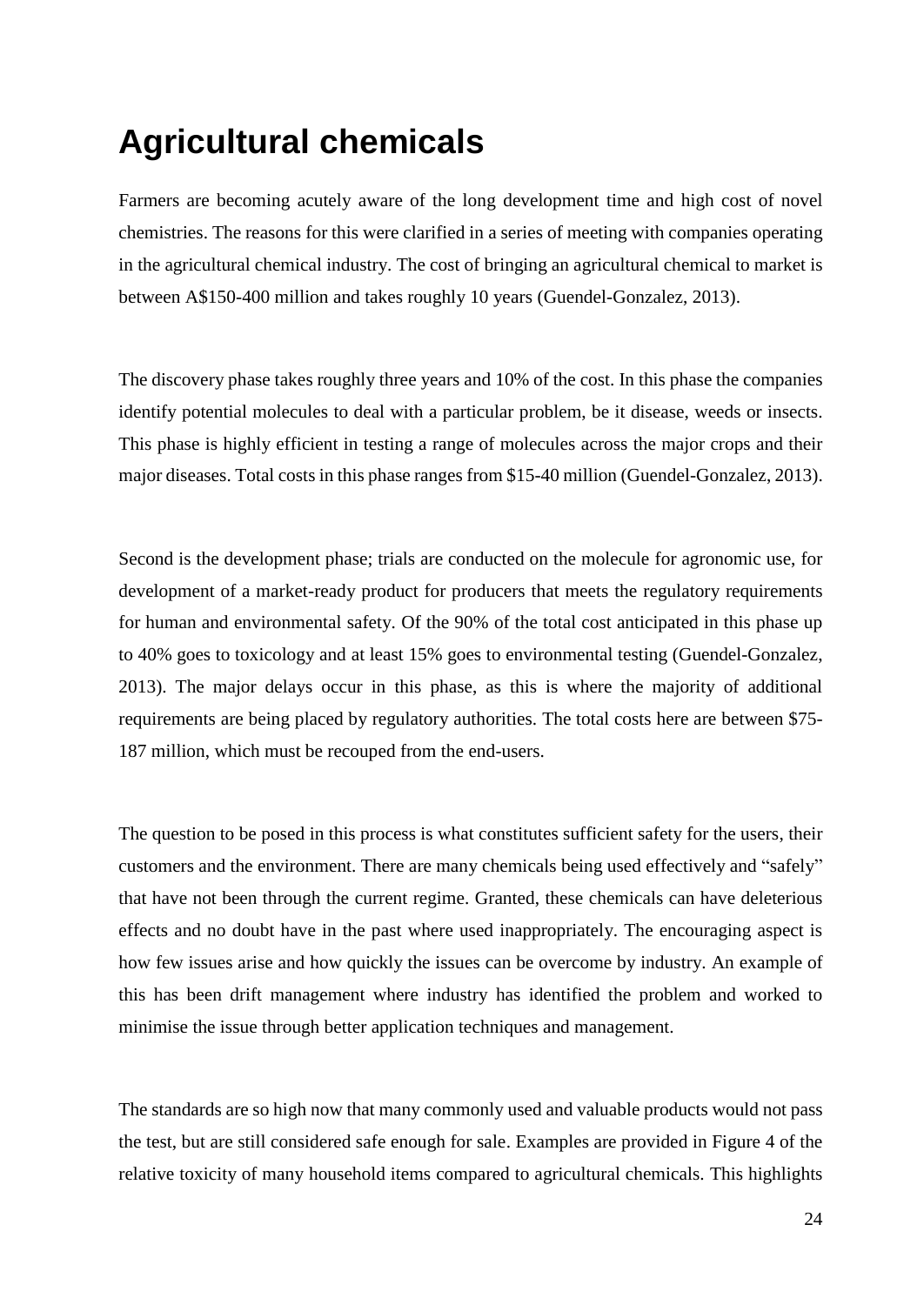the hypocrisy of the regulatory system and raises questions about the political nature, rather than scientific rigor of the process. A system which permits legacy products to be sold that would not meet the current standards under reregistration has some flaws in it. Either the new standards are too great a burden or the old products should be removed.

| <b>Herbicide</b>      | $LD_{50}$ | <b>Common consumer chemicals</b> | $LD_{50}$ |
|-----------------------|-----------|----------------------------------|-----------|
| Paraquat (Gramoxone)  | ~100      | Nicotine                         | 9         |
| Triclopyr             | 630       | Caffeine                         | 192       |
| $2,4-D$               | 666       | <b>Bleach</b>                    | 192       |
| Pendimethalin (Prowl) | 1050      | Tylenol                          | 338       |
| Atrazine              | 3090      | Household ammonia (10%)          | 350       |
| Glyphosate (Roundup)  | 4900      | Codeine                          | 427       |
| Imazaquin             | >5000     | Table salt                       | 3000      |

<span id="page-24-0"></span>**Figure 4 Comparison of LD 50 values for common herbicides and household items.**

Source: Fishel, Ferrell, MacDonald, & Sellers, 2014. **(Note:** The LD<sub>50</sub> is the dose, in milligrams per kilogram, required to kill half the population exposed). The lower the dose the more toxic is the chemical.

Many of the compounds used daily in maintenance of our health and house are considered more dangerous than many agricultural chemicals. There are risks with using any chemicals and there are incidences of misuse of agricultural chemicals. Agricultural chemical businesses are raising their own standards to ensure they deliver safe and effective products. These businesses have much at stake in their brands, their shareholder value and employees. It was highlighted that as internal standards are raised government regulations follow (Wert, 2013). This further increases the burden of reporting and auditing requirements, increasing the total product cost. Additionally, this pushes the companies to look for further standard improvements as they do not want to be seen as doing only the minimum required. (Guendel-Gonzalez, 2013)

A further impediment is the lengthening of the approval stage. This is the time after the development period, where the product is complete and final submission has been delivered to the regulating authorities. This period was taking over three years and the regulatory agency in question stated the problem was a lack of funding. In response chemical industry adopted a user-pays system and the time dropped by over 12 months. This gave the companies an additional growing season of patent protection in the market. The timeline has since started to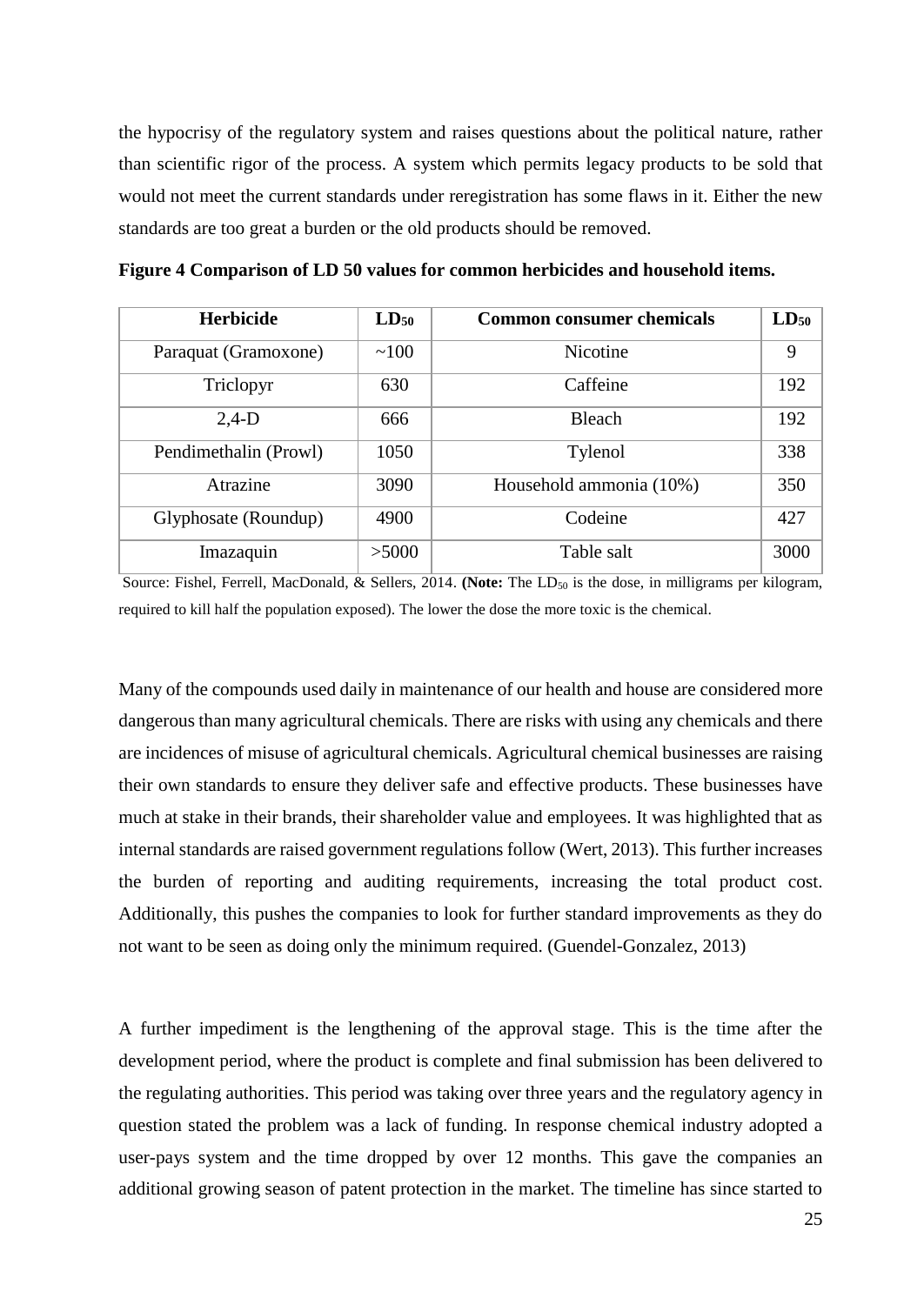get longer and is back near 2.5 years (Vroom, 2013). It was little wonder that the whole process was described as *mission creep* (Vroom, 2013).

The result of this has been a dramatic reduction in new chemicals coming to market. In the 1980's one in 20,000 molecules tested had an economic market in agriculture. At present only one in 140,000 molecules will pass the test (Guendel-Gonzalez, 2013). This is despite massive advances in the identification of molecules that could be useful. It can be argued the easiest products have already been found. However it can also be argued the regulatory bar is being lifted, compounding the problem. It is now at the point where organisms are developing resistance to chemicals faster than new chemicals can be found and brought to market.

This was highlighted by a German farmer who had been informed there were no new fungicides in the pipeline and resistance was building to the products on the market (Cummerow, 2013). He offered that his only hope was that genetic improvements and farming practices could maintain productivity. With advances in conventional breeding, through knowledge gained from the biotechnology process, the odds have improved, but there is very real prospect crop yields will drop in this environment.

It is difficult to foresee a future with a long line of novel agricultural chemistries. Given this, how long can the current system of chemical assisted agriculture persist and what is there to take its place? The challenge for industry will now be to enhance the longevity of the chemicals available and start developing or relearning practices that do not require crop care chemicals. Agriculture is going to have to change its view of these inputs to the production system and view them as options in controlling problems, not the only tool for doing so. The chemical companies have been overcoming problems that agriculture managers have managed themselves into. The point has now come where the solutions are not presenting themselves as fast as agriculture can manufacture the problems. Overcoming this situation is going to be a turbulent event for an industry and businesses that have become inter-dependent.

#### <span id="page-25-0"></span>**Slower to market, more expensive but safer**

The first popular concern of chemical agriculture was initiated in ["Silent Spring"](http://www.nytimes.com/2012/09/23/magazine/how-silent-spring-ignited-the-environmental-movement.html?pagewanted=all&_r=0) (Carson, 1962). There have been substantial [rebuttals](https://www.google.com.au/#q=silent%20spring%20rebuttal) to this work; some which are quite blunt such as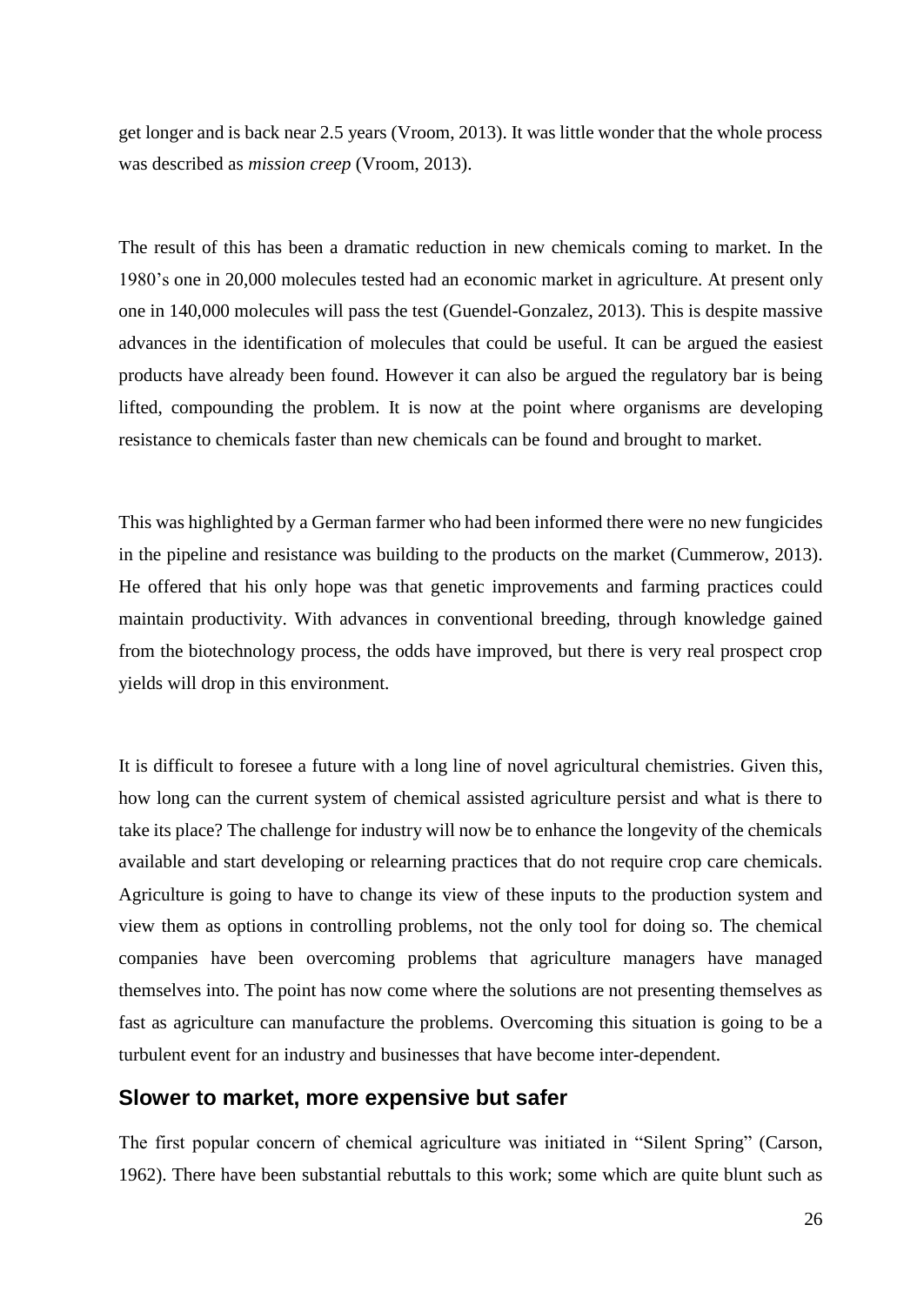"If man were to follow the teachings of Carson, we would return to the Dark Ages, and the insects and diseases and vermin would once again inherit the earth." from Professor Robert H. White-Stevens, a Professor of agriculture and biology at Rutgers University, but none have ever put it to rest (Miller & Conko, 2014). This was the first popular discussion on modern farming in the mainstream audience. Potentially, if industry had been explaining why it was using chemicals and had been transparent about the impacts, the book may not have had such an impact. Industry did not learn from this experience and has failed to be proactive in managing public perception since.

A lack of new chemistries will not be the end of agriculture. There is reason to suggest that there were many very effective molecules that could have still been cheap, effective and safe as tools in future agricultural production. It is likely that a lack of communication about their role in food production and popular misleading information by concerned citizens will result in useful tools being removed from agriculture prematurely. Ultimately, alternates will have to be found or the price of food will have to rise.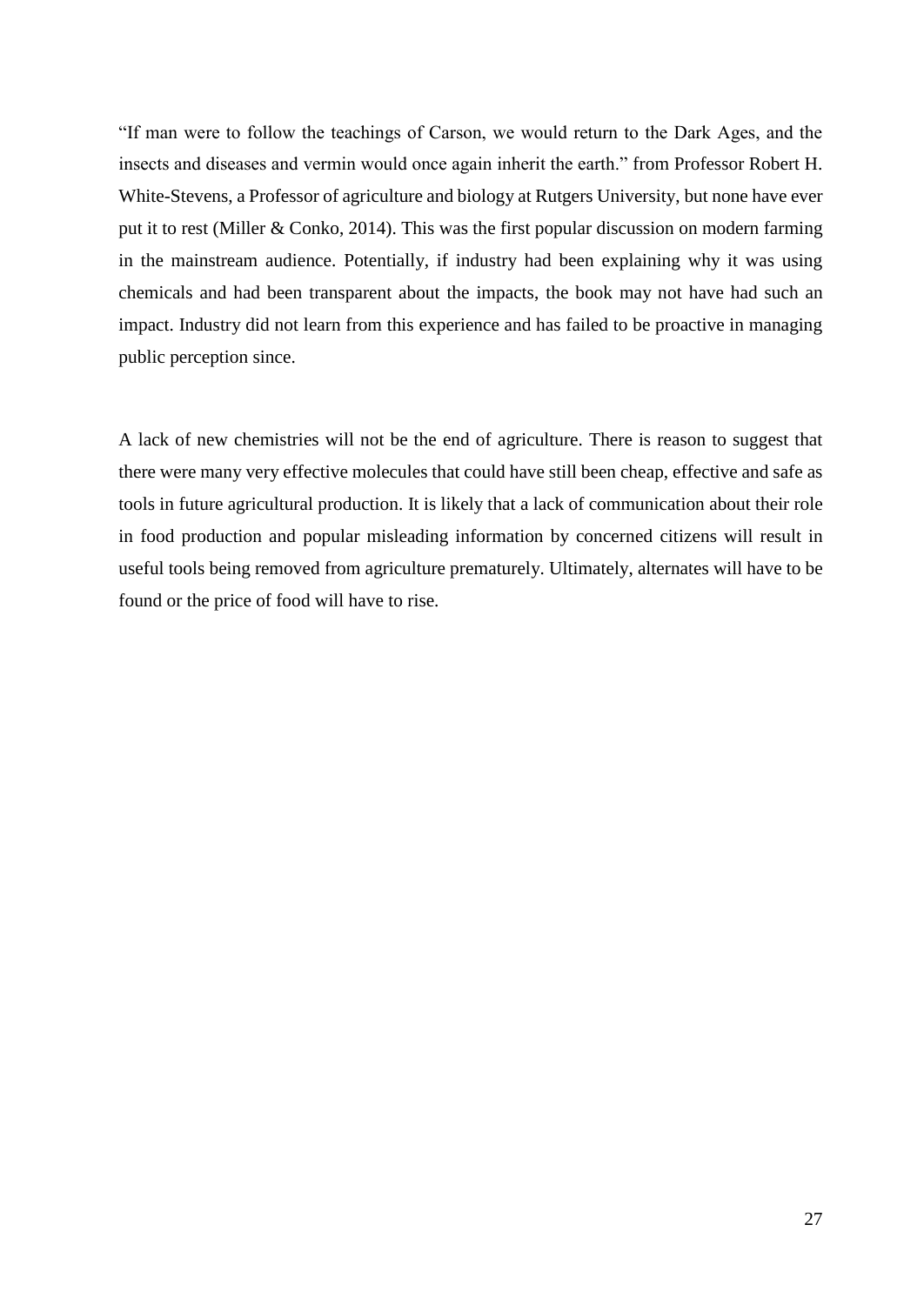# <span id="page-27-0"></span>**Biotechnology, the next frontier**

The major companies in agricultural chemicals are nearly all the same companies in agricultural biotechnology. Has this move to biotechnology been viewed as a potential way to innovate around existing chemistries as it was easier, more profitable and involved less risk than discovering new chemistries? This was possibly the case when these companies started working in this space 20 years ago but the future has proved it is not exactly a trouble-free exercise getting biotechnology gene events<sup>1</sup> to market.

#### <span id="page-27-1"></span>**Biotechnology: not illegal but unusable**

 $\overline{a}$ 

Biotechnology in agriculture is a big business and consumes large amounts of capital. The places where this capital is being deployed are changing and understandably are being driven by risk/reward. Developed nations are becoming more hostile, increasing the cost of doing business and there is an ongoing risk of product failure through the development phase. This has resulted in Research & Development moving to regions with lower costs and risks.

Experience suggests the greatest level of concern of modern agriculture typically comes from the most urban and wealthy societies. The irony is that the advantages of modern agriculture appear to have been overlooked in the development of modern standard of living.

There is now a transfer of focus for modern agricultural Research & Development. The capital is moving to areas where there is a greater appreciation of the potential for modern agricultural production. An example of this was the announcement by a biotechnology company that it is pulling any efforts out of Europe (Dobert, 2013). The company would appear to be redeploying the effort and capital to South America where the uptake has been far more rapid and enthusiastic.

<sup>&</sup>lt;sup>1</sup> Gene event; is the name used to describe the life of a new gene in the market from the day it is first released until it is no longer detectable in the supply chain.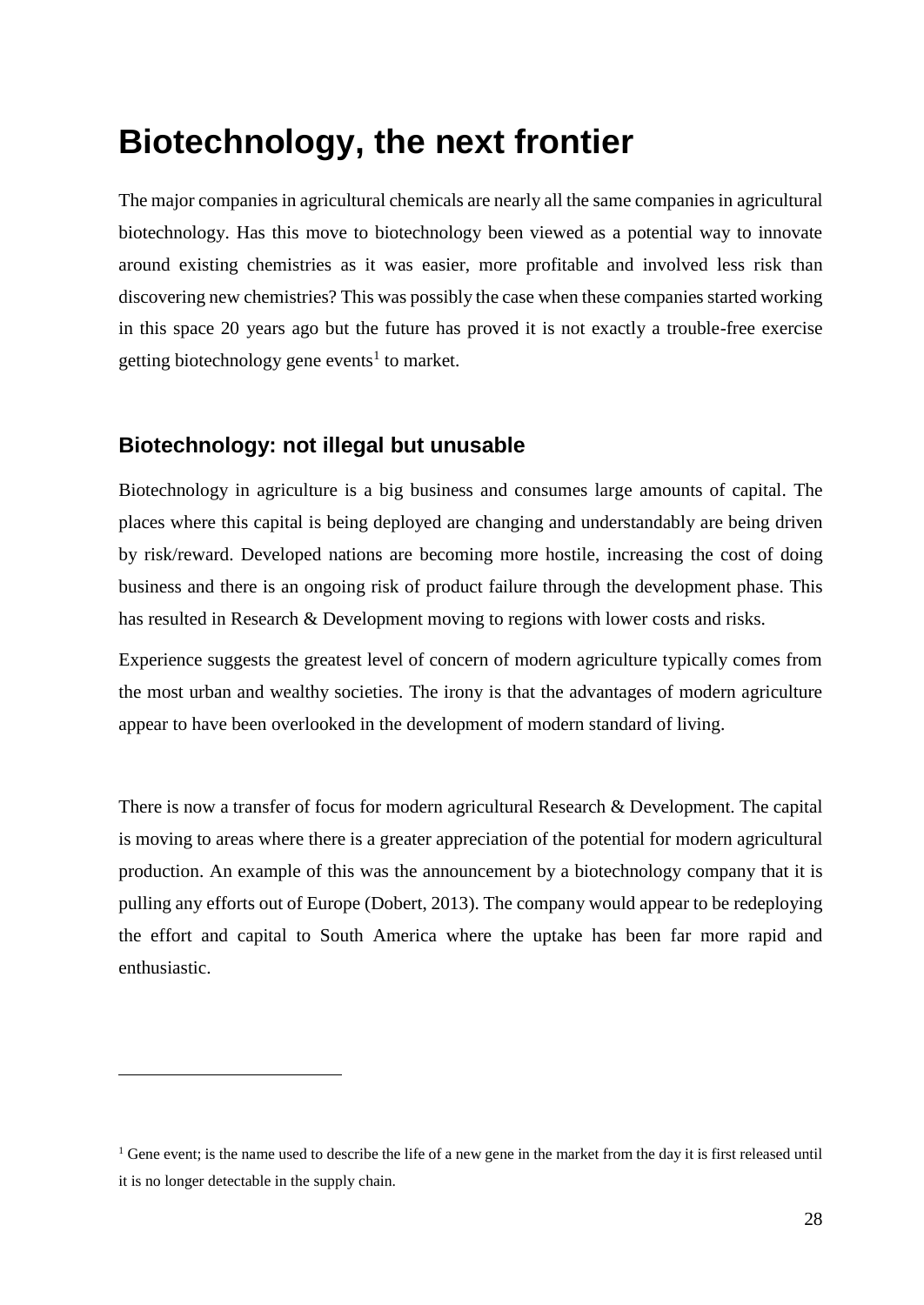The European Union (EU) has the tightest rules and the most open hostility to biotechnology. The EU regulatory system was described by an expatriate Belgian working in the USA as being "*designed for mediocrity".* However there are signs that the USA is moving in the same direction. A biotechnology company has had a trait (Dicamba tolerance) left in limbo due to concerns from the United States Department of Agriculture (USDA) over future litigation (Vroom, 2013).

This trait has cleared all the regulatory requirements, but fear of potential litigation from opponents of this technology has resulted in the product not being given market access. This is a novel addition to the precautionary approach, which is usually concerned with the harm a technology may pose to human health or the environment, not to the reputation and budget of a government entity (Vroom, 2013). It was further highlighted that the anti-biotechnology lobby had viewed this as a victory as it was a "no decision"; which essentially means that the product cannot be used (Dobert, 2013).

It is hard to foresee many new traits gaining approval when the regulator is fearful of being sued, even when its own requirements are met. The timeline for approval of GM products that have completed the scientific process is increasing the world over (Vroom, 2013). However this was cited as a unique example for the United States of America (USA), in denying a product that has passed all the regulatory tests access to market (Vroom, 2013).

There is every possibility the issues of biotechnology in regulation terms will be transient. The impetus will probably come due to a crisis and one industry lobbyist suggested this would be required before any change would be forthcoming (Boote, 2013). A crisis which could result in more liberal laws and some potential catalysts on the horizon to force a change in attitude include:

- 1. Developing countries being more open due to their price sensitivity, an example of this is the recent adoption of a GM eggplant in Bangladesh (Boote, 2013)
- 2. China; BT rice is already grown in China. They claim it is all for domestic use but last year there were 38 findings of this trait in the EU (Vroom, 2013).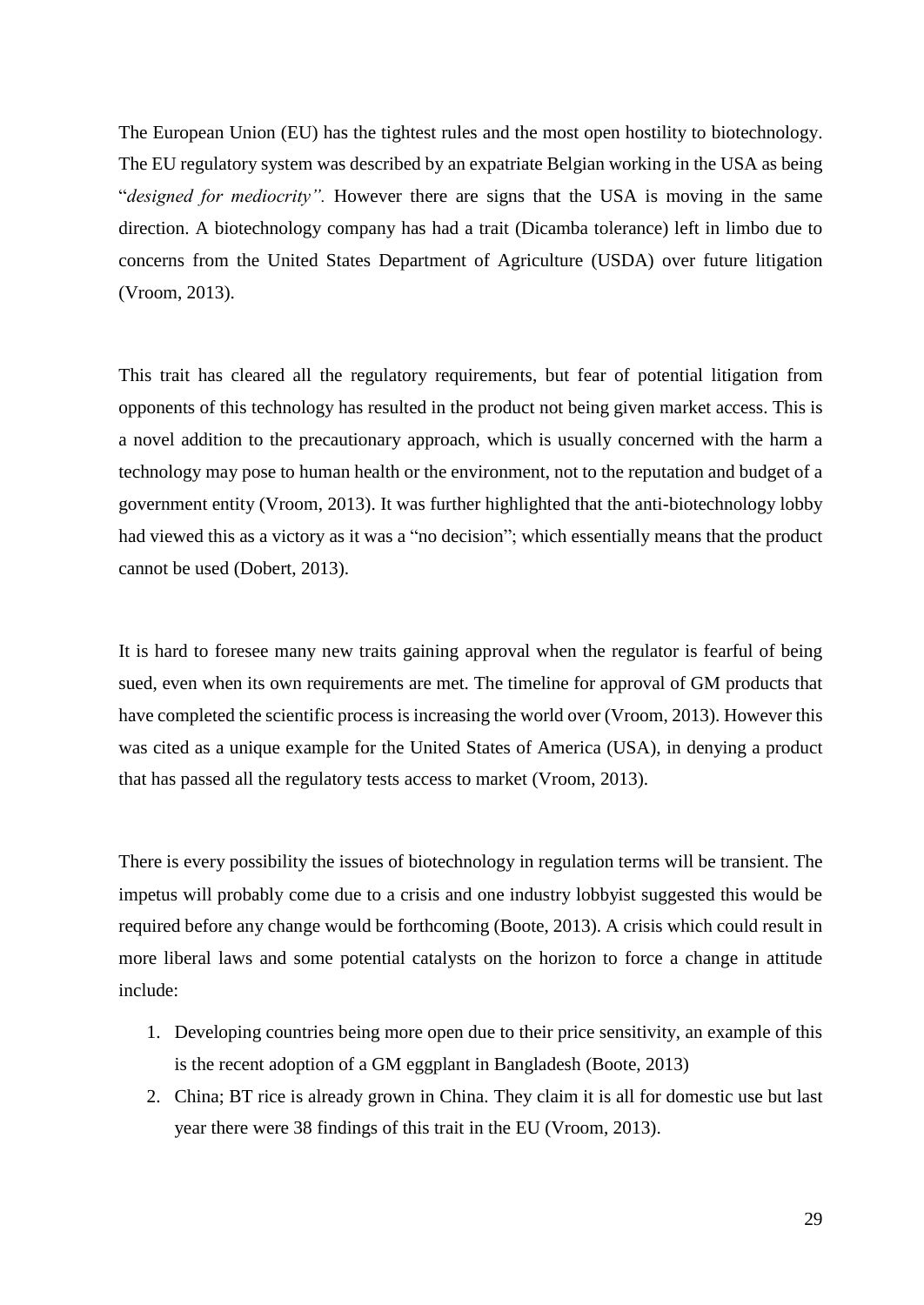3. Issues such as the present greening disease in Oranges in the USA, which may only be remedied via biotechnology. There are [reports](http://www.nytimes.com/2013/07/28/science/a-race-to-save-the-orange-by-altering-its-dna.html?_r=0) emerging that in the future you will either drink biotechnology orange juice or apple juice (Harmon, 2013).

Biotechnology and agricultural chemicals are the most obvious space where governments are regulating agriculture with good intentions and unintended consequences. Governments and regulators the world over need to realise that a little bit of regulation may be good but like chemicals there is a point at which the deleterious effects take over. It does not matter if that chemical is  $H_2O$  or 2,4-D.

Farmers should heed this in their future management. Research & Development companies have been very effective at delivering genetics and products that have overcome many agricultural problems. The future will require farmers to be more proactive in their management if they wish to maintain their present productive capacity.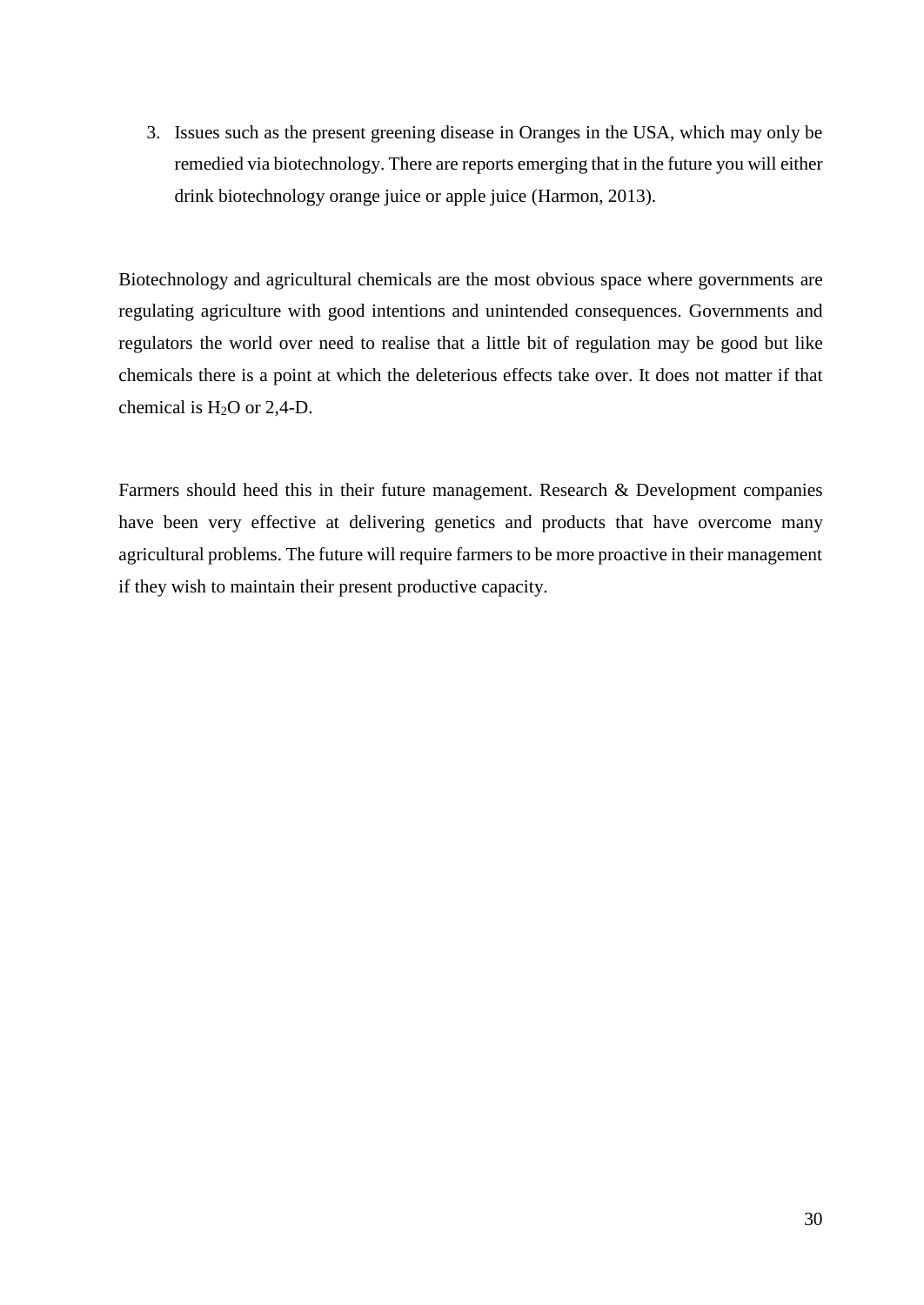# <span id="page-30-0"></span>**Mechanical agriculture**

There are a diverse range of inputs into the agricultural production system. This diversity is being met by society with a litany of rules to meet the demands for safety. There was abundant scope to make agricultural machinery safer for those working with it and around it. This started with improvements such as roll-over protection and has developed to encompass signalling equipment, climate controlled cabs and Global Positioning System (GPS) guidance.

Many of these have been keenly adopted, if not demanded, by the consumer but there are new requirements being demanded of original equipment manufacturers (OEM) that are coming from regulators and not the customer. These are primarily in the space of engines and emissions. Diesel engines are a large source of global emissions and farming uses a large amount of diesel fuel. With the heightened concern of the potential risk of these emissions, rules have been forced upon OEM's to reduce them.

Modern agriculture is a highly mechanised business, absorbing a large amount of capital in modern production systems. Great advancements have been made in this aspect of the industry since the industrial revolution but the rate of these advances are at risk of tapering. This was highlighted in a meeting with a major European machinery manufacturer, who stated that that they are now working to the legal limits of size with their machinery.

This was in regard to the size limitations enabling use and transportation of machinery on public roads (Nacke, 2013). This will limit the ability of manufacturers to increase the capacity of their machines and all efficiency gains must now be met within certain size limitations. These limitations will have further repercussions for European farmers. They were aware of the potential of controlled traffic to improve the productivity of their businesses but the road rules on tractor width prevented them from exploiting these gains (Thibault, 2013). This was ultimately reducing the sustainability of the farming system in Europe as there was no practical opportunity for farmers to match the wheel tracks of their tractors to their harvesters.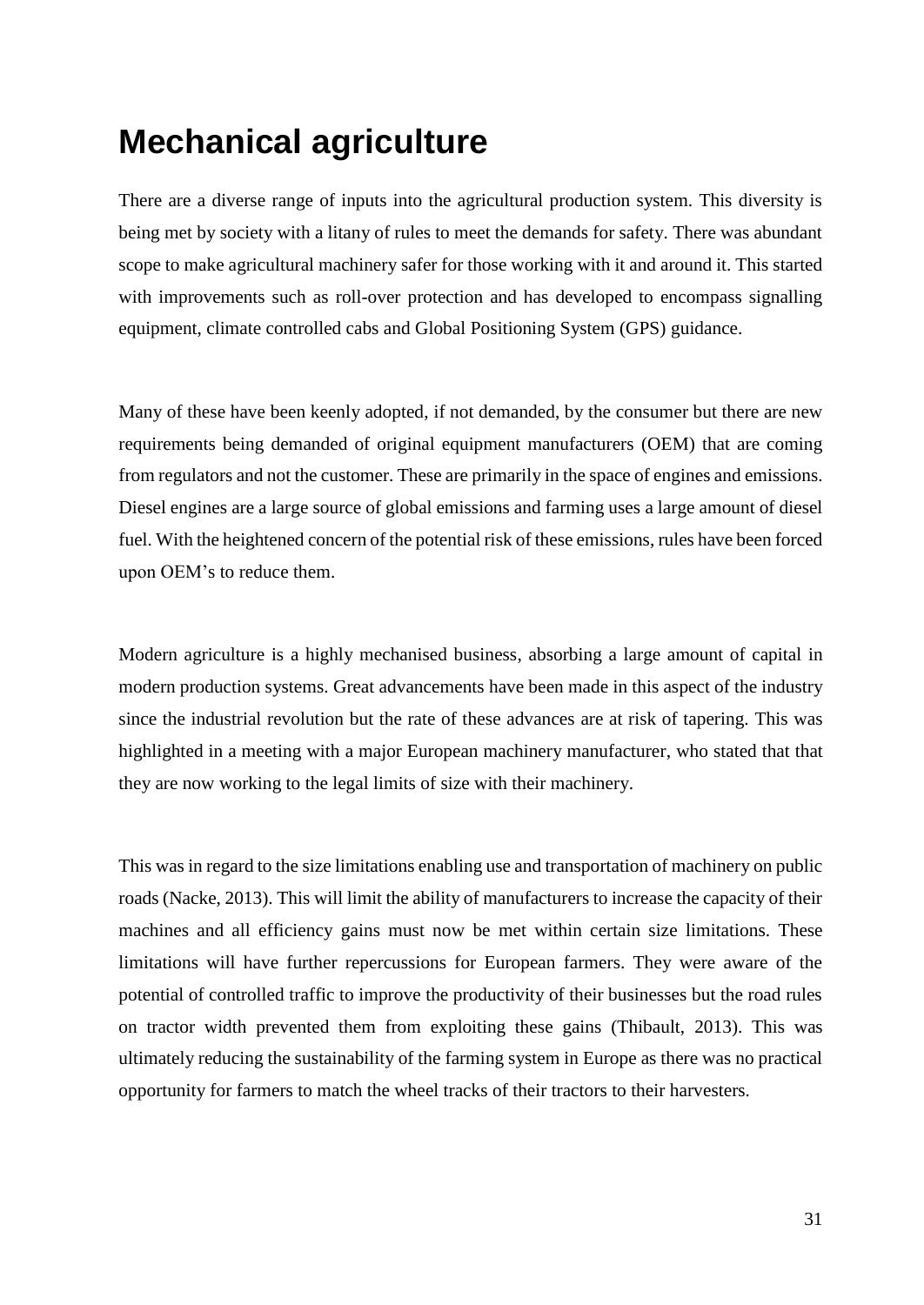Despite this, at some point in the future the physical limits will be met and this is probably close to being realised in places without the more severe road restrictions, such as Australia. At some point the burden of running two smaller machines will be less than the cost of buying a single larger machine. There is potential in the near term for this point to be hastened with the introduction of autonomous control systems.

#### <span id="page-31-0"></span>**Good intentions versus thermodynamics**

2008 - 2015 will see the phase-in of Tier Four emissions standards for diesel engines in Europe and the USA. These are two of the largest agricultural markets for agricultural machinery and are home to the largest manufacturers of modern equipment. This new standard is absorbing up to one third of machinery companies R&D budgets (Nacke, 2013). The first standards came in with Tier One for engines over 37KW (or 50Hp) in 1996 and they have progressed since (Dieselnet.com, 2014).

A product strategist for a large manufacturer highlighted the fact that this change in emission standards was having profound effects on their business and reducing the longevity and quality of their product (Nacke, 2013). The reasons include:

- 1. Engineers want to build exciting new things, not redesign old pieces of equipment to fit around particulate filters and "add blue"<sup>2</sup> systems.
- 2. Engines now have to run substantially hotter, increasing the risk of burning the machine especially in hot, dusty conditions that are typical in agriculture.
- 3. Research & Development that could be put into making machines better is being spent on making machines work nearly as well as they could.
- 4. Business competitors are emerging, selling parts salvaged from the increasing number of burnt machines.

This individual had serious concerns about the future regulatory burden for the industry. They were convinced that the standards were going to get tougher. The original regulations had unintended consequences increasing the number of particles under two microns, which are deemed dangerous to human health (American Lung Association, 2013). They were anticipating that new standards would look to rectify this and probably add  $CO<sub>2</sub>$  emissions. The

 $\overline{a}$ 

<sup>&</sup>lt;sup>2</sup> Add blue is an additive that is injected into the exhaust system of diesel engines to reduce the emissions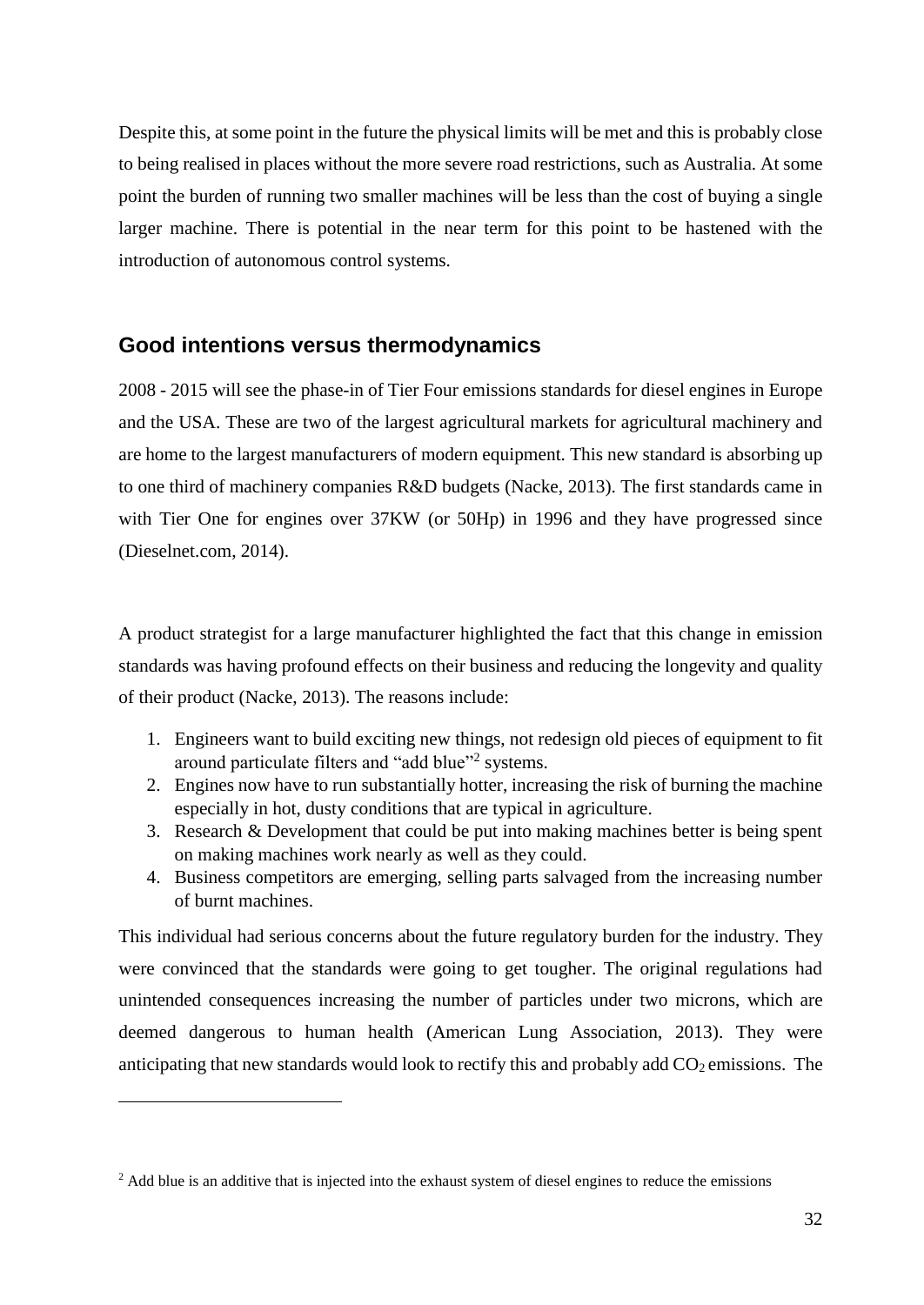impost was becoming so great that a new industry body is being developed as an attempt to counter this growing threat.

Furthermore, it was forecast that a transfer of standards being worked on for road usage would essentially be *cut and paste* to off-road machines (Nacke, 2013). This particular law is intended to reduce the fuel usage per 100km by 20% across road auto makers' fleets. If this standard was applied to agriculture the representative admitted there was some redundancy in the system (Nacke, 2013). They could remove the straw chopping and spreading systems from the harvesters they built. Figure 5 shows what a field would look like post-harvest if this solution was adopted. It was admitted this was not a practical solution, but it would enable them to reach the regulatory target despite the obvious downstream consequences.

For broad acre agriculture, if this is somehow enforced, how will stubble retention be adapted to conservation farming systems? There is an argument it may offer potential seed destruction opportunities via burning of the windrows (Hutchings, 2014). This is a potential solution but with the restrictions on burning in places such as Europe there is a possibility this option would also be removed locally in Australia. Furthermore it would exacerbate the carbon emissions which is the original target of the legislation.

<span id="page-32-0"></span>

**Figure 5 Windrowed straw from cereal harvesting**

Source[: http://farmbarbie.blogspot.com.au/](http://farmbarbie.blogspot.com.au/)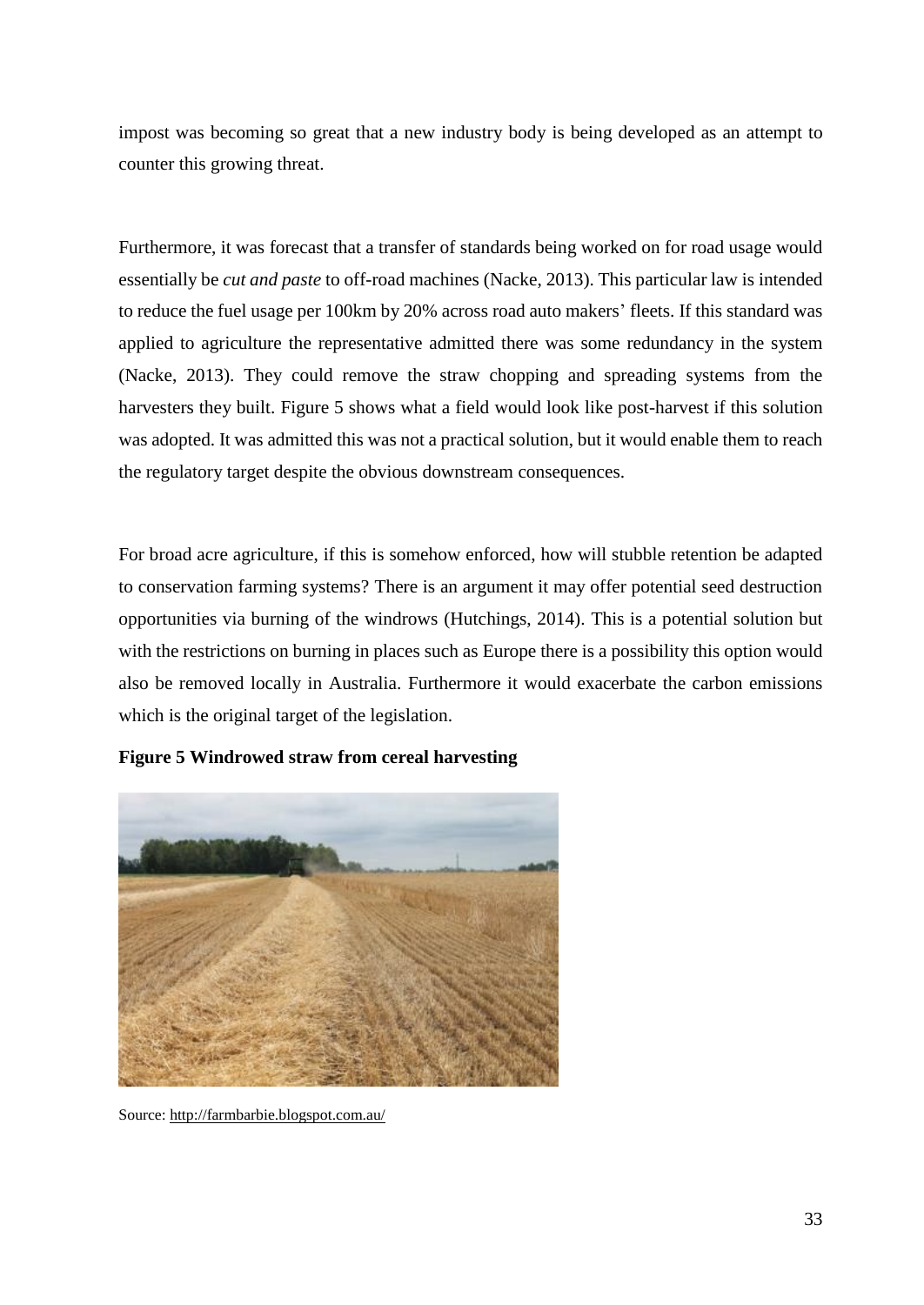The production sector needs to be vigilant on these issues as it is bearing the costs. There is little evidence in history to suggest the levers of government only work in practical sequences. These issues are having very serious practical implications for the agricultural industries and the trend suggests they will get worse. In order to prevent these issues from escalating, the machinery and agricultural industries will need to build an effective dialogue with government to highlight the consequences of the degree of regulation.

#### <span id="page-33-0"></span>**Autonomous tractors**

#### <span id="page-33-1"></span>**Look no hands (or steering wheel or seat)**

The concept of autonomous tractors has been around for many years and at least one major OEM has several operating in the field. There is a reasonable amount of work happening in this space and research ranges from academic development to being near market ready.

#### *Tsukuba University Japan*

The research here is aimed at finding solutions to working in extreme terrains with limited access to satellite correction. To achieve this they are working with a single laser guidance system. The environments they intend to work in are permanent plantations such as those of palm oil or bananas.

The system functions on a relative correction system using the laser system to identify obstacles. This information is then analysed via computer and the machine is guided between obstacles. There was no link to the GPS receiver mounted on the machine; it was purely for observation so they could track the accuracy. The machines they are working with are shown in Figure 6. They are very interesting and high tech but their practical application is many years away.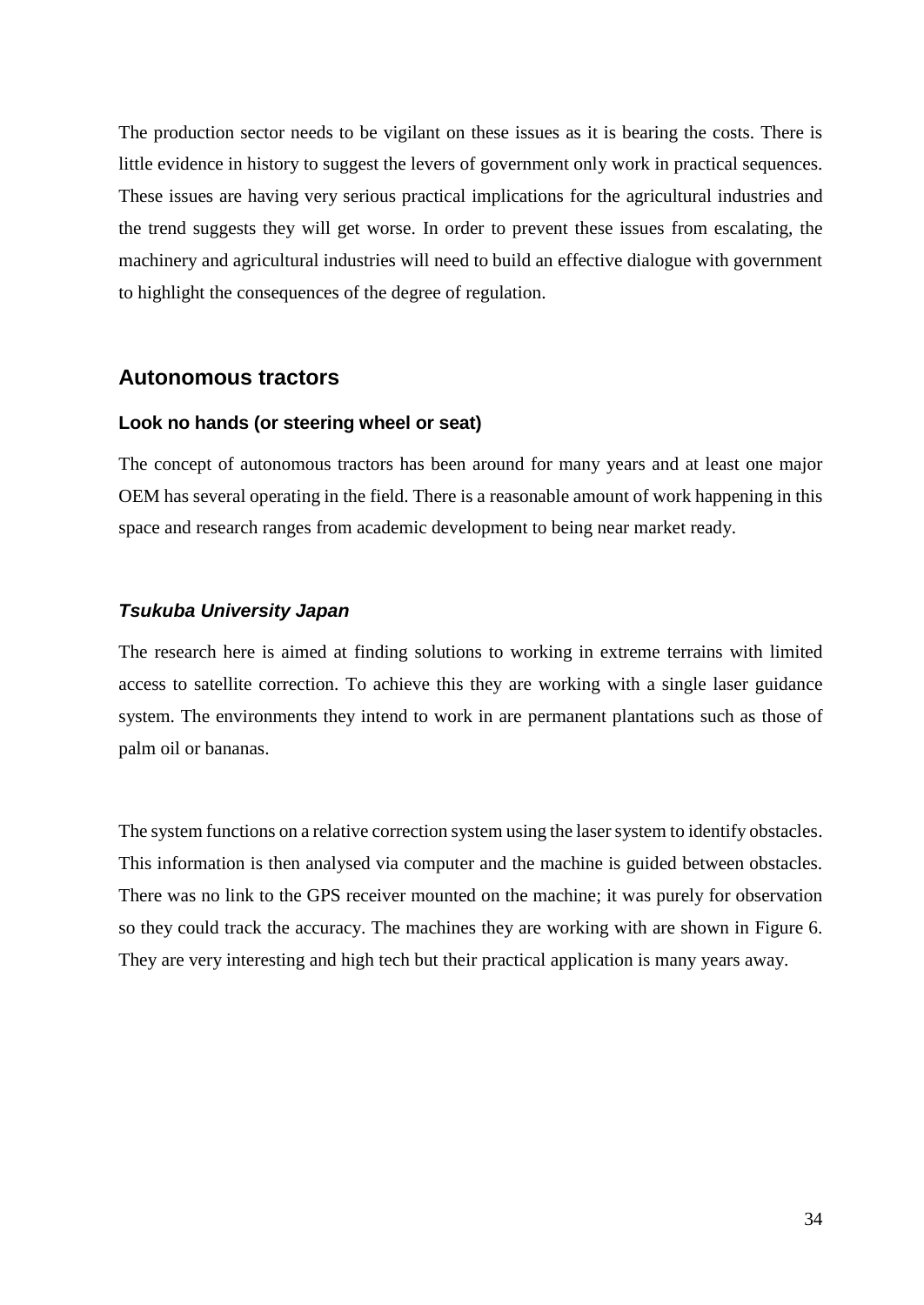<span id="page-34-0"></span>**Figure 6 Autonomous tractors being trialled at Tsukuba University**



Source: Mark Swift 10/6/2013

Dr Tofael Ahmed was the lead researcher at Tsukuba and when queried about resistance to this technology, he conceded the issue had never really been thought about. The work was still so focussed on getting a working control module that there had never been a reason to consider resistance (Ahmed, 2013).

#### *Hohenheim University Germany*

The technology and capabilities here were far more advanced and far closer to being marketready. The system included a combination of relative guidance to avoid obstacles and an absolute guidance using satellite correction to identify where the machine is on the farm. This allows the machine to not only avoid obstacles but to also know where it is in the paddock.

Dr Hans Griepentrog, the lead researcher, highlighted that there is a level of resistance from some farmers to this technology. The concern is being driven by a fear of corporate takeover of agriculture. That fear stems from the fact that, because the farmer is no longer in the tractor, they will no longer be needed and that agriculture will all be run from high-rise offices (Griepentrog, 2013 ). It is unclear how widespread this feeling is, but it does highlight there are obstacles to be overcome in delivering a new product to market, no matter how good it may seem to the developer.

Both these university systems have been retrofitted to existing machines and have remote control features to allow the machine to be fitted to implements and moved to the paddock.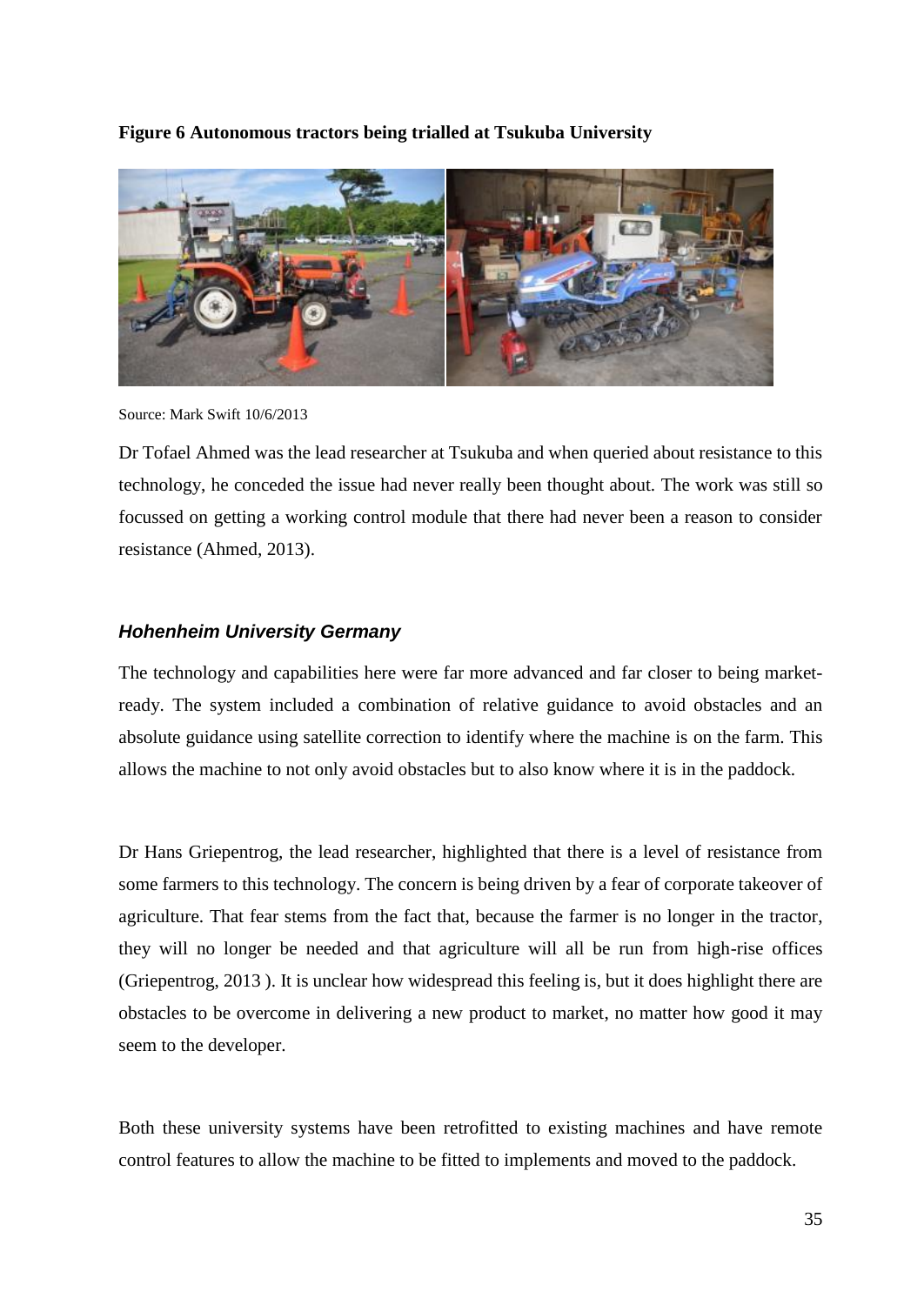<span id="page-35-0"></span>**Figure 7 Dr Hans Griepentrog with autonomous tractor. Hohenheim University**



Source: Mark Swift 15/6/2013

#### *John Deere Illinois USA*

John Deere has been working on autonomous control for several years now and they have worked on several incarnations. The fully autonomous version is pictured below and there are several of these working in orchards in the USA at the moment. Its fusion of absolute and relative control systems is similar to that employed by the University of Hohenheim.

<span id="page-35-1"></span>**Figure 8 John Deere autonomous tractor at Moline, Illinois** 



Source: Mark Swift 31/7/2013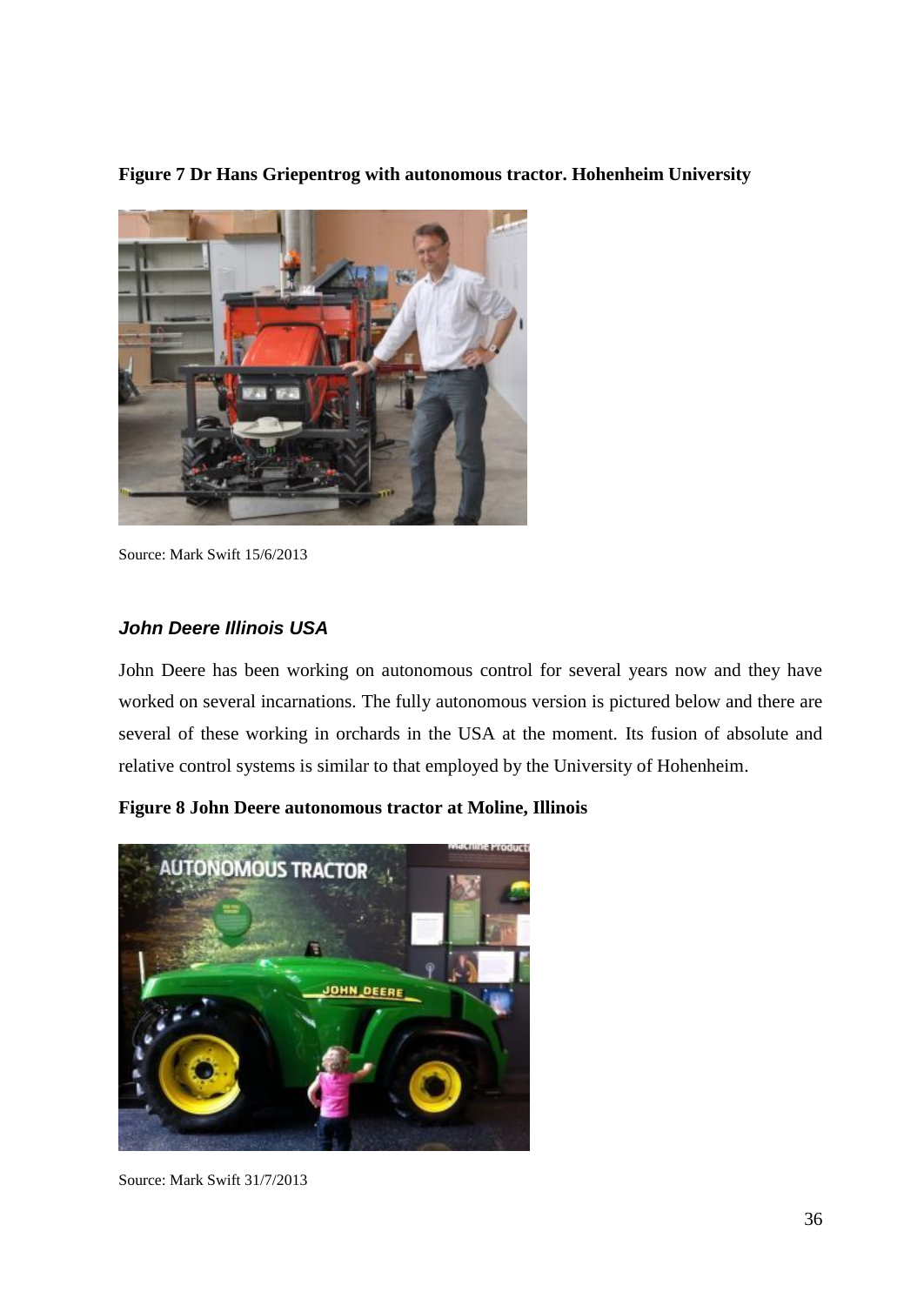Several years ago there were rumours in Australia that the reason these have not been released for commercial usage is for legal reasons. These rumours have been confirmed (Popescu-Gatlan, 2013). The company is still unclear on where the issue of responsibility lies in the event of an accident. Is it with the farmer who has bought and is using the equipment or is it with the software provider? Until someone has an accident there is no way of testing it in law. This standoff is a very real reason why agriculture is not getting better faster. We live in a litigious world and large companies that have the capital to invest in this research and development are limited by their risk profile. It must be noted that highly controlled environments such as dairies and horticultural packing facilities have been able to make further advancements and some early adopters have commercial operations using autonomous systems.

The visit to John Deere provided additional insights on innovation with regard to scale. In a meeting with a diverse group of employees the discussion highlighted how bureaucratic and risk averse this business is. This highlighted how the planning and development process functioned. It is very difficult for a new concept to be brought to market in under 20 years (Popescu-Gatlan, 2013).

#### *Autonomous Tractor Corporation (ATC)*

This is a small start-up business based in Minneapolis that was spawned from a think-tank. The technology is again a fusion of absolute and relative positioning but the approach is unique. A core focus has been to remove the issues in the present guidance technology, particularly concerning satellite based correction systems, such as Global Positioning System (GPS) and the issue of "drop outs." This is where signal and correction is lost due to interference. There was also discussion about the problems of the weak signal and the very busy and corruptible frequency ranges it operates in (Anderson, 2013). One example highlighted was the escaping signal from medical Magnetic Resonance Imaging (MRI) machines in hospitals. This escaping frequency severely impedes the correction signal of GPS, resulting in very limited use in areas around hospitals.

Terry's discussion of GPS reliability was pertinent to the discussion of safety of the system. He stated "At present the GPS signal is so unreliable and prone to drop outs it is highly questionable as to whether it would ever be possible to practically use the information received from it in a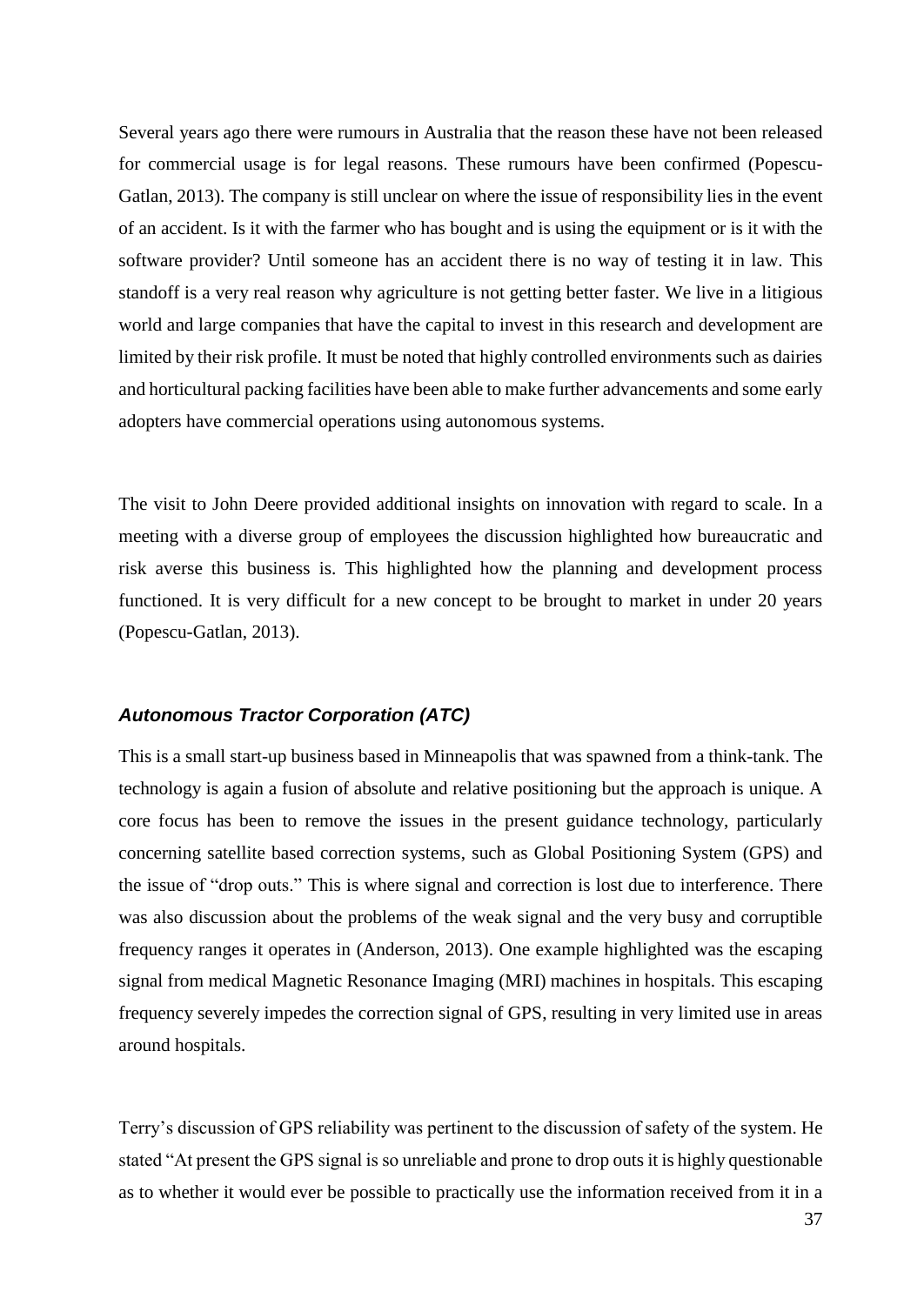fail-safe system" (Anderson, 2013). This is in accordance with the author's experience of dealing with poor reception and guidance quality when depending entirely on GPS signal.

The system being developed at ATC uses Very High Frequency (VHF) signals and is transmitted between four stationary beacons and two mobile beacons on the equipment. This system will work through trees, hills and buildings with fail-safes built-in (Anderson, 2013). The fail-safes are the true benefit of this system; each distance and angle is being continually received and the next point is being calculated. This allows the fail-safe system to function as the tractor is anticipating where it needs to be, based on this information. If the machine receives information that does not accord with where it should be, based on the distances and angles it is receiving, it will shut down. A diagram of the system is provided in figure 9.

The proprietor, Terry Anderson, is not worried about the legal issues; he has confidence in the system's ability and its fail-safes and plans to have it available to the market in two years.



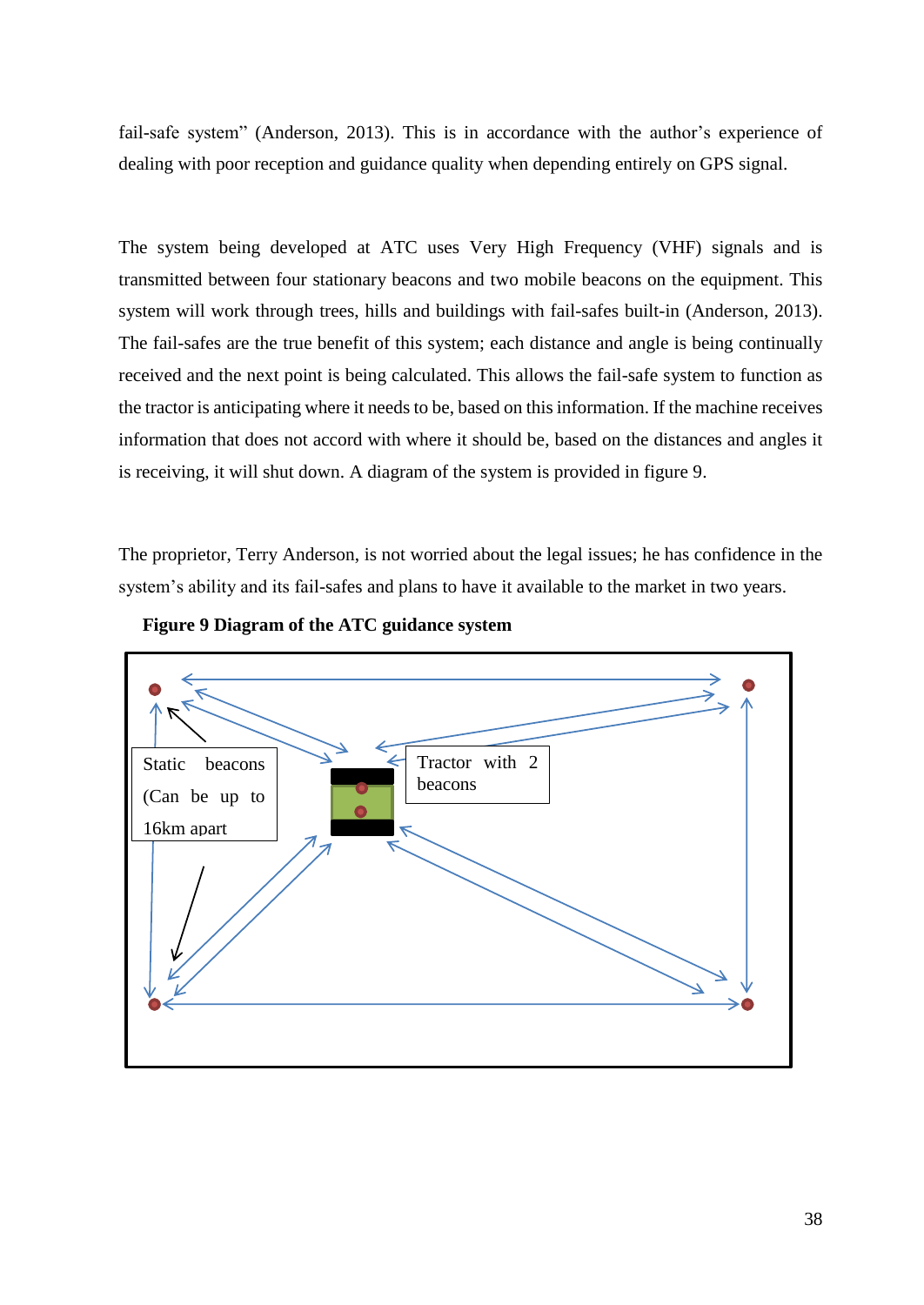

<span id="page-38-1"></span>**Figure 10 "Spirit" autonomous tractor with company founder Terry Anderson**

Source: http://modernfarmer.com/

If the potential of these machines proves practical, this system will have a highly disruptive impact on the global machinery business and farming. The practical gaps here are monitoring of the tools that are commonly used in agriculture such as sprayers, planters and harvesters. This is the next real barrier; however, with the advances in sensing technology this should be achievable.

The question remains- how and are the public and regulators going to get involved? Given how easy it has proved for the public to involve itself in the affairs of business there is no real chance of it being left alone. A group of concerned citizens may appear from somewhere, calling for some level of restrictions, if not an outright ban. How this is managed will be of serious importance if the full potential of this technology is to be realised.

#### <span id="page-38-0"></span>**How will this regulatory exercise unfold?**

Agriculture is in a unique space; working near public environments. This means it can pose a threat to the public. At some point society will have to deal with the issue of the risk posed by this technology, weighing up the potential benefits versus the threats. The discussions on this topic are highly influenced by the environment that people are familiar with. The more closely settled the area, the more concern there is about the public interaction. Nowhere is this more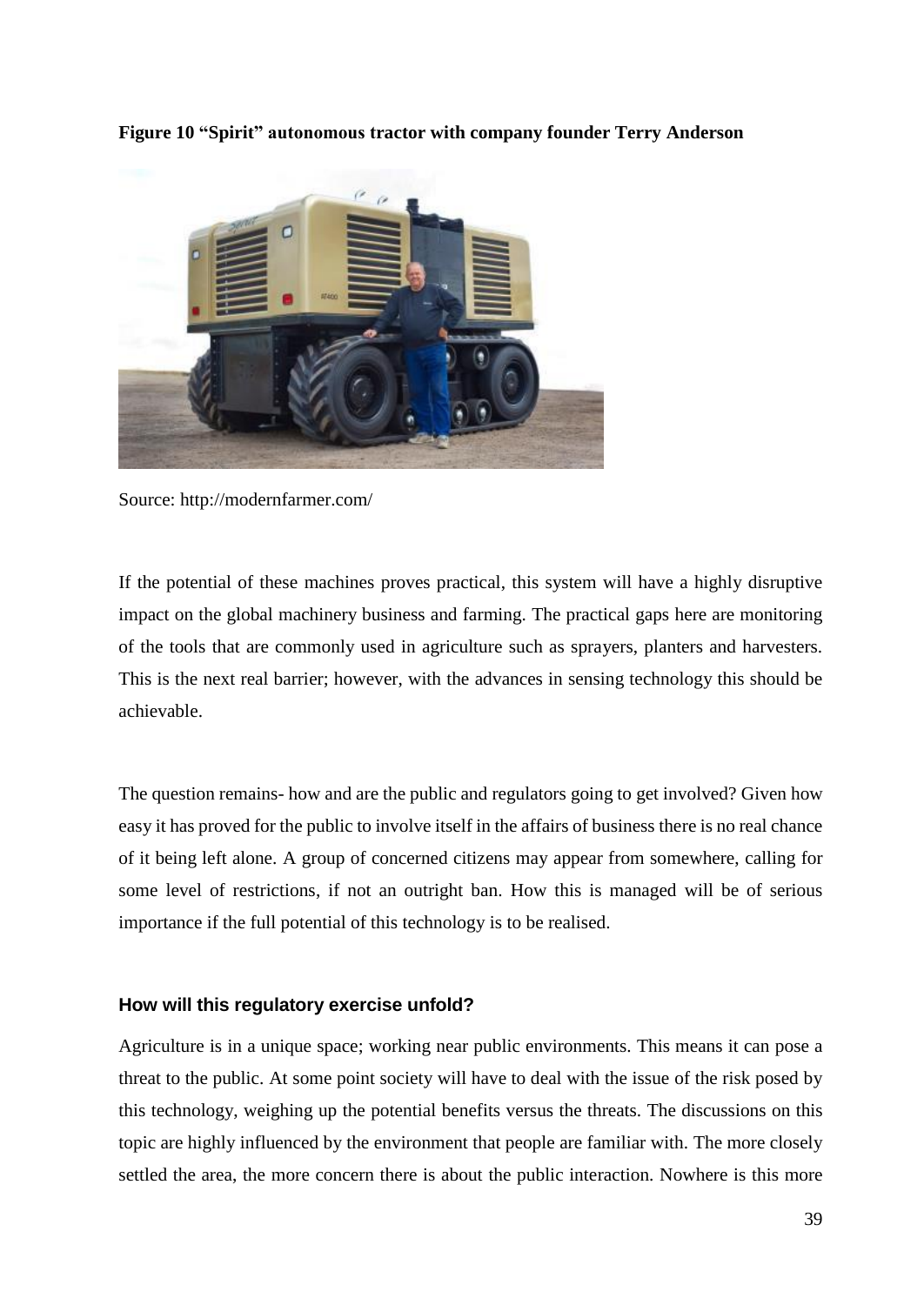evident than in Britain; with walk and bridle ways in England and the right to roam in Scotland. The right to roam is a law in Scotland allowing public access to all privately held farmland.

Farming is constantly in the news as a result of its poor safety record. Would not removing the operator from the point source of potential injury be a major benefit for the safety of farm workers? The issue seems to be in the rationalising of known, real threats with unknown, potential threats. As with all precautionary approaches there seems to be a greater sympathy with the "devil you know." It is to be hoped that a prolonged hiatus for the discussion of this technology does not prevent real progress from being made in both improving worker safety and enhancing productivity.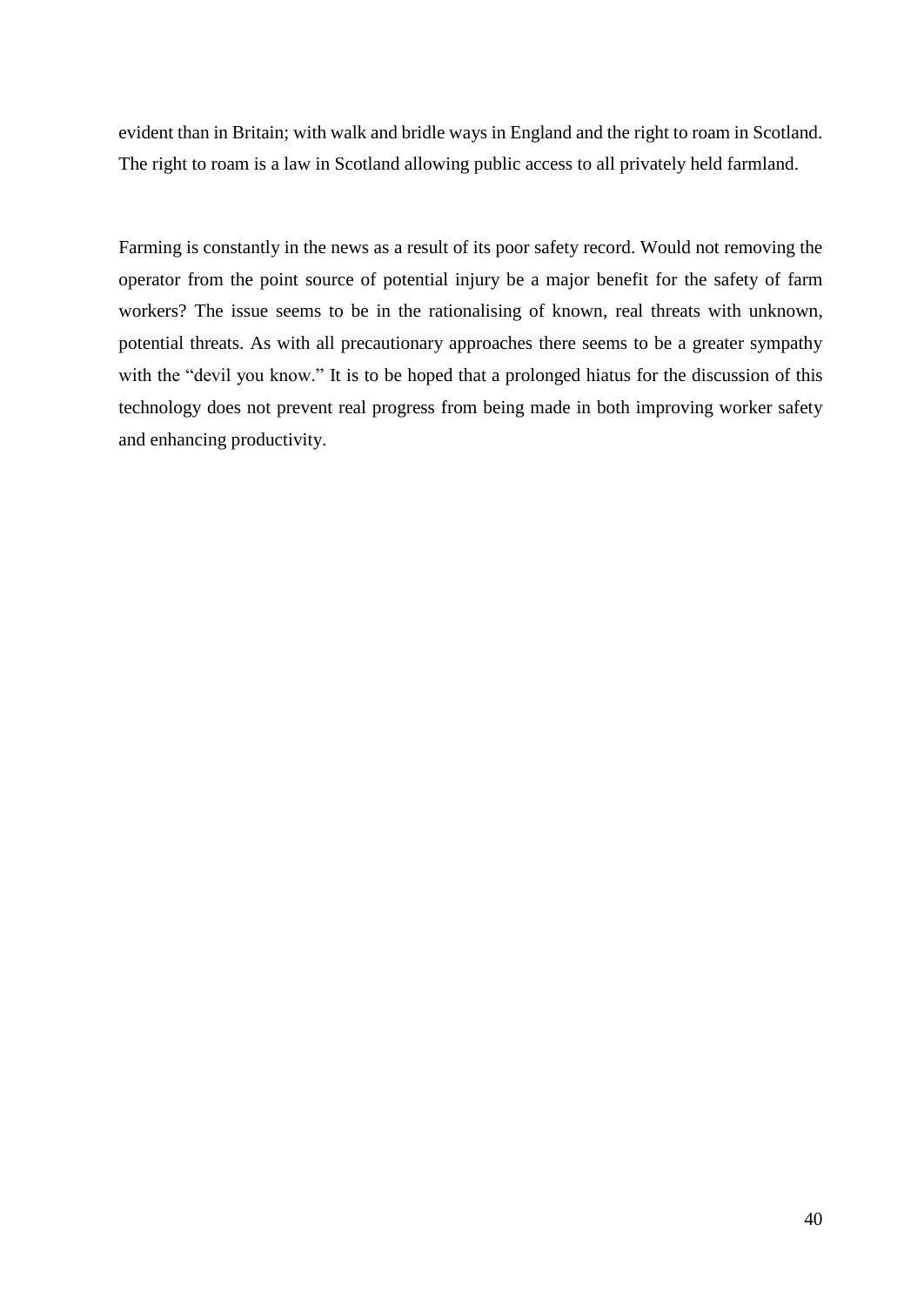# <span id="page-40-0"></span>**Agriculture and the community**

There are several issues for agricultural progress. One component identified is agriculture's relationship with the wider community and how farming is portrayed in the media. There are many influences in this representation but there is a clear trend towards its increasing importance. The results of neglecting this relationship can be severe and this has been highlighted in the ongoing animal welfare and environmental debates.

#### <span id="page-40-1"></span>**Enhancing the tools we have and allowing our experience to grow**

Agriculture has an intimate relationship with the community and both parties are being made well aware of this. There is a cacophony of information being provided by groups who take an interest in the spheres in which agriculture operates. The information appears to be accepted as the reality of the agricultural environment by the mainstream regardless of how sensational it is. These claims are having very real impacts on agriculture.

Sadly, agriculture all too often receives recognition for all the wrong reasons. In Western societies the general public continually receive information along the following lines:

- The environment is in decline
- The oceans, rivers and reefs are being poisoned by agriculture
- Farmers are cruel to animals
- GM foods are a risk to human health and the environment.

The public are responding accordingly by asking for greater oversight of agriculture. If agriculture wishes to maintain any autonomy there is a need to better inform consumers about current production practices. The general public is typically several generations removed from the farming process. In this time, agriculture has progressed from the 50 hp open-air tractor with full cut cultivation and low intensity livestock production to an age of increasing scale, such as:

- Genetic engineering
- GPS guided 36m spray rigs
- 5,000 sow piggeries, 10,000 head dairies, 80,000 head cattle feedlots, etc.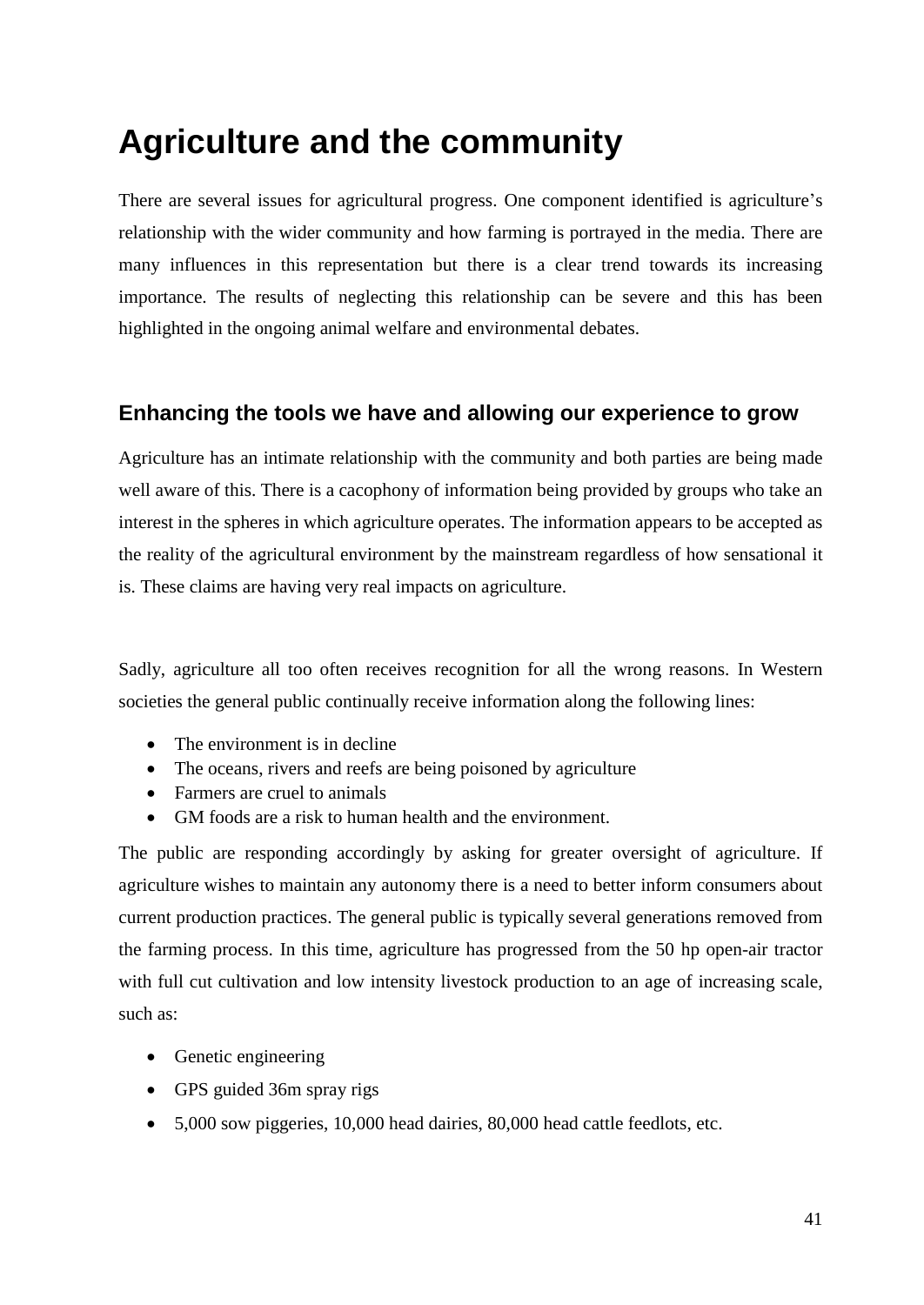These changes did not occur overnight, but if the uninitiated consumer is shown a modern intensive agricultural business such as a caged egg producer, the image is certainly not of the chickens frolicking on the green hills. The public have been duped and the industry is being held complicit. The perennial marketing of a "natural" product, to maximise sales over the short term, has built up unrealistic expectations in customers. Consequently, the food sector has tricked customers into believing their food is produced via illusionary production practices for present day prices. The reality of these illusory practices glosses over the issues of yesteryear when chicken dinners were a luxury and food poisoning was far more frequent. There appears to be people who have philosophical issues with modern agriculture and they are exploiting this collective ignorance.

Agriculture employs between 1-5% of the population in developed nations and this number is largely in decline. The reduction in people working in agriculture is a good thing. It has enabled people to pursue other economic, artistic and academic avenues that have further progressed humanity. Additionally, agriculture has become safer as fewer people work in the industry and there is more competition for the available workforce. This competition is forcing improved health and safety standards not only because of regulatory authorities but also employees. The reduction in total numbers is having side effects in the current political system. Fewer people understand agriculture and as such show scant concern for the positive impacts modern agriculture has on daily life. Combine this with horrific images and narratives all too frequently depicting agriculture and it is not surprising the public ask for "someone to do something".

The "tyranny of distance" exacerbates the problem, as agriculture is typically isolated from the urban population who make up the bulk of the voting populace. This results in fewer farmers being able to articulate what they do and be available as touch points for urban citizens when there is a mainstream media reporting on agricultural issues. Additional arguments can be made that agriculture has an intimate relationship with the broader community based on the importance of food, not just a source of nutrition but also with its strong cultural ties.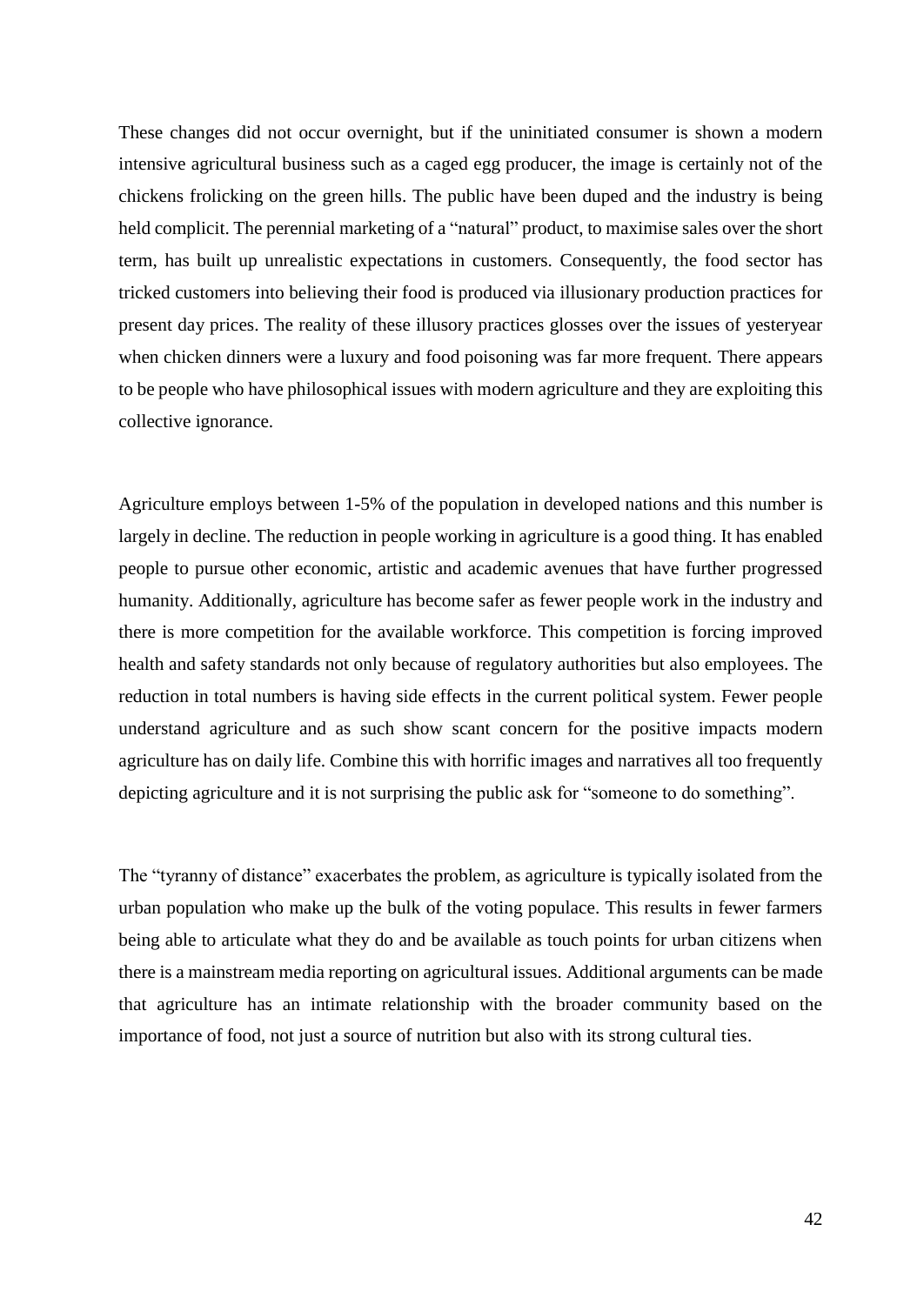#### <span id="page-42-0"></span>**Origin of neglect**

Despite many attempts, there has been limited opportunity to develop an understanding of how and why these beliefs have arisen. The sole opportunity was meeting with the Soils Association of England in Bristol. The discussion was a far more pragmatic appraisal of the agricultural and food systems than was expected. Examples were provided of where the organisation were working to improve the knowledge and understanding of food and production. An example was their "food for life program" which is targeted at the large catering companies of Europe. It was highlighted that under industry self-governance that businesses were exploiting their position and being disingenuous toward their customers. One example highlighting this was sausages containing as little as 20% meat (Hockridge, 2013).

What was anticipated was far more zeal in defence of the Soil Association's charter around organic and smaller scale production. When questioned about their views on biotechnology and their campaign to ban it, they provided far less information and it was evident that pursuing that line would reduce the amount of useful information that could be gained from the meeting. There is certainly evidence this organisation has been complicit in disseminating some dubious information on biotechnology such as its ability to lock farmers perennially into using specific products and chemicals (Soils Association, 2013).

There is a high degree of entrepreneurial drive within the Soils Association. The organisation is working to create demand for their product. It is a legitimate business strategy they are pursuing to grow their business in exploiting the weaknesses in competitor products. Where the issue lies is in the political activism with a high reliance on fear and misinformation in their campaigns to move people off mainstream food. On balance their views have some merit and they do highlight some practical issues coming from the use of the present GM traits, such as resistance build up to glyphosate. The concern they show for the longevity of this agricultural chemical is difficult to comprehend given their avowed focus on organic production.

The position of this group and their contemporaries can be appreciated for the welfare of mainstream agriculture and the modern food system. There are certainly problems with the mainstream system that need addressing, such as the reliance on chemical inputs. Issues arise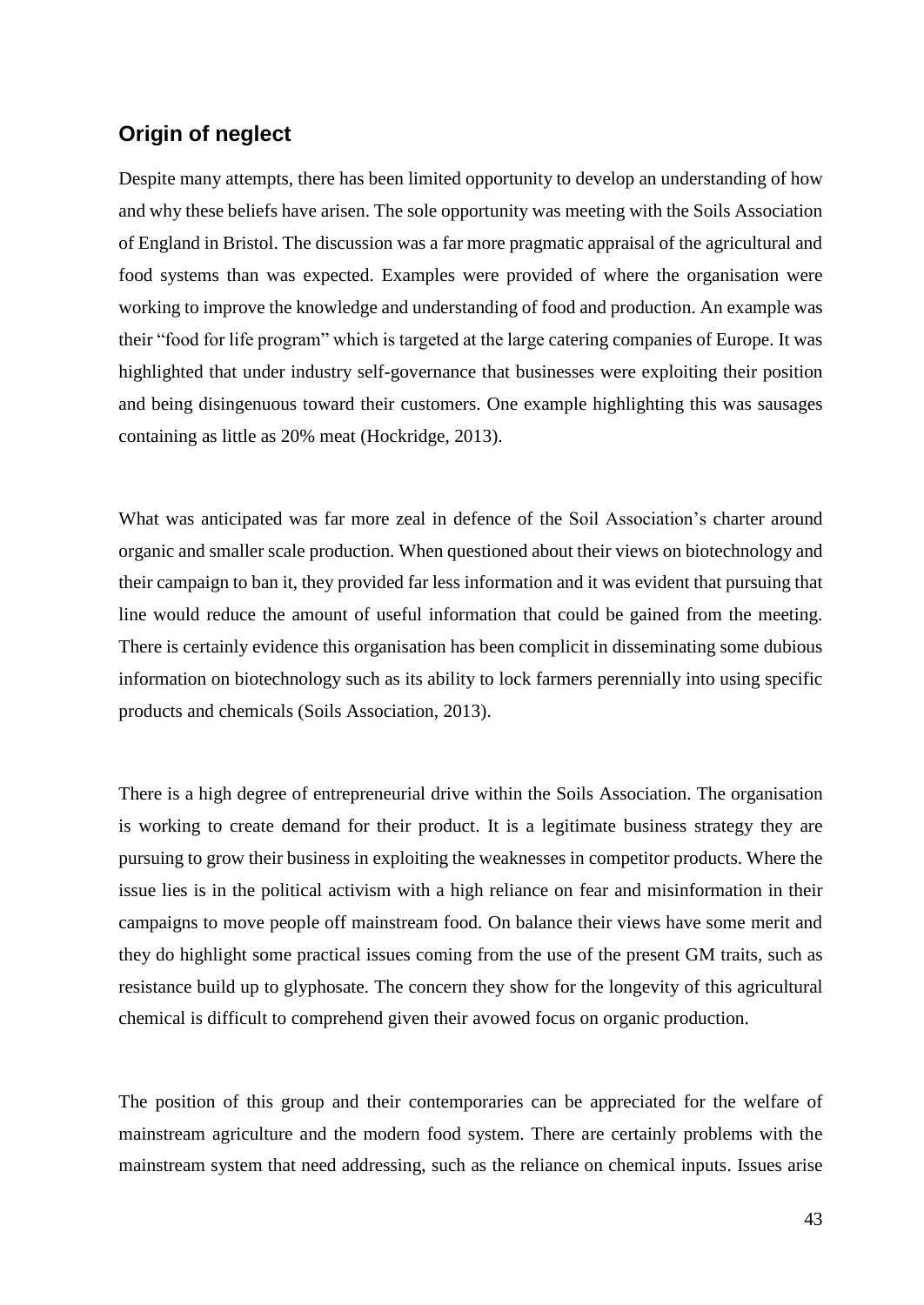however in the lengths the Soils Association go in attempting remove tools from mainstream production. Their political activism has been able to alter stories that should be good news for the mainstream into a weakness. An example is the reduction in chemical use due to some biotechnology traits; somehow this has been turned in to a place where mainstream production is having to defend itself constantly.

There is still a significant proportion of the global population who are undernourished. When these people have the wealth to choose more sophisticated options, the market for commoditised food will respond by lifting its standards to meet the demand. Until that point lifting these standards will increase the cost of food unless the system is subsidised.

#### <span id="page-43-0"></span>**Personal Responsibility**

If modern agriculture maintains its present silence in the face of the legion of critics it will continue to face tighter restrictions. This silence will be met with more regulations from regulators restricting what tools are available, further limiting the capacity of farmers to innovate. If farmers wish to have influence to the point where the authorities will leave them alone, they need to change the approach to marketing their products. Industry should not believe that the present approach is working to improve its standing in the eyes of the public. If it were working, the share of organics, "natural" and free range would not be increasing and new regulations on modern techniques would be slowing.

Scrutiny of anything new is warranted. Historically the responsibility has been on the consumer under the buyer beware approach or "caveat emptor" (Mirriam Webster, 2014). Increasingly the trend is that government is removing this responsibility to the detriment of personal liberty.

People are given the responsibility to choose from the array of products that the market offers. However some products are viewed differently to others. What is the difference between a "smart phone" and the latest agricultural cure-all available in a bottle or seed? Obviously we do not eat mobile phones, but they emit and receive signals next to the most sensitive organ humans possess.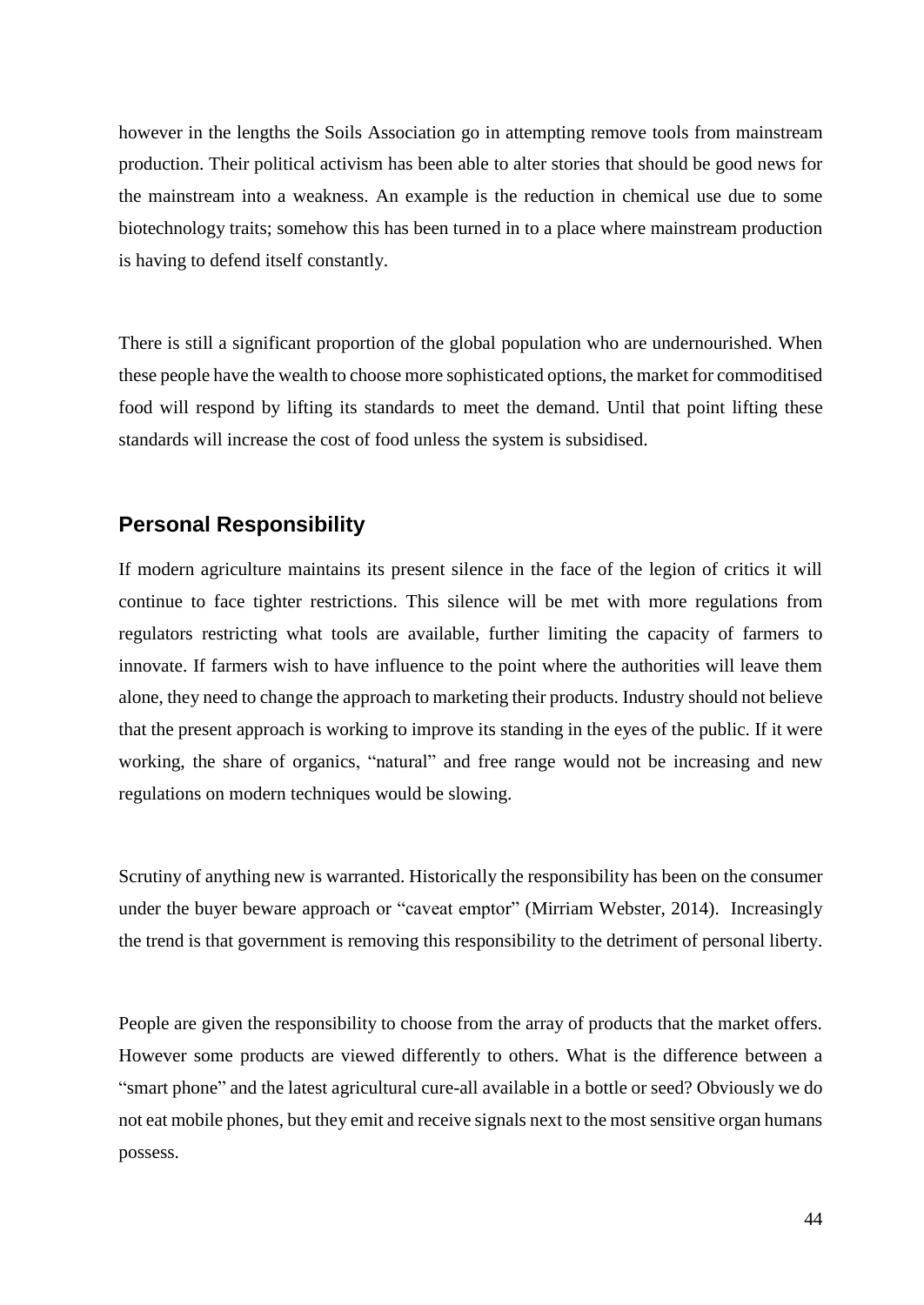Innovative products used in agriculture seem to be viewed differently. If the market does not want food cheaper, but wishes for it to be more nutritious, then the market will move in that direction. In many modern societies this change is occurring, but the commodity market for food, which is by far the largest segment, is governed by price. The addition of arbitrary rules is falling squarely on those who can least afford it, namely those producers and consumers in the commodity market.

The commonweal is getting more involved and burdensome in transactions between informed and willing market participants. There are products and practices that allow farmers to better meet the demands of their customers, but they are being prevented from using them. The customer should be allowed to try these products and be the arbiter if they are willing to take the risk. New rules based on the good intentions of a few concerned citizens are limiting agriculture and there is little evidence to suggest they are contributing to improved living standards at a greater rate than cheaper food would. The proponents of new rules rarely feel the effects of their good intentions and there is rarely consideration of the unintended consequences. Society benefits from making food cheaper; it is troubling that limitations are being placed on the experience that ensures it continues to provide better value.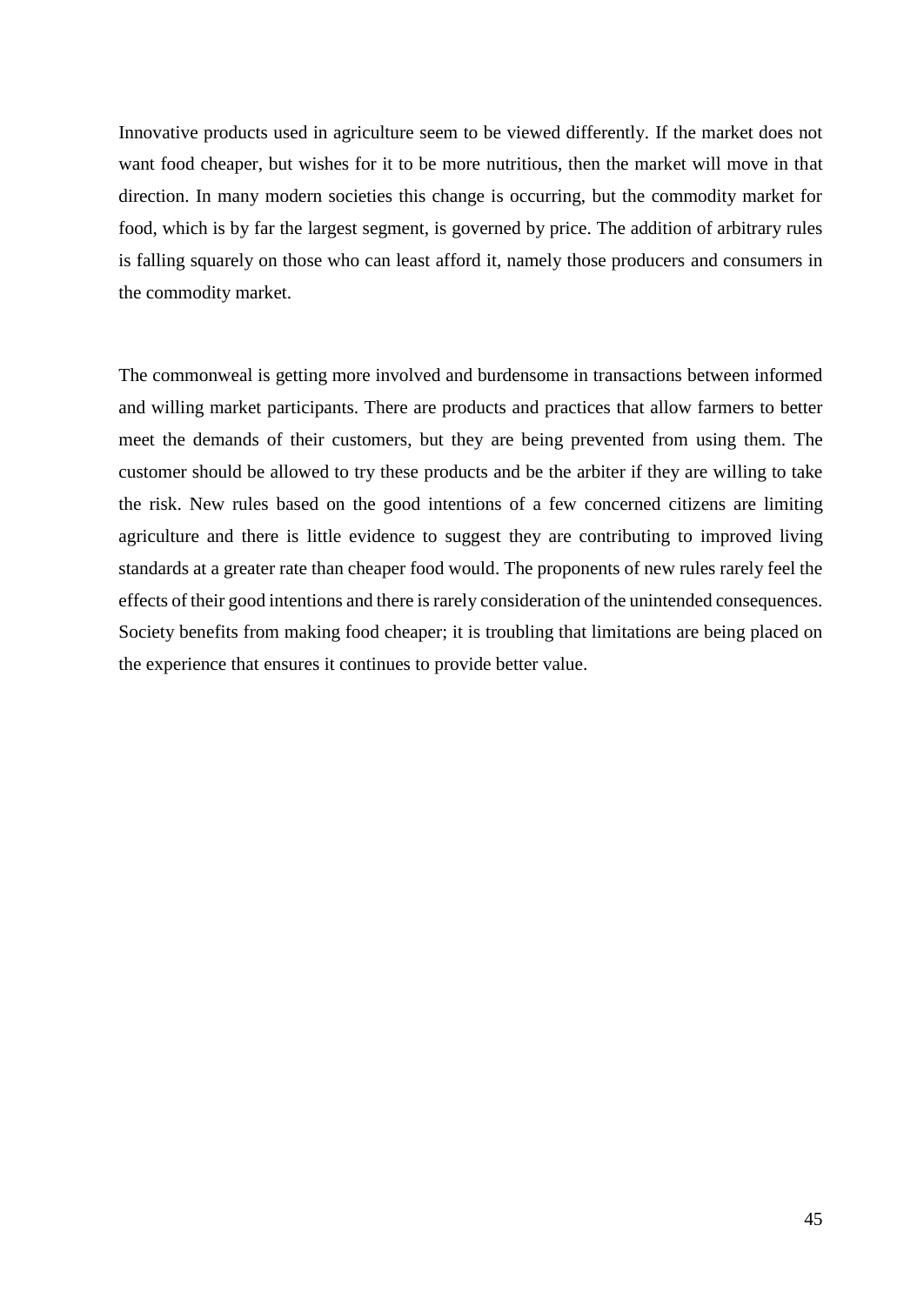# <span id="page-45-0"></span>**Risk in innovation**

#### <span id="page-45-1"></span>**Complexity of Agriculture**

In researching the case studies of chemical farming, biotechnology and mechanical agriculture, it has become evident how complex the agricultural system is. Attempting to incorporate this complexity into the information broader society receives on modern agriculture highlighted a flaw from the outset of this study. The Precautionary Principle and other tools of similar nature are society's risk management.

With new opportunities comes a level of risk and these risks are can be unknown. Rarely is change fully understood when people innovate. Many of the discoveries that have in the past taken agricultural productivity forward are serendipitous. This was highlighted in the visit to Monsanto where it was pointed out that glyphosate was originally being tested for its suitability as a coagulant when Monsanto was researching industrial chemicals. As a matter of diligence they would also cross test the chemicals in their agricultural division where they discovered the molecule was effective at killing plants (Mieure, 2013).

This serendipity was reinforced when it was highlighted how the gene utilised to provide the RoundUp Ready® trait was identified. It was discovered in an algae that had started growing in a drain that carried waste water between a production plant and a water treatment facility. An employee noticed the unusual phenomenon and sent it to the company's biotechnology laboratory (Mieure, 2013).

Where would modern agriculture be without this low cost product that has facilitated a great coup, unseating tillage as the primary weed control method in fallow management? Glyphosate has spawned the practical application of minimum and zero tillage, allowing many of the management practices presently taken for granted to be established.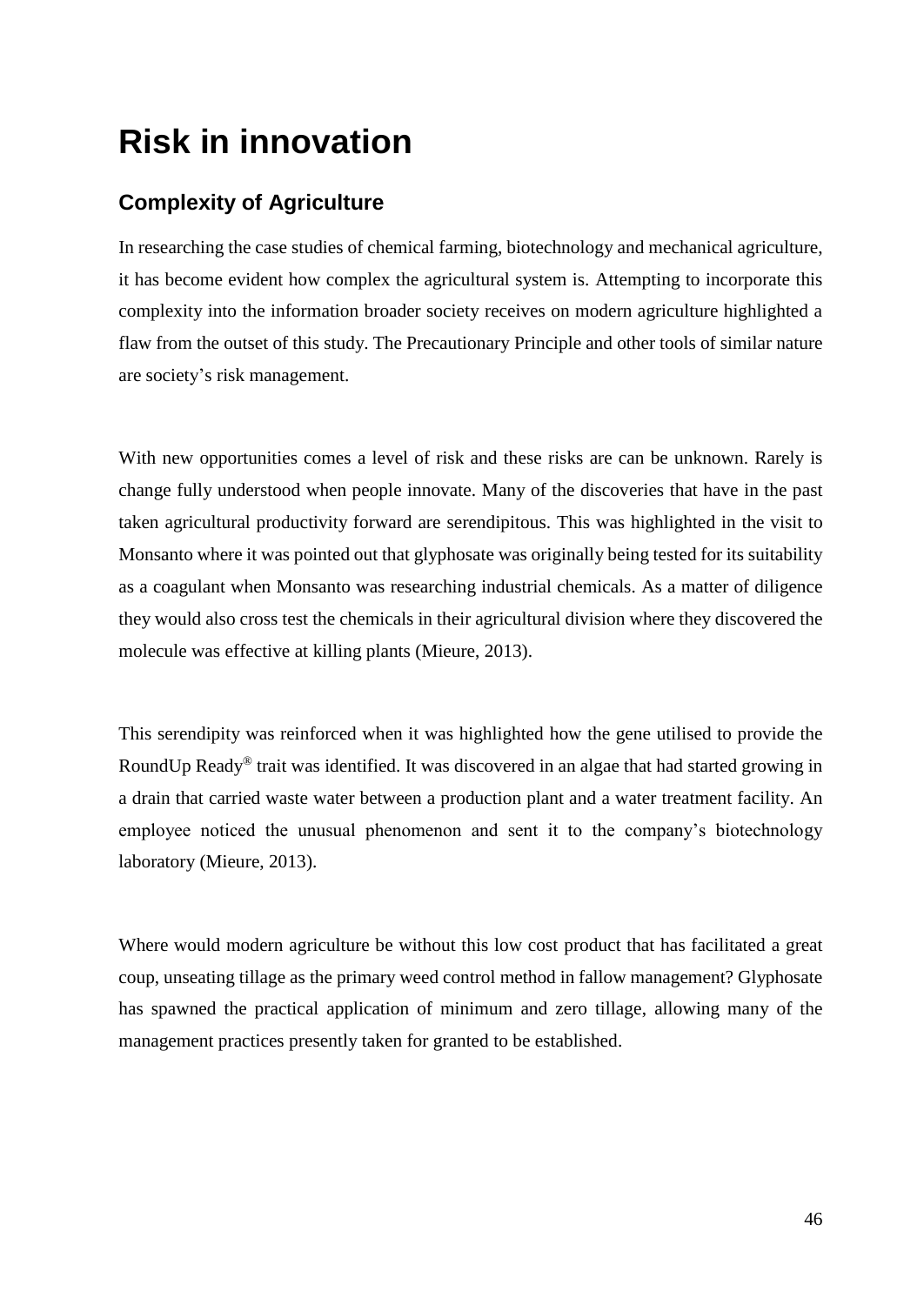#### <span id="page-46-0"></span>**Risk and reward**

 $\overline{a}$ 

All innovations come with a degree of risk and deleterious effects regardless of how bulletproof they may appear to be. An example of this is controlled traffic farming where all wheel tracks are confined and permanent. The benefits are evident to the users with better trafficability of paddocks with harder roads for the wheels and soft soils for the plants to grow in. However, there are side effects from its adoption that managers are discovering: such as tramlines (the permanent road ways) becoming very deep; severe erosion along these tramlines, and weed control issues. As these issues have arisen people have not necessarily abandoned the system but are developing techniques to ameliorate the detrimental effects. No doubt in the future managers will regret aspects of controlled traffic, as the longer-term impacts become apparent. However, with present knowledge it is the option with the least negative impacts available to many farmers.

Is there a need to treat other products or practices differently, just because they have a different acronym? Genetic improvement of crops has utilised several novel approaches to enhance the genetic potential. Many of these novel practices have been allowed to have their day in the market place when the producer has been convinced it is safe enough. There have been accidents and each new process has had its critics but overall the benefits have outweighed the deleterious effects.

The use of biotechnology is arguably safer than mutation breeding<sup>3</sup> of varieties in conjuring genetic alterations. There was and is very little understanding of the impacts of radiation treatment on seeds, but it has provided some very useful alterations improving genetic potential of cropping species. There is far more understanding of biotechnology and how it works, yet there has been far more resistance to it. It is now at the point where biotechnologists can place genes where they wish within the genome (Boote, 2013), yet still there are claims that not

<sup>&</sup>lt;sup>3</sup> Mutation breeding is the process of exposing seeds to radiation or chemicals to generate desirable mutants (Wikipedia, 2014)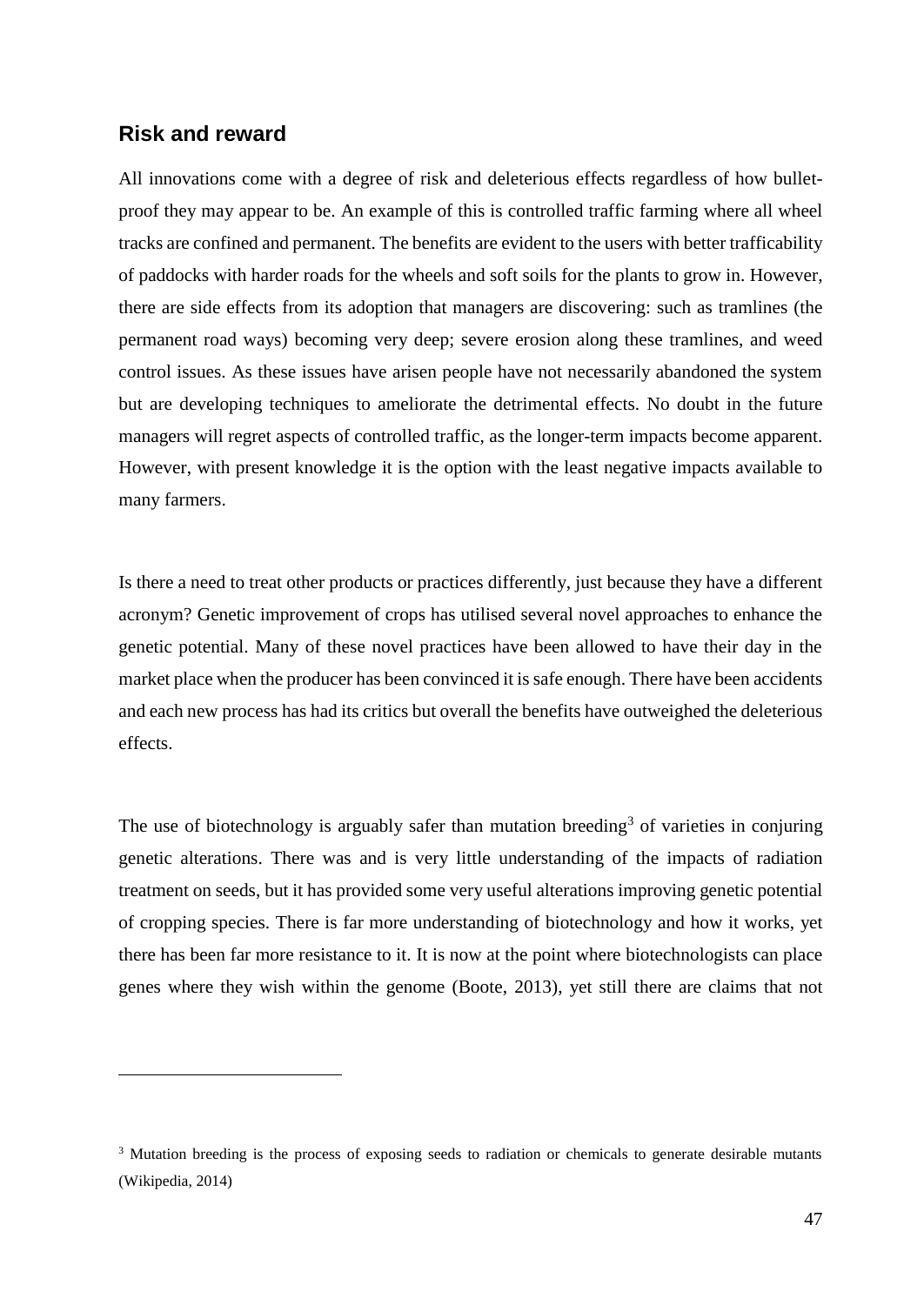enough is known about biotechnology. Will there ever be enough evidence to sate the detractors?

Humanity would be poorer without having embraced the risks of tinkering with things. The risk is that if people cannot continue to use trial and error then the future will be poorer. It would be remiss of society to think living standards will only get better via design. The weight of evidence to prove how much better life is because of serendipity is too great.

Concurrently innovators need to be cognisant of their responsibilities. This discussion is arguing for less regulation not less responsibility. When trialling alterations there needs to be due diligence performed to anticipate the potential problems and understand the impact of these problems on other stakeholders. If there is a low probability of a high impact problem innovators should assess how they manage the trial to deal with or mitigate the risks. If there is a high probability of a high impact problem then the safe guards should provide extreme care and diligence in protecting others. If this is not possible then a personal application of the precautionary principle is defensible regardless of the potential gains.

If there is just cause to investigate an incident, common law could be used to determine whether the act is criminal and/or whether reasonable precautions were taken. In the event criminal negligence is proved in pursuit of gains, the punishment needs to fit the crime in terms of damage caused to people and property. This would place the onus back on the innovator to exercise caution as they are to be held responsible for the outcomes in front of a jury of their peers. The present regulatory system appears to deem everything illegal unless otherwise stated. This must result in many unenforceable, victimless crimes and the creation of many innovative criminals.

#### <span id="page-47-0"></span>**Psychology and risk management**

It is rational that people will tend to be cautious of that which they do not understand. At some point society (or at least the ruling authorities) have deemed it appropriate that society be protected from some of the things not fully understood. Societies, particularly wealthy westernized versions, are now being "protected" from people learning about things not fully understood. The risk from this approach is evident in what may not exist if the present mind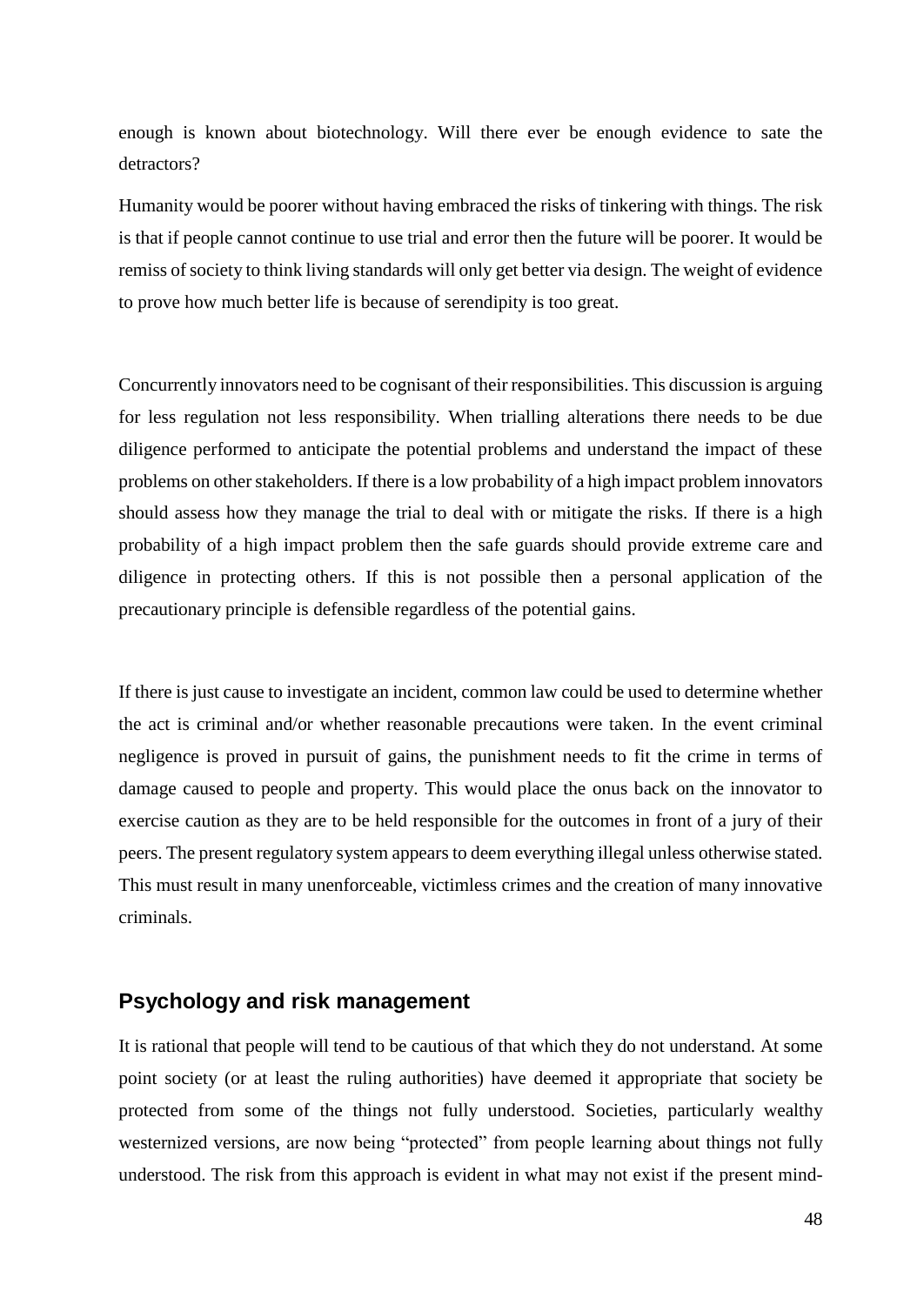set / regulatory regime had been in place in the past. Would the motor car or jet engine be commercially released in the current environment?

It could be argued that only certain areas are facing this treatment. The impacts of the mobile phone on brain function and longevity are probably not fully understood and there are individuals such as respected brain surgeon Charlie Teo who claims potential links to issues such as brain tumours (Morton, 2014) but governments are not about to ban or even restrict them. What then drives this inconsistency in regulation and why does it appear certain areas come under more scrutiny?

This inconsistency is probably due to the nature of products in question. The mobile phone is a step change in communication to the end user and imparts a high degree of additional utility. Biotechnology in its current form has been a step change for the upstream users such as the farmer and breeder. But for the consumer there has been little discernible difference; in many regards biotechnology has been introduced as something for the consumer to be scared of not embraced. It may have made food cheaper but this has not been significant in the scheme of things for the developed world. The result has been a consumer left feeling they are bearing the risk with intangible benefits.

In this instance there is a lack of information to the consumer on the practices undertaken which come under scrutiny but provide a cheaper/cleaner/safer/less resource-intensive product. There is little dialogue regarding this when the debates are taking place. When food is such a small proportion of the cost of living in developed societies it probably matters very little to the consumer to ask for more safety, even if the risk is more perception than reality and it drives up the costs. The negligence in the rush to safety is the costs which are passed on to consumers in less developed markets where food is a far higher cost of living. The governing apparatus in exporting nations has a responsibility to these people as well as the more discerning customers in wealthier markets.

Agriculture's case may be special in that it is emotive and has intimate relationships with most people. It provides food for people daily and exploits the environment; and its impact on both is obvious. This is coupled with the mainstream's limited understanding of agriculture, how it functions and its role in progressing living standards by mainstream society. It is still difficult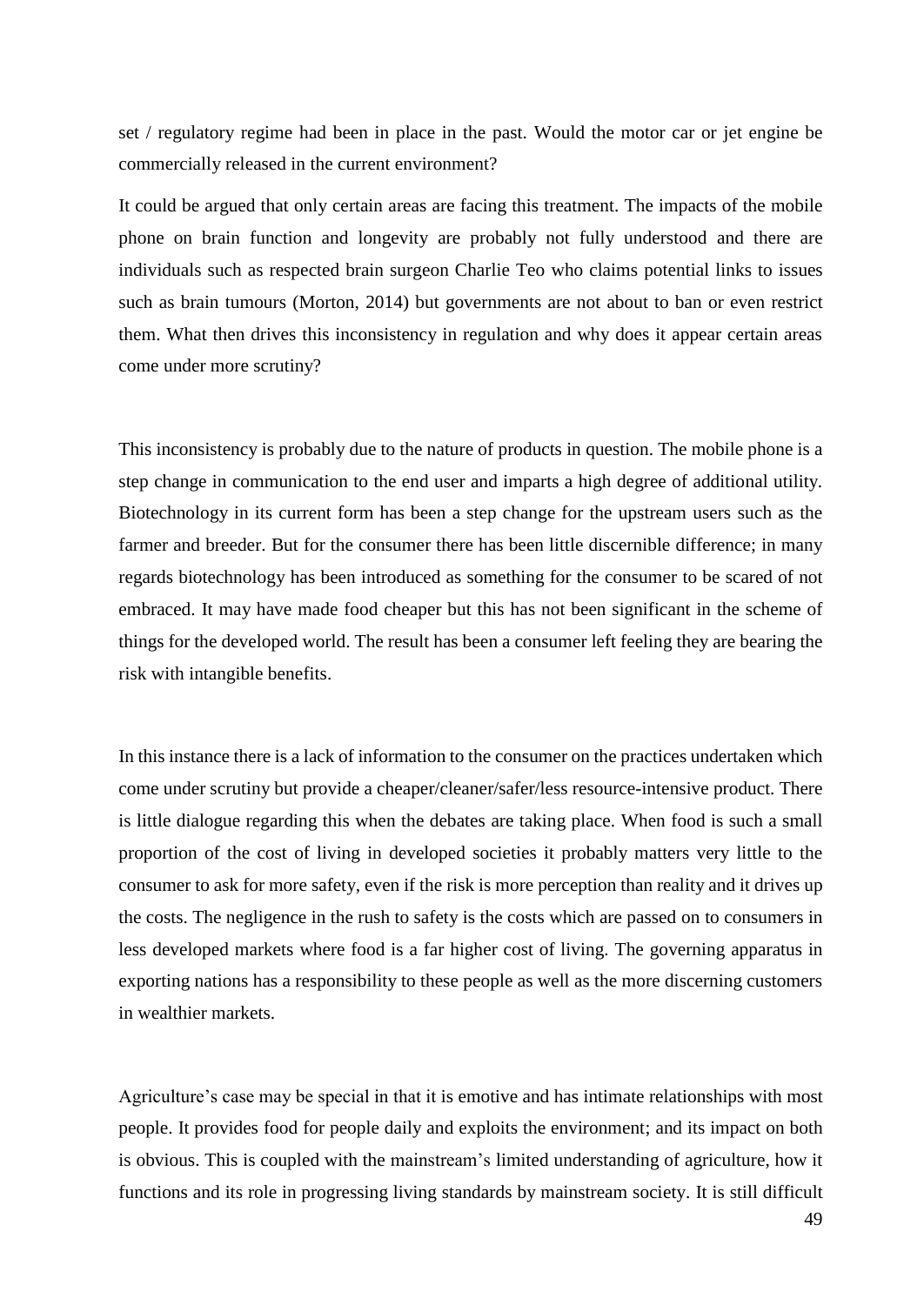to differentiate from the impact of mobile phones that are typically used daily, cause environmental damage in the mining of rare earth minerals for their production and that most people do not understand how they work. Granted mobile phones are not eaten, but as stated prior they do receive and emit radio signals and are used beside a highly sensitive organ.

Evidently the risks from agricultural exploitation are viewed differently as the list of rules on what is used in the daily business of producing food, fibre and timber grows further. Agriculture is not alone in this; medicine, mining and energy providers also come under particular scrutiny. Is there a psychological component as to why some industries receive special attention and does this underpin why society feels the need to use risk management tools such as the precautionary principle when dealing with them? Is there a spectrum that people fit on spanning from precaution to opportunism as illustrated below in figure 11.

#### <span id="page-49-0"></span>**Figure 11 Opinions on acceptance of innovations**





Source: Mark Swift (2015)

If people do in reality fit along this spectrum the implications for inventors and entrepreneurs are profound. It would allow a greater level of thought to be put around how a novel concept is introduced to an uninitiated audience. The public do not want to be exposed to new risks, but are they as cautious of new opportunities? In agriculture these opportunities may be to enhance the nutritional value of food, reduce its environmental impact, reduce its cost or make it taste better. If a balance can be struck reducing the overly cautious responses it should assist in progressing agriculture and may improve awareness in its customers.

This balance would be assisted through developing an understanding within the key stakeholders who make regulations for agriculture. They should be aware of what agriculture has done to assist in cultivating the present standard of living and what tools have been used and how they were discovered. It may be possible to design an internal combustion engine, tractor or pane of glass and understand every component and process involved. Agriculture does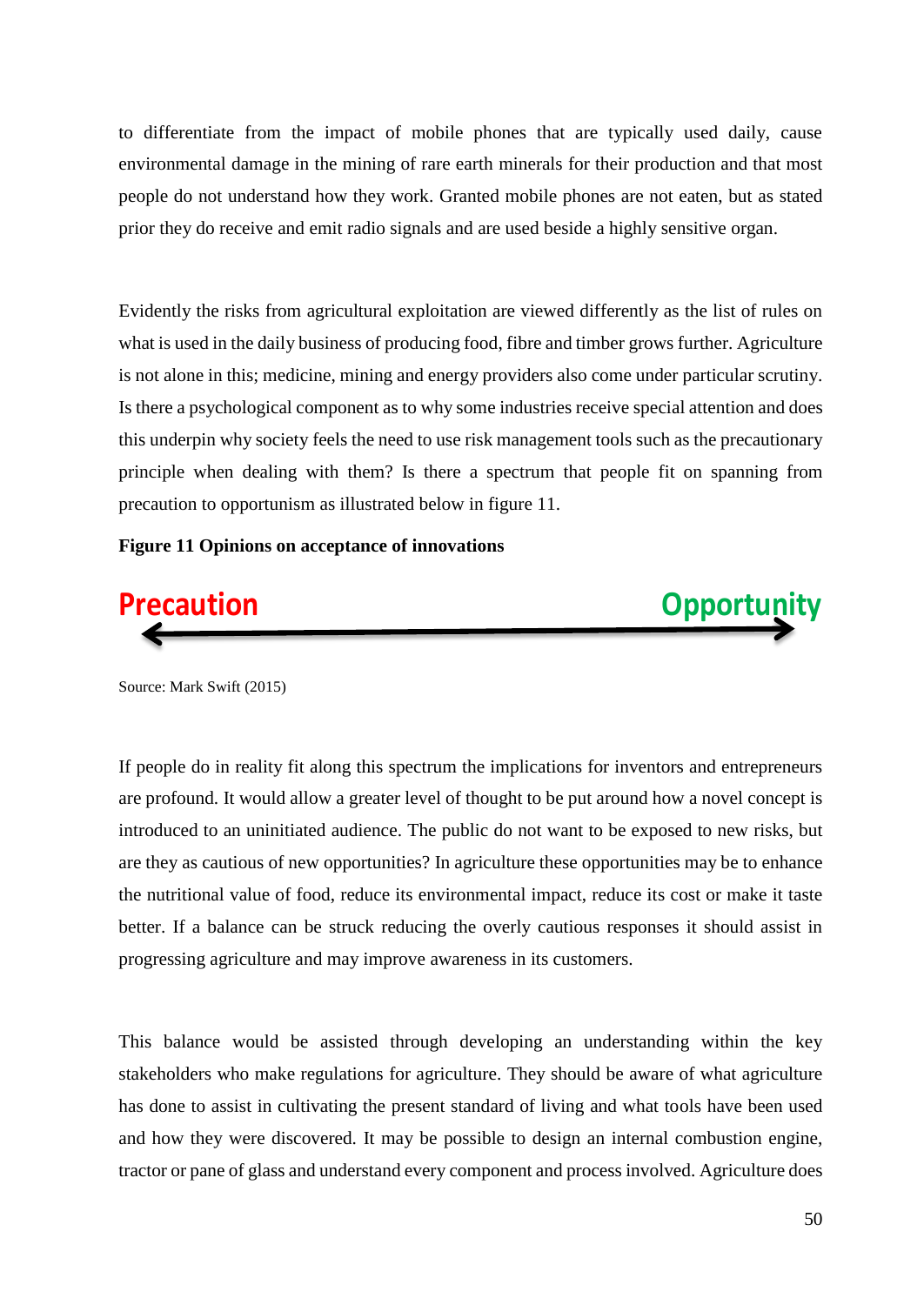not have that luxury at present and it will take a long time to achieve it. The reality is there are many gains to be made from this lack of understanding. As people try new things new outcomes will result, this is the time for science to step in and find out what is happening.

If agriculture has to wait for scientists and regulatory authorities at every step, the progress in agricultural productivity is likely to wane further. The risk in choosing this path is that people will be consigned to live in poverty longer, increasing the environmental burden of food production and reducing the quality and safety of agricultural products. There are inherent risks in this approach and there will be consequences.

The reality is that there are many risks innate to the food system, some which no rules have yet to or will ever hope to overcome. A timely example has been the addition of melamine to children's formula as happened in China to lift the protein levels (Lim, 2014). This is a criminal act to overcome a minimum standard. Specific rules on melamine use in milk will not overcome an act like this. Potentially less sinister but not without equal magnitude in consequence are concerns regarding contamination of food with *E. coli.* This bacteria is evident in manure and easily transfers to fresh food crops which are fertilised with it. An incident in Germany in 2011 killed 50 people and resulted in the kidney failure of 3500 others where organic bean sprouts were the culprit (Lynas, 2014).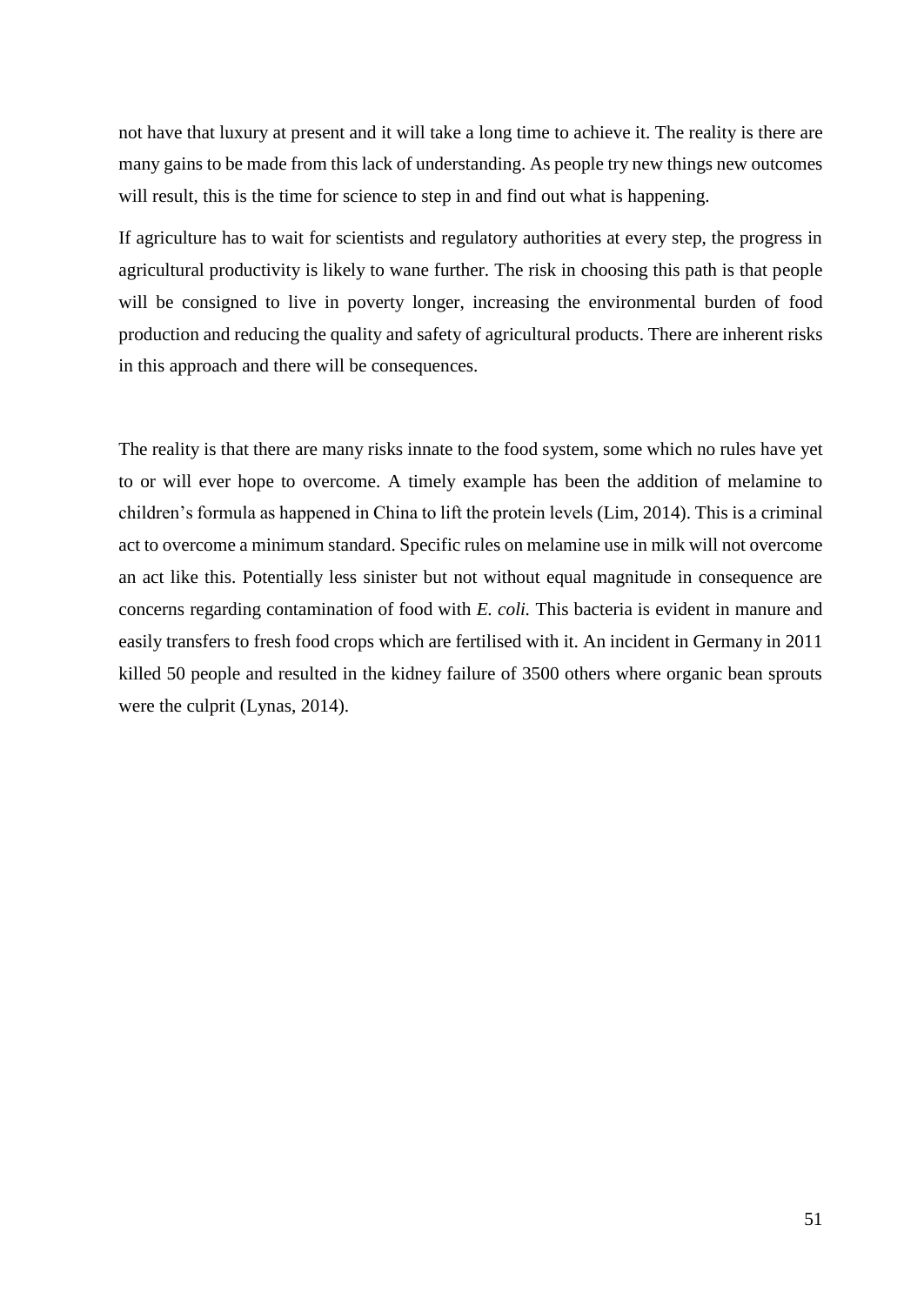# <span id="page-51-0"></span>**Conclusion**

Agriculture's role in increasing the standards of living over the past 12 millennia cannot be overstated. The time, which has been liberated through improvements in agricultural productivity, has enriched so many lives. It has enabled an ever-increasing number of people the freedom to do what they want and not what they have to. In developed countries this is because the population has to spend so little effort attaining the food they require that they have time to spend making things better. There is an emerging trend trying to limit agriculture's access to tools that will facilitate the continued liberation of time. This trend is far more evident in societies that are more developed and have sufficient wealth and time to allow the questioning of the system that sustains their standard of living.

There is every reason to question the system that has resulted in many past failures, some of which occurred on monumental scales, damaging both the environment and the health of humans and animals. This was evident particularly in the mid twentieth century with the massive dust storms that were frequent during droughts. During these events large amounts of soil were eroded and there would have been definite impacts on the general health of the community. Despite some very long and wide-spread droughts during the early twenty-first century these events have become quite rare and this has been through what we have learnt from past mistakes and the capacity to develop new management systems and exploit new technology.

The damage is being managed and the world is a better place to be now than at any point in time. The restrictions being placed on agriculture now will have effects into the future and risk consigning people to poverty for longer than would otherwise be the case. Counter points to this argument are that the system is keeping the populace safer and healthier. The point is not without merit, but it raises a debate on which group needs the assistance more. Wealthy educated people who can afford to inform themselves and buy what they wish in developed societies versus poor people in food scarce environments who have no choice but must buy what they can afford. Questioning the agricultural system for its failings is astute. Intervening in the system without consideration for how progress has been achieved and who bears the burden, is not.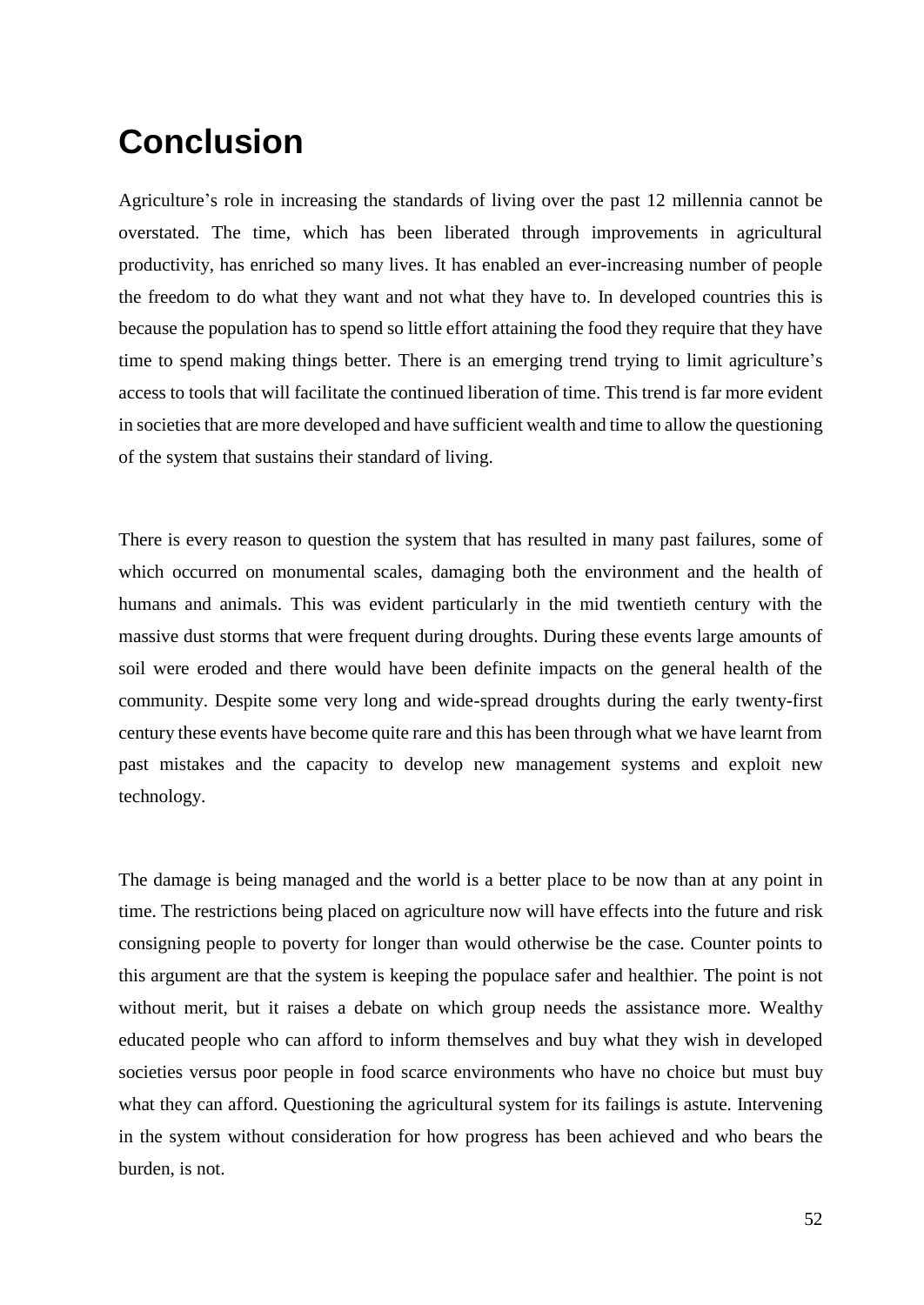An abundance of food beyond what can be consumed leads to discerning customers. These discerning customers have choices to ensure that the food they consume is as safe as they can afford. Pricing poor customers out of the food market for safety's sake is not necessarily keeping them safe. This is particularly important for poor people in a food scarce region. The food will probably be imported and any costs that are placed on the exporting producer will inadvertently be passed on. If they cannot afford these additional costs it may result in an alternate use being found for the food, which may be as livestock food in the exporting nation. Equally, the producer may decide not to produce and substitute the production for a higher value proposition.

Mainstream society and agriculture need a better understanding of each other. Without this, society will probably continue taking agriculture's bounty for granted. To enable the remaining half of the global population to access the middle class, more tools should be on the table. Where there are opportunities to reduce the cost burden of food they should be explored. There will be consequences and lessons will be learned as has been done with countless other technologies from the steam engine to the jet plane and from the scythe to the combine harvester. Not all the impacts will be positive but history suggests the overwhelming outcome will be.

Regulatory authorities and politicians need to develop a better awareness of the implications their involvement has on complex systems; agriculture is only one such area. Despite its complexity, agriculture has a history of innovation and this has assisted in the remarkable increases in the standards of living over the past 12 millennia. Joseph Schumpeter's *creative destruction* is as potent now as it was when he first coined the idea (Wikipedia, 2014). As a result many of the issues now faced will be overcome and forgotten as new techniques and technologies supplant the current ones. If this process is stifled, then agriculture cannot play its full role in improving living standards and give all people the opportunity and time to choose.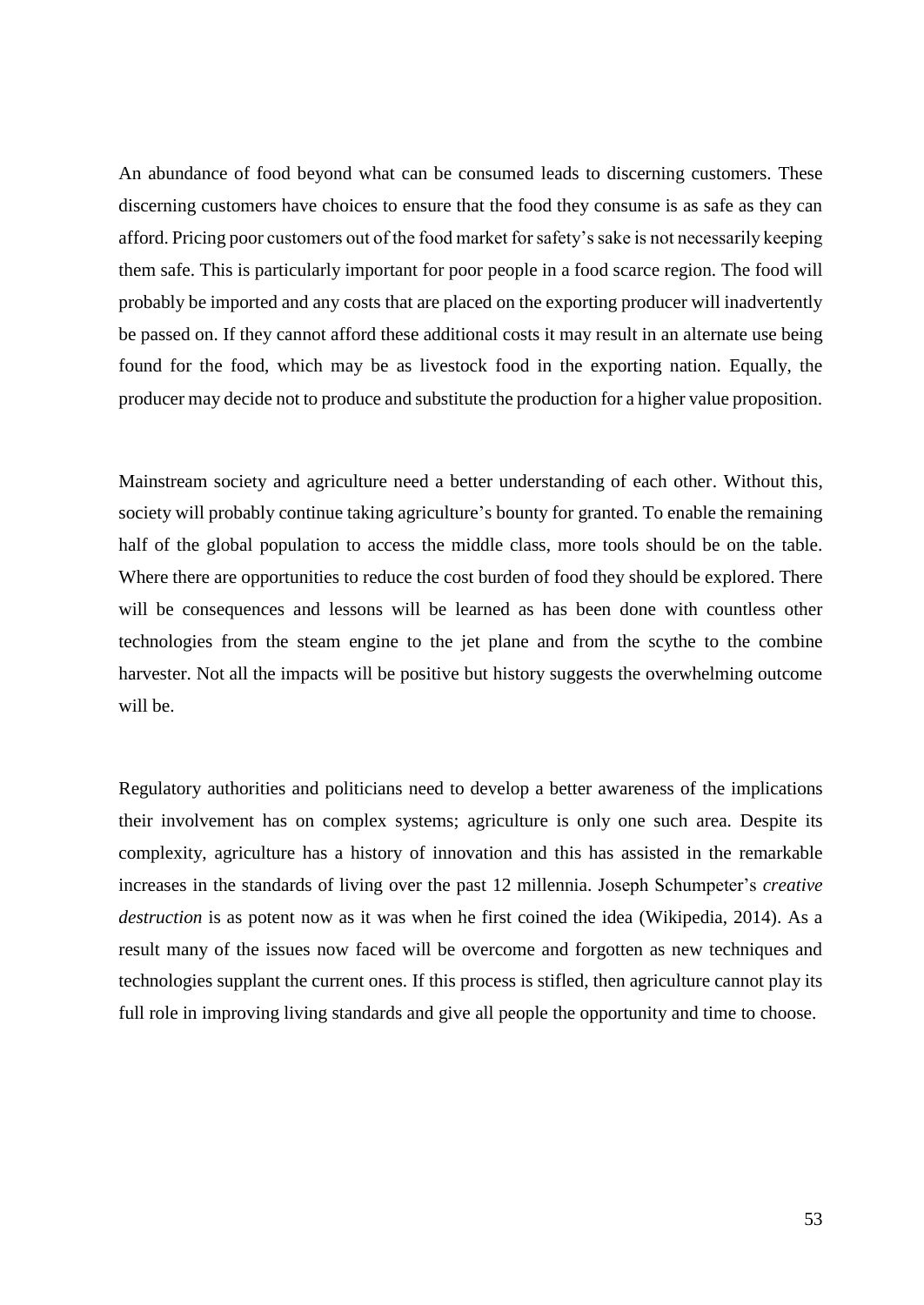# <span id="page-53-0"></span>**Recommendations**

- Farmers should educate themselves in the history of agriculture and its achievements and the framework it was built on. This is required to rebut unfounded criticisms of agriculture and allow better arguments to be formed when advocating for industry and why it needs the opportunity to gain experience in novel areas.
- The food supply chain requires better communication to allow broader support bases to be utilised in dealing with issues that cross over traditional sectorial barriers and reduce the competitiveness of the whole sector.
- Agriculture as a sector needs to be more proactive in advocating its successes and its role in creating the modern standards of living society enjoys, particularly to regulators and politicians. This will assist in building the argument that agriculture is a responsible industry and has provided a huge windfall to society in gaining its productivity advantage.
- Regulators need to be informed of the consequences of new rules, and how they will limit farmers' ability to adopt and adapt to the changing environments they operate in be it natural, business or legal.
- Farmers and innovation providers need to ensure they are responsible and perform due diligence when exploring novel areas to limit the damage that can come with innovation.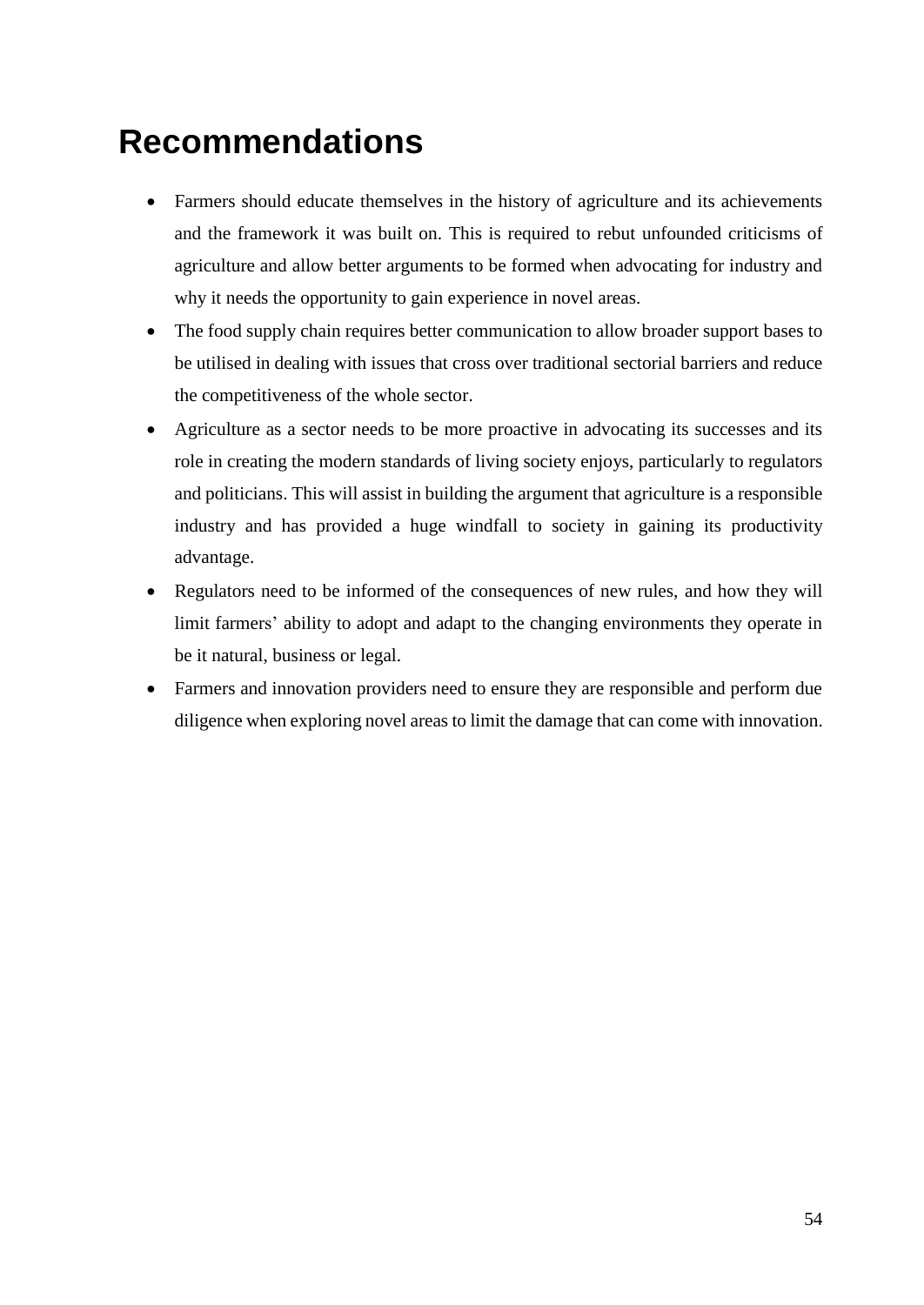### <span id="page-54-0"></span>**References**

- Ahmed, D. T. (2013, June 10). Associate Professor University of Tsukuba. Tsukuba Japan. (M. Swift, Interviewer)
- American Lung Association. (2013, September 30). *Particle Pollution*. Retrieved from State of the Air: http://www.stateoftheair.org/2013/health-risks/health-risksparticle.html#whatis
- Anderson, T. (2013, August 7). Cheif Executive Officer Autonomoous Tractor Corporation Minneapolis. (M. Swift, Interviewer)
- Anonymous. (2013, July 1). Head off government and Public affairs. (M. Swift, Interviewer)
- Anonymous. (2013, July). Policy manager Syngenta. (M. 2013, Interviewer)
- Boote, M. (2013, August 2). CEO Truth about Trade. Des Moine. (M. Swift, Interviewer)
- Carson, R. (1962). *Silent Spring.* Greenwich Conn.: Fawcett Publications Inc.
- Council for Agricultural Sciences and Technology. (2013, September 25). *Impact of the Precautionary Principle on Feeding Current and Future Generations.* Retrieved from cast-science.org: http://www.castscience.org/publications/?impact\_of\_the\_precautionary\_principle\_on\_feeding\_current \_and\_future\_generations&show=product&productID=276208
- Cummerow, D. (2013, June 26). Operations Manager. Prohad. Ivenack, Germany. (M. Swift, Interviewer)
- Department of Agriculture fisheries and forestry. (2013, 9 30). *About us*. Retrieved from DAFF: http://www.daff.gov.au/about
- Dieselnet.com. (2014, December 1). *Non road Diesel Engines*. Retrieved from Dieselnet.com: http://www.dieselnet.com/standards/us/nonroad.php#ben
- Dobert, R. (2013, July 29). US biotech Policy Lead Monsanto. St Louis . (M. Swift, Interviewer)
- Everingham, S., & Obrien, K. (2014, 11 24). *Cattle industry launches class action against Federal Government, seeking compensation over live export ban*. Retrieved from abc.net.au: http://www.abc.net.au/news/2014-10-28/cattle-industry-launches-classaction-over-live-export-ban/5845650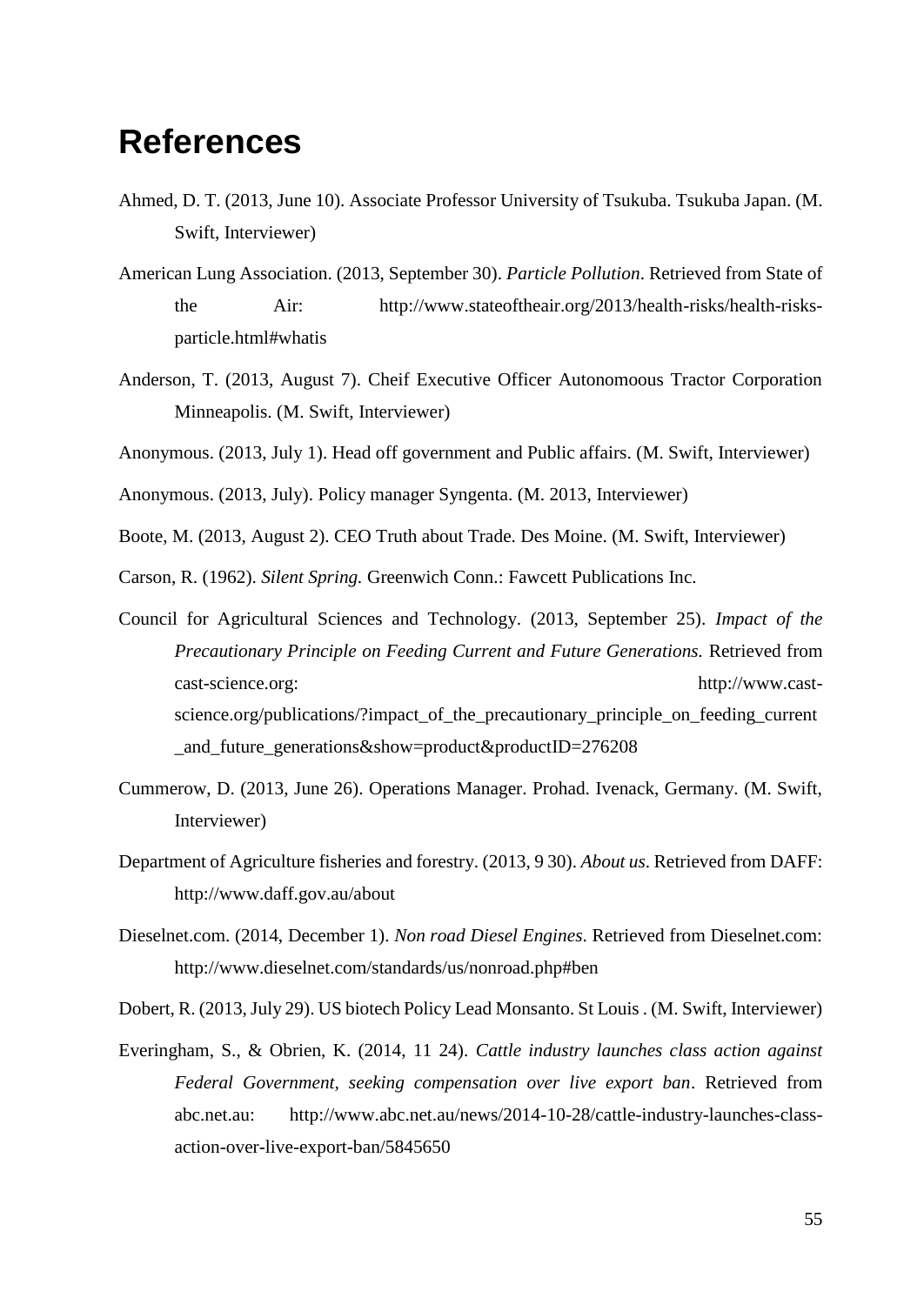- Fishel, F., Ferrell, J., MacDonald, G., & Sellers, B. (2014, 11 30). *Herbicides: How Toxic Are They?* Retrieved from University of Florida IFAS Extension: http://edis.ifas.ufl.edu/pi170
- Gene Ethics. (2013, September 25). *Keep Australia GM Free.* Retrieved from Geneethics.org: http://www.geneethics.org/campaigns/display/4
- Gepts, P. (2013, 8 20). *PLB143: Evolution of Crop Plants*. Retrieved from Plant sciences UC davis: http://www.plantsciences.ucdavis.edu/gepts/pb143/Lec13/PB143L13.htm
- Griepentrog, D. H. (2013 , June 15). Professor, Faculty of agricultural Sciences Hohneheim University. Stuttgart, Germany. (M. Swift, Interviewer)
- Guendel-Gonzalez, K. (2013, June 24). Global Project Manager. Bayer agroscience Monheim Germany. (M. Swift, Interviewer)
- Harmon, A. (2013, September 4). *A race to save the Orange by altering its DNA.* Retrieved from New York Times: http://www.nytimes.com/2013/07/28/science/a-race-to-savethe-orange-by-altering-its-dna.html? $r=2&$
- Haupert, M. J. (2012). *Entertainment industry: a refererence handbook.* Santa Barbara: ABC-CLIO, LLC.
- Hockridge, E. R. (2013, July 4). English Nuffield Scholar and Head of Policy Soils Association. Bristol, England. (M. Swift, Interviewer)
- Hutchings, T. (2014, November 24). Australian Nuffield Scholar, Wagga Wagga. (M. Swift, Interviewer)
- *Liberty tree*. (2013, 9 18). Retrieved from Liberty Tree: http://quotes.libertytree.ca/quote/french\_saying\_quote\_f642
- Lim, V. (2014, December 4). *Tainted milk: Unravelling China's melamine scandal*. Retrieved from Think Business: http://thinkbusiness.nus.edu/articles/item/118-tainted-milkunravelling-china%E2%80%99s-melamine-scandal
- Lynas, M. (2014, 11 30). *Lecture to Oxford Farming Conference, 3 January 2013* . Retrieved from marklynas.org: http://www.marklynas.org/2013/01/lecture-to-oxford-farmingconference-3-january-2013/
- McCann, J. C. (1995). *People of the Plow: An Agricultural History of Ethiopia, 1800–1990.* Madison: The University of Wisconsin Press.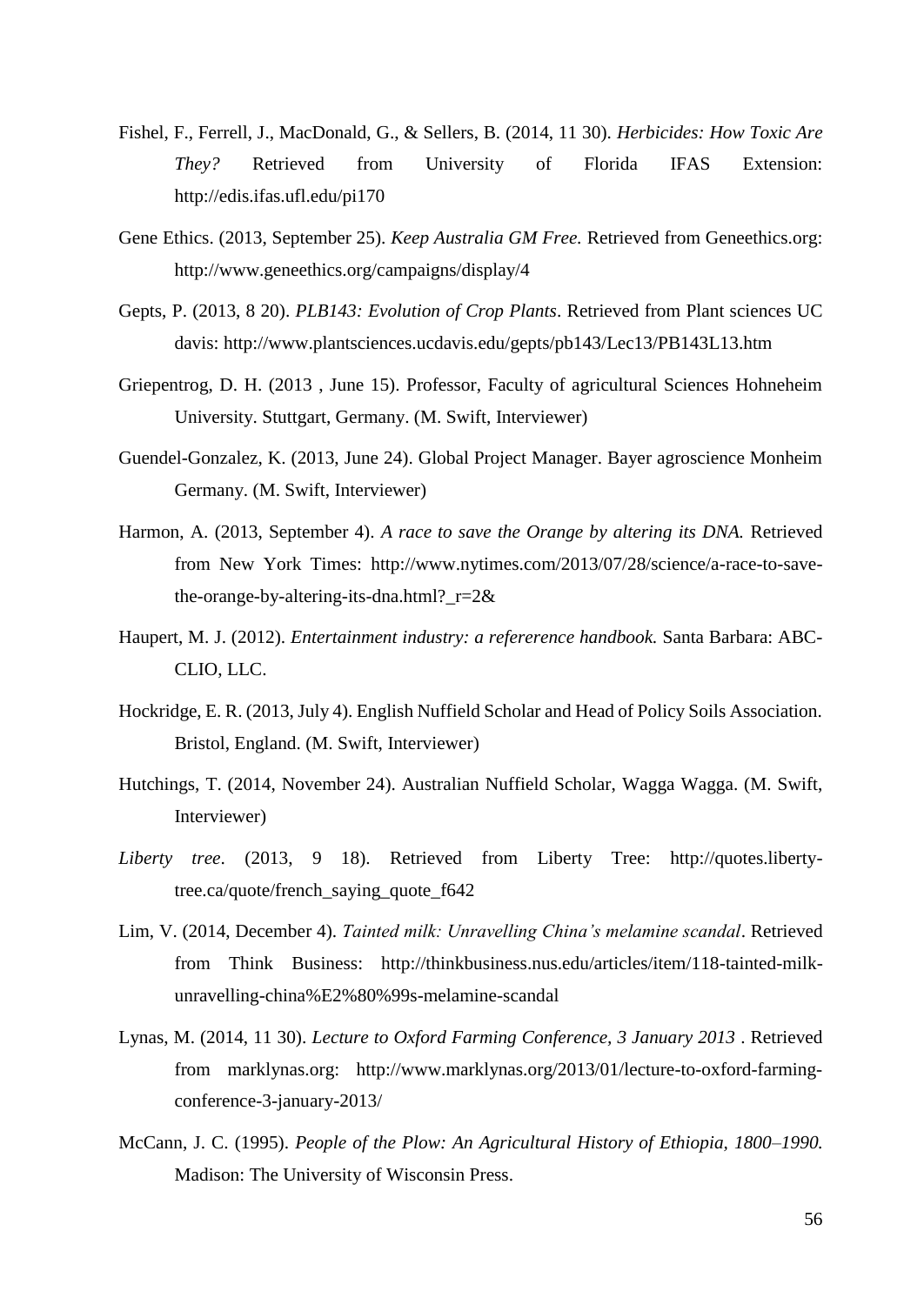Mieure, J. (2013, 7 29). Tour Guide. (M. Swift, Interviewer)

- Miller, H., & Conko, G. (2014, 11 30). *Rachel Carsons Deadly Fantasies*. Retrieved from Forbes.com: http://www.forbes.com/sites/henrymiller/2012/09/05/rachel-carsonsdeadly-fantasies/
- Mirriam Webster. (2014, 11 24). *Dictionary*. Retrieved from mirriamwebster.com: http://www.merriam-webster.com/dictionary/caveat%20emptor
- Morton, R. (2014, 11 30). *Mobile Phones and Brain Cancer are you worried*. Retrieved from Mamamia.com: http://www.mamamia.com.au/news/mobile-phones-and-brain-cancerare-you-worried/
- Nacke, E. (2013, June 28). Head of product strategy, Claas. Harsewinkel, Germany. (M. Swift, Interviewer)
- Nast., Condé. (2013, 8 20). *Nutrition Facts*. Retrieved from Self Nutrition Data: http://nutritiondata.self.com/facts/cereal-grains-and-pasta/5744/2
- Parker, J. (14/9/2009). Special report: Burgeoning bourgeoisie. *The Economist*, 2.
- Penfold, A. (2014, 11 20). *Anti cruelty rules disregarded*. Retrieved from abc.net.au: http://www.abc.net.au/lateline/content/2014/s4112678.htm
- Popescu-Gatlan, A. M. (2013, July 31). Manager of Enterprise Advanced Technology John Deere. (M. Swift, Interviewer)
- Ridley, M. (2010). *The Rational Optimist.* New York: Harper Collins.
- Shama, L., & Peterson, R. (2014, December 4). *The Benefits and Risks of Producing Pharmaceutical Proteins in Plants*. Retrieved from agbiosafety.unl.edu: http://agbiosafety.unl.edu/biopharm.shtml
- Soils Association. (2013, September 25). *Genetic Modification*. Retrieved from Soils Association: http://www.soilassociation.org/gm

Thibault, F. (2013, 7 8). French Nuffield Scholar. (M. Swift, Interviewer)

Time. (2015, 6 7). *All TIME 100 nonfiction books*. Retrieved from entertainment.time.com: http://entertainment.time.com/2011/08/30/all-time-100-best-nonfictionbooks/slide/unsafe-at-any-speed-by-ralph-nader/

Vroom, J. (2013, July 22). CEO Crop Life America. Washington DC. (M. Swift, Interviewer)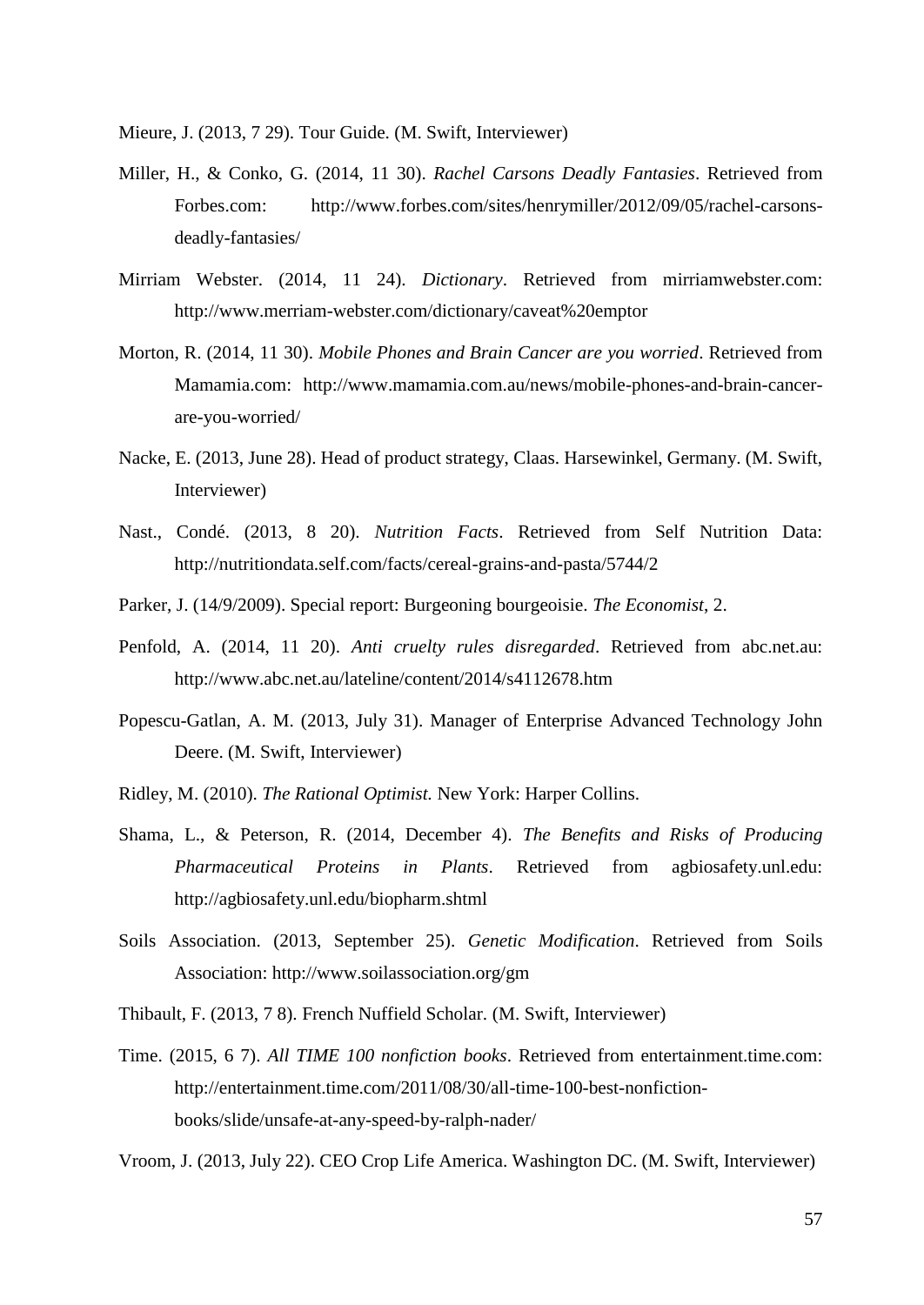- Wert, D. S. (2013, June 24). Global Project manager Soyabeans. Bayer Agroscience. Monheim Germany. (M. Swift, Interviewer)
- Wikipedia. (2012, 12 20). *Maslow's Hierachy of needs*. Retrieved from Wikipedia: http://en.wikipedia.org/wiki/Maslow's\_hierarchy\_of\_needs
- Wikipedia. (2013, August 17). *Wikipedia*. Retrieved from Wikipedia: http://en.wikipedia.org/wiki/Precautionary\_principle
- Wikipedia. (2014, 11 19). *Creative Destruction*. Retrieved from wikipedia.org: http://en.wikipedia.org/wiki/Creative\_destruction
- Wikipedia. (2014, 11 24). *Mutation Breeding* . Retrieved from wikipedia.org: http://en.wikipedia.org/wiki/Mutation\_breeding